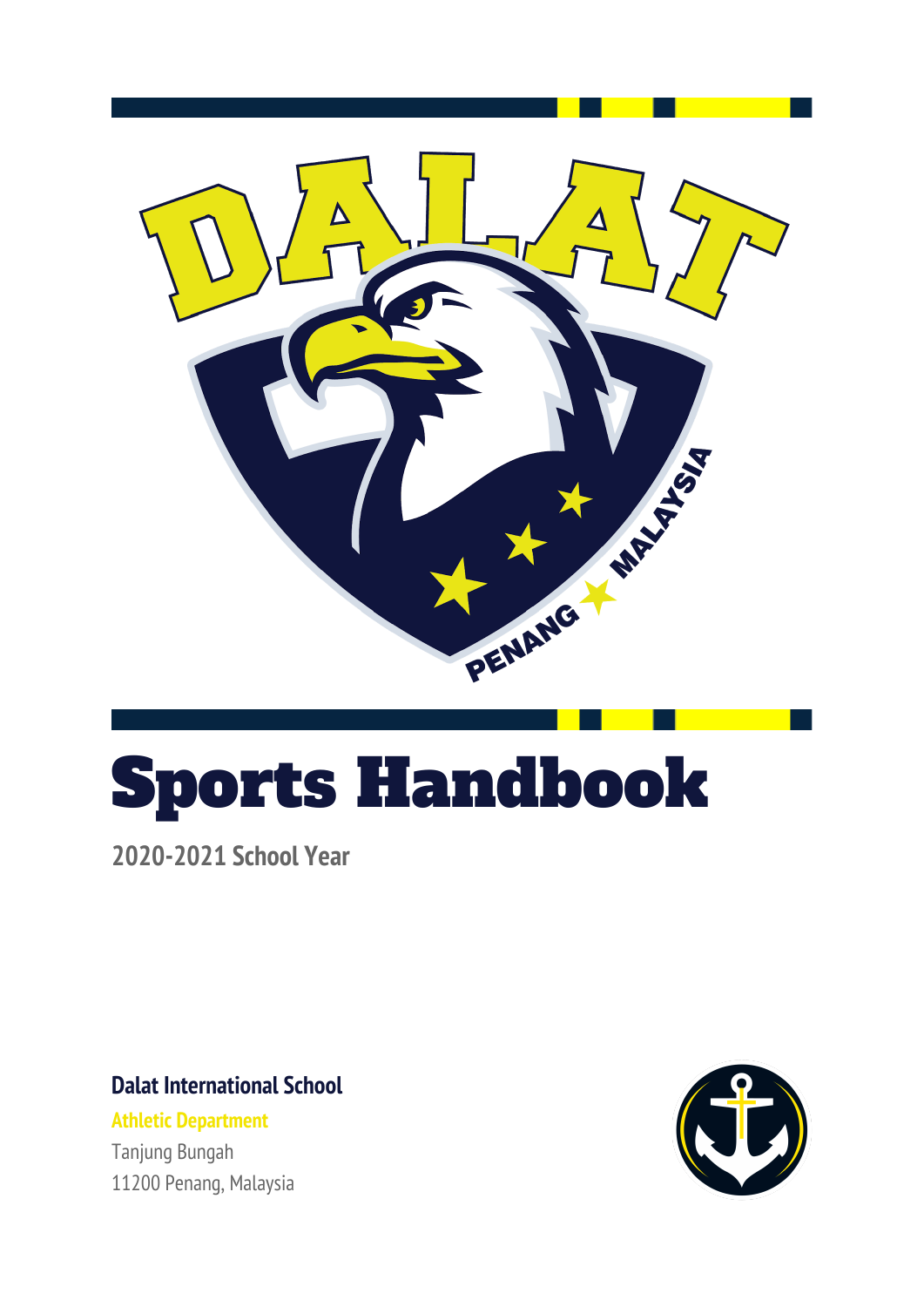# <span id="page-1-0"></span>Table of Contents

| <b>Table of Contents</b>                     | $\perp$         |
|----------------------------------------------|-----------------|
| A Message from the Athletic Director         | $\underline{6}$ |
| <b>Mission, Vision &amp; Values</b>          | $\overline{L}$  |
| <b>School Mission Statement</b>              | $\overline{1}$  |
| <b>Athletic Department Mission Statement</b> | $\overline{1}$  |
| <b>Athletic Department Biblical Purpose</b>  | $\overline{1}$  |
| <b>Athletic Department Core Values</b>       | $\mathbf{Z}$    |
| <b>Be Willing:</b>                           | $\overline{L}$  |
| To Commit (SOS-Relationship)                 | $\mathcal{I}$   |
| To Giving Your Best (SOS-Scholarship)        | $\overline{L}$  |
| To Growth (SOS-Discipleship)                 | $\overline{1}$  |
| To Enjoyment (SOS-Relationship)              | 8               |
| For the Glory of God!                        | 8               |
| <b>Glossary of Abbreviations &amp; Terms</b> | $\overline{9}$  |
| Major Rule Changes for 2020-2021             | <u>10</u>       |
| <b>POLICY &amp; PROCEDURES</b>               | 11              |
| <b>General Sports Info and Schedules</b>     | <u>11</u>       |
| <b>Seasons</b>                               | 11              |
| <b>Sport Seasons &amp; Offerings:</b>        | <u> 11</u>      |
| <b>Tournaments</b>                           | <u> 11</u>      |
| <b>Hosting/International Tournaments</b>     | <u> 11</u>      |
| <b>ACSC Tournaments</b>                      | <u>12</u>       |
| <b>PSAC Tournaments</b>                      | <u>12</u>       |
| <b>MSSPP Tournaments</b>                     | <u>12</u>       |
| <b>Practices</b>                             | <u>12</u>       |
| <b>Time</b>                                  | 12              |
| <b>Extended Weekends</b>                     | <u>12</u>       |
| <b>Varsity Sports</b>                        | <u> 12</u>      |
| Junior Varsity & Middle School               | <u> 12</u>      |
| <b>Schedules</b>                             | <u> 12</u>      |
| <b>SEW/MEW</b>                               | <u>13</u>       |

- 1

ı  $\sim$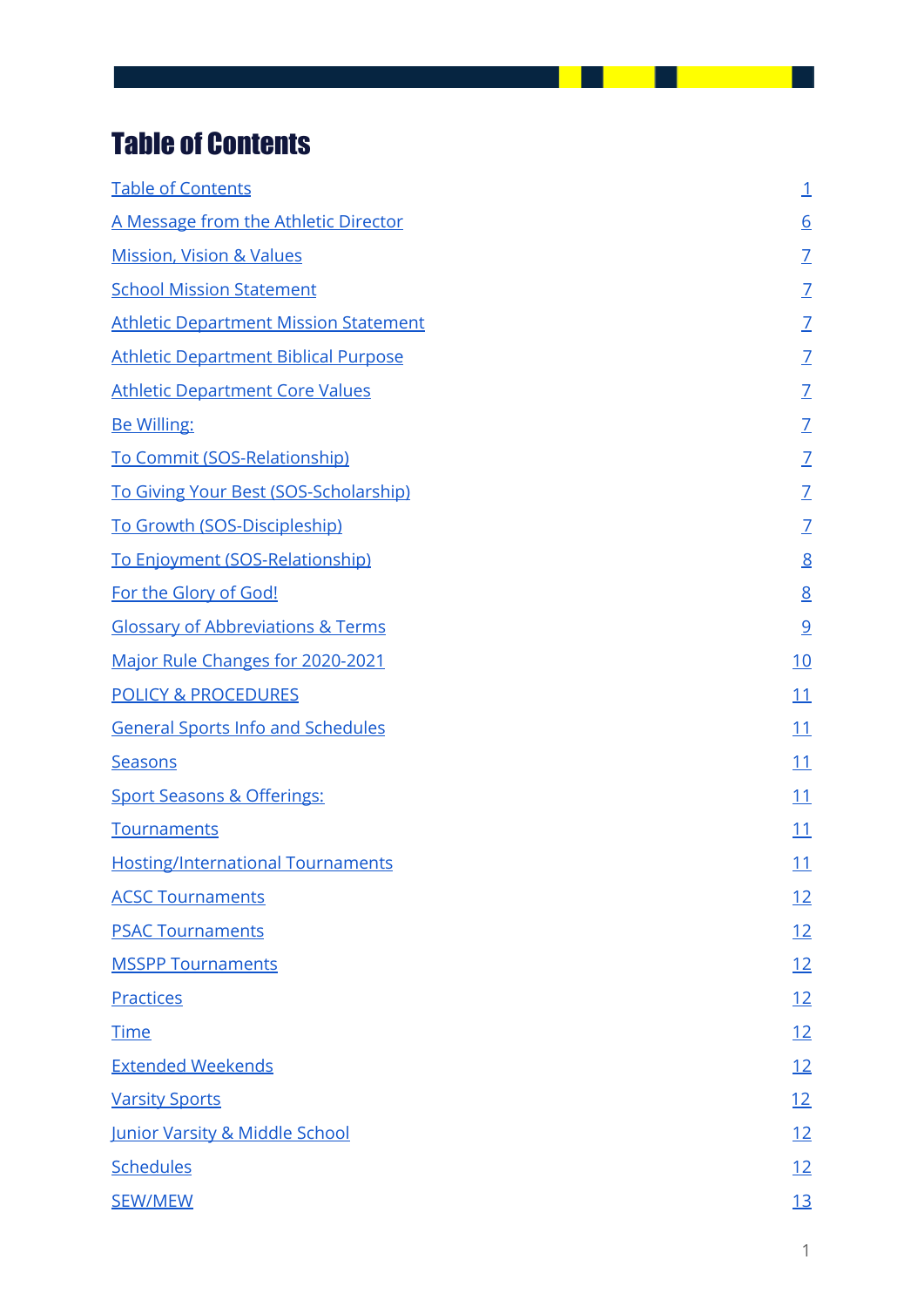| <b>Week of Rest</b>                  |  | 13             |
|--------------------------------------|--|----------------|
| <b>Character Development</b>         |  | <u>13</u>      |
| <b>Attendance</b>                    |  | <u>13</u>      |
| <b>Tournament Participation</b>      |  | <u>13</u>      |
| <b>Quitting</b>                      |  | <u>13</u>      |
| <b>Injuries</b>                      |  | <u>14</u>      |
| <b>One-Sport Rule</b>                |  | 14             |
| <b>Sports Awards</b>                 |  | <u>14</u>      |
| <b>Participation Pins</b>            |  | 15             |
| <b>Team Individual Awards</b>        |  | 15             |
| Athlete of the Year                  |  | 15             |
| Dalat Club Sport Guidelines & Policy |  | 15             |
| <b>Sport Evaluation</b>              |  | 15             |
| <b>Varsity</b>                       |  | <u>16</u>      |
| <b>Varsity Probation</b>             |  | <u>16</u>      |
| <b>Club</b>                          |  | <u>16</u>      |
| Open Gym                             |  | 16             |
| <b>Sport Offerings</b>               |  | <u>16</u>      |
| <b>Club Sports</b>                   |  | 17             |
| <b>Organization Duties</b>           |  | <u>17</u>      |
| <b>Club Operations</b>               |  | 17             |
| <b>Coach Checklist</b>               |  | <u>18</u>      |
| Scheduling                           |  | <u>18</u>      |
| <b>Funding</b>                       |  | <u>18</u>      |
| Open Gym/Field (Offseason Training)  |  | <u>19</u>      |
| Dates & Times                        |  | <u> 19</u>     |
| Management                           |  | <u>19</u>      |
| <b>Athletes</b>                      |  | <u>19</u>      |
| <b>MSSPP</b>                         |  | <u>19</u>      |
| <b>SECTION II - Team Goals</b>       |  | 20             |
| <b>Varsity</b>                       |  | <u> 20</u>     |
| <b>Junior Varsity</b>                |  | <u>20</u>      |
| <b>Middle School</b>                 |  | <u>20</u>      |
|                                      |  | $\overline{2}$ |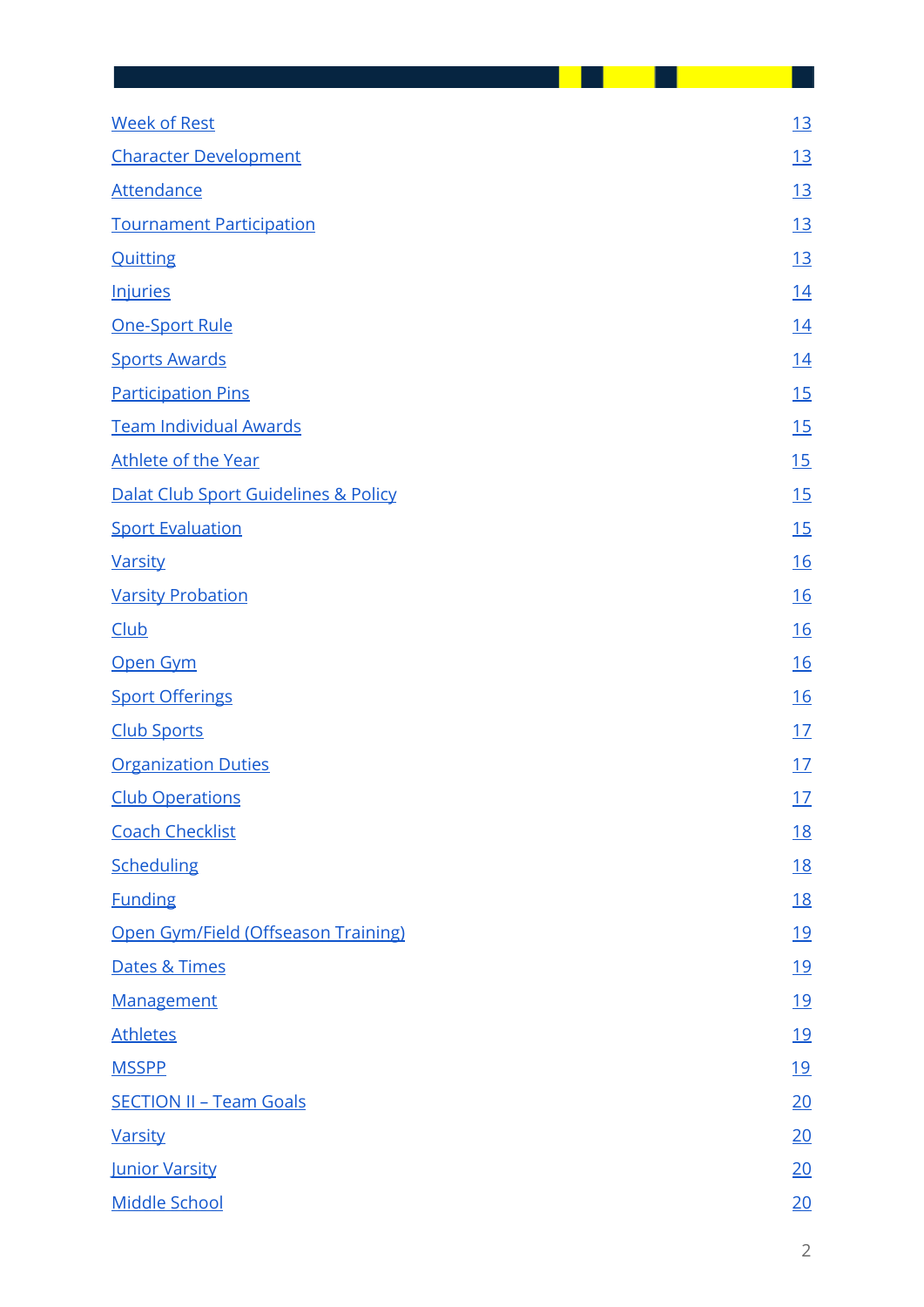| <b>SECTION III - Eligibility</b>         | <u>21</u> |
|------------------------------------------|-----------|
| <b>Age Limits</b>                        | 21        |
| <b>Varsity</b>                           | <u>21</u> |
| Junior Varsity                           | 21        |
| <b>Middle School</b>                     | <u>21</u> |
| Swimming                                 | <u>21</u> |
| Tennis                                   | 21        |
| <b>Academic Ineligibility</b>            | 21        |
| <b>School Absences</b>                   | 22        |
| <b>Team Selection Guidelines</b>         | 22        |
| <b>Varsity Team</b>                      | 22        |
| <b>Junior Varsity Team</b>               | 22        |
| <b>U15 Soccer Team</b>                   | 23        |
| Middle School Teams (MS & u13)           | <u>23</u> |
| <b>SECTION IV- D-League</b>              | 23        |
| <b>Program Goals</b>                     | 23        |
| <b>Mission Statement</b>                 | <u>23</u> |
| <b>Vision Statement</b>                  | 23        |
| <b>Program Structure</b>                 | <u>24</u> |
| Structure                                | <u>24</u> |
| <b>Teams</b>                             | 24        |
| <b>Rules</b>                             | 24        |
| <b>Procedures</b>                        | 24        |
| <b>SECTION V - SAFETY</b>                | 25        |
| <b>Heat Illness Prevention</b>           | 25        |
| <b>Heat Index</b>                        | 25        |
| Procedure                                | 25        |
| <b>Heat Index &amp; Discomfort Chart</b> | 26        |
| <b>Symptoms &amp; Treatment</b>          | 26        |
| <b>Concussion Procedure</b>              | <u>26</u> |
| Pre-Season                               | 26        |
| <b>Suspected Injury (Heads Up)</b>       | <u>27</u> |
| <b>Return to Play Procedure</b>          | 27        |
|                                          | 3         |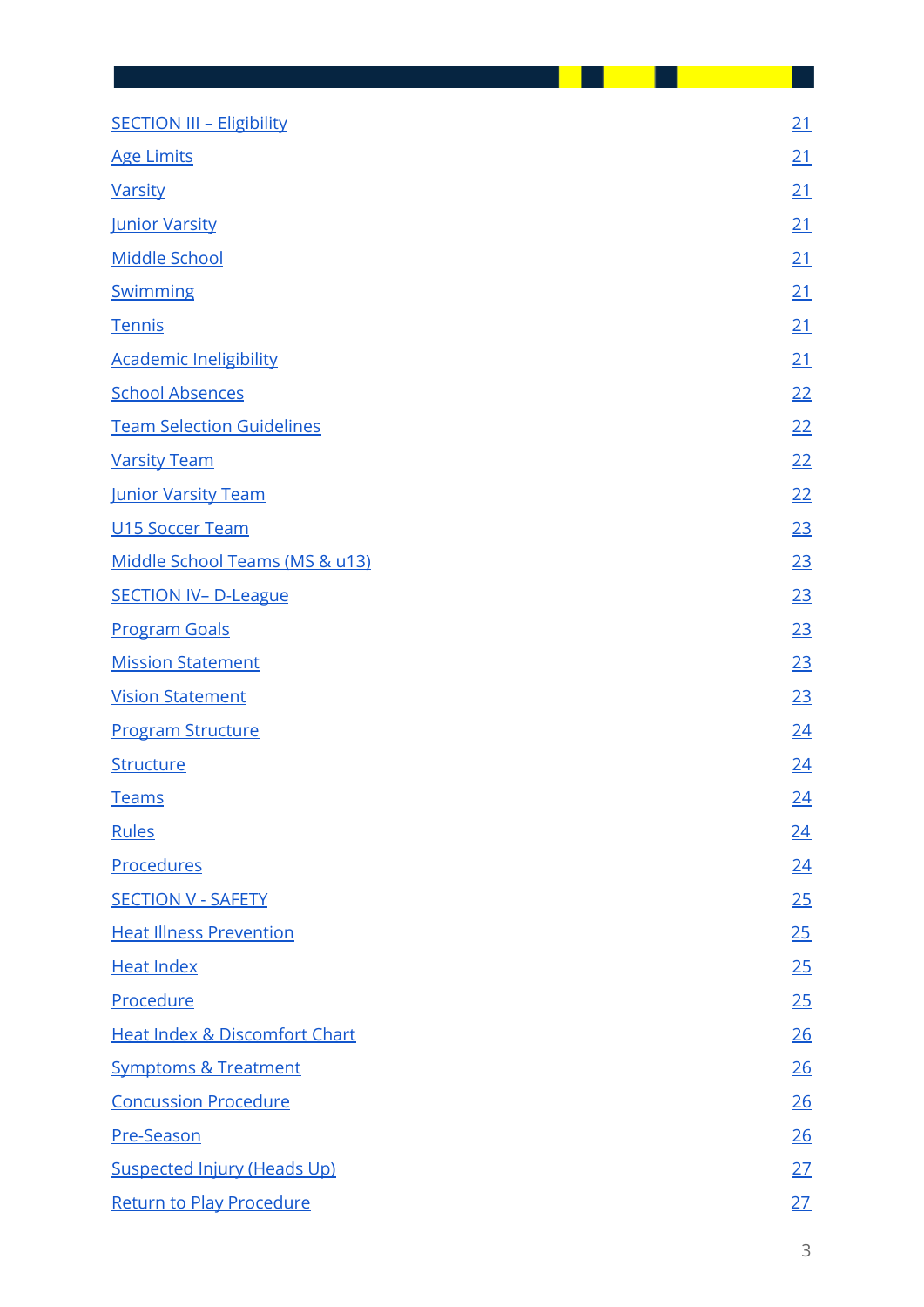| <b>Recognition &amp; Management</b>           | 28        |
|-----------------------------------------------|-----------|
| Outdoor Basketball Court Safety & Protocol    | <u>29</u> |
| Rain in the Forecast                          | 29        |
| <b>Light Rain</b>                             | <u>29</u> |
| <b>Heavy Rain</b>                             | <u>30</u> |
| <b>After Rain</b>                             | <u>30</u> |
| <b>SECTION VI - Uniforms &amp; Facilities</b> | <u>30</u> |
| <b>Misuse</b>                                 | <u>30</u> |
| <b>Uniforms</b>                               | 30        |
| Colors                                        | <u>31</u> |
| <b>Varsity Tracksuits</b>                     | <u>31</u> |
| <b>Practice Apparel</b>                       | <u>31</u> |
| Coaches                                       | <u>31</u> |
| Game Jerseys                                  | <u>31</u> |
| <b>Font</b>                                   | <u>31</u> |
| <u>Logo</u>                                   | 31        |
| <b>Storage</b>                                | 32        |
| <b>Sponsors</b>                               | 32        |
| <b>SECTION VII- Travel</b>                    | 32        |
| Chaperones                                    | <u>32</u> |
| <b>Vehicles</b>                               | 32        |
| <b>Trip Limits</b>                            | 32        |
| <b>Drivers</b>                                | <u>33</u> |
| <b>Overnight Travel</b>                       | <u>33</u> |
| <b>Room Assignments</b>                       | <u>33</u> |
| <b>Transportation Rules</b>                   | <u>33</u> |
| <b>Documents</b>                              | <u>33</u> |
| <b>Hotel/Lodging Etiquette</b>                | 33        |
| <b>Going Out</b>                              | <u>33</u> |
| <u>Attire</u>                                 | 34        |
| Snacks                                        | 34        |
| Electronics                                   | 34        |
| Curfew                                        | 34        |
|                                               |           |

 $\overline{\phantom{0}}$ 

. .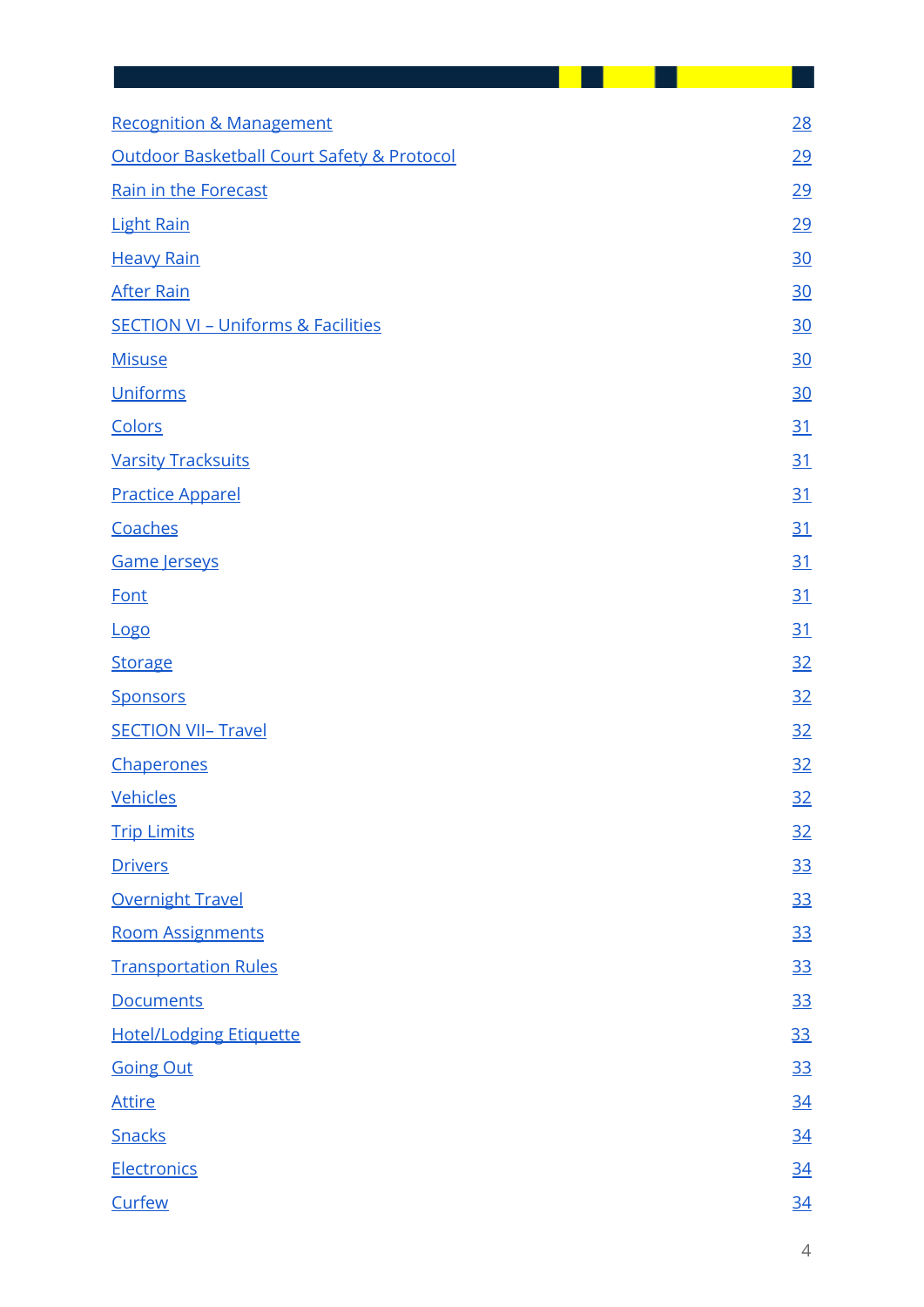| <b>Flights</b>                                            | <u>34</u> |
|-----------------------------------------------------------|-----------|
| <b>Travel Cost Subsidy Program</b>                        | <u>35</u> |
| <b>Travel Restrictions</b>                                | <u>35</u> |
| <b>Sports-Related Injury</b>                              | <u>35</u> |
| Non-Sports Injury or Related                              | <u>35</u> |
| <b>Visa Rejection</b>                                     | <u>35</u> |
| <b>Illness</b>                                            | <u>35</u> |
| <b>Financial Assistance</b>                               | <u>36</u> |
| <b>Homework</b>                                           | <u>36</u> |
| Coaches                                                   | <u>36</u> |
| <b>SECTION VIII - Player Conduct</b>                      | <u>36</u> |
| <b>SECTION VIII - Decision Making</b>                     | <u>37</u> |
| <b>SECTION IX- Job Descriptions</b>                       | <u>37</u> |
| <b>COACH</b>                                              | <u>37</u> |
| <b>ATHLETIC DIRECTOR</b>                                  | <u>37</u> |
| <b>SECTION X- Coaching Assignments</b>                    | <u>38</u> |
| <b>Coach Removal</b>                                      | 38        |
| <b>Coach Checklist</b>                                    | <u>38</u> |
| <b>SECTION XI - Student-Athlete Conduct</b>               | <u>39</u> |
| Level 1                                                   | 39        |
| Level <sub>2</sub>                                        | <u>39</u> |
| Level 3                                                   | <u>39</u> |
| <b>Sports Probation</b>                                   | 40        |
| Suspension (by principal, residence supervisor, director) | 40        |
| <b>APPENDIX A</b>                                         | 40        |
| <b>Coach's Code of Conduct</b>                            | <u>41</u> |
| Coaching                                                  | 41        |
| Communication                                             | <u>41</u> |
| <b>Behavior</b>                                           | 41        |
| <b>APPENDIX B</b>                                         | 42        |
| <b>Parent Code of Conduct</b>                             | <u>43</u> |
| <b>APPENDIX C</b>                                         | <u>44</u> |
| <b>Lightning Policy</b>                                   | <u>44</u> |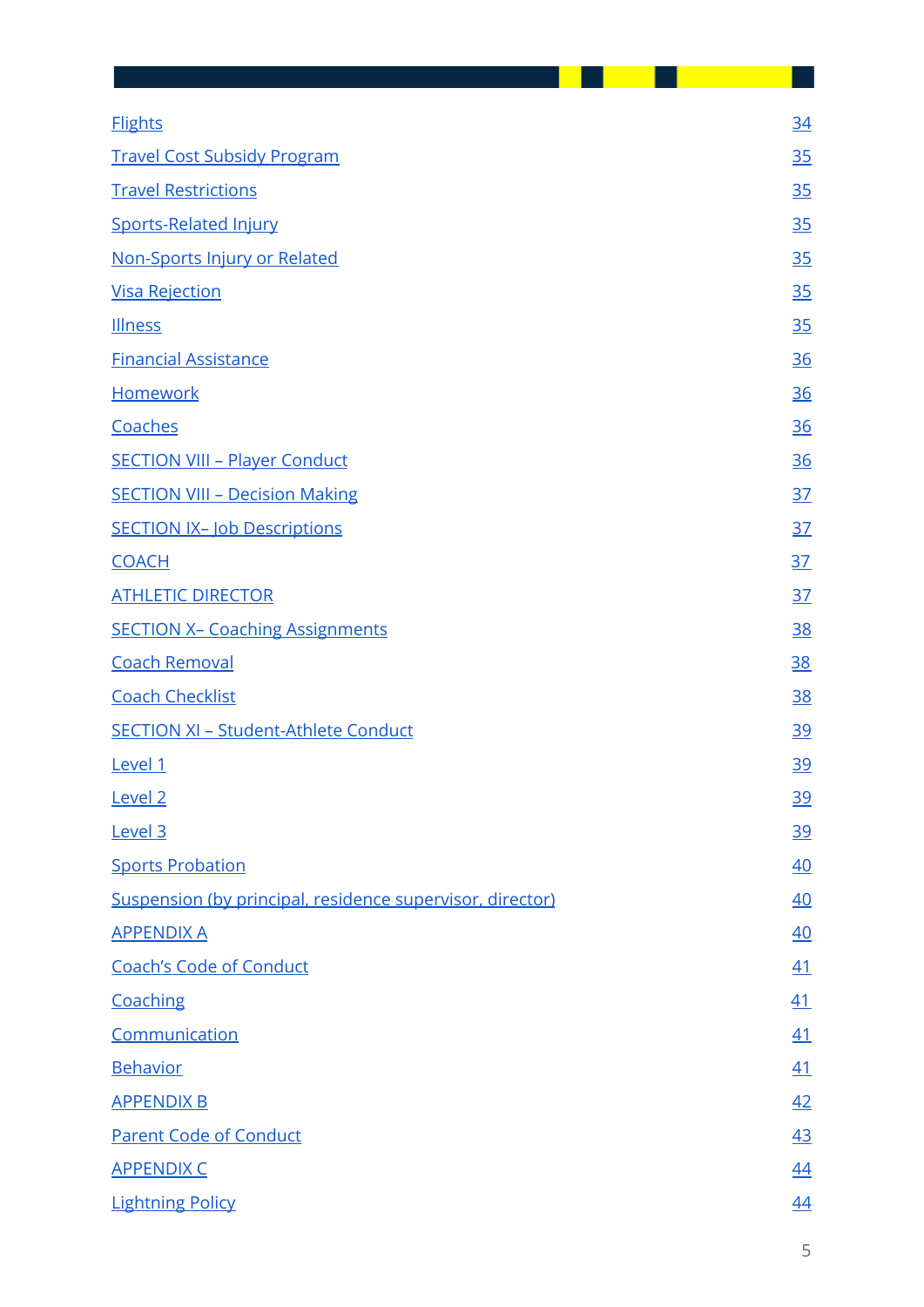| Safe Shelter                      | 44        |
|-----------------------------------|-----------|
| <b>Lightning Detection Method</b> | 44        |
| Announcement                      | <u>45</u> |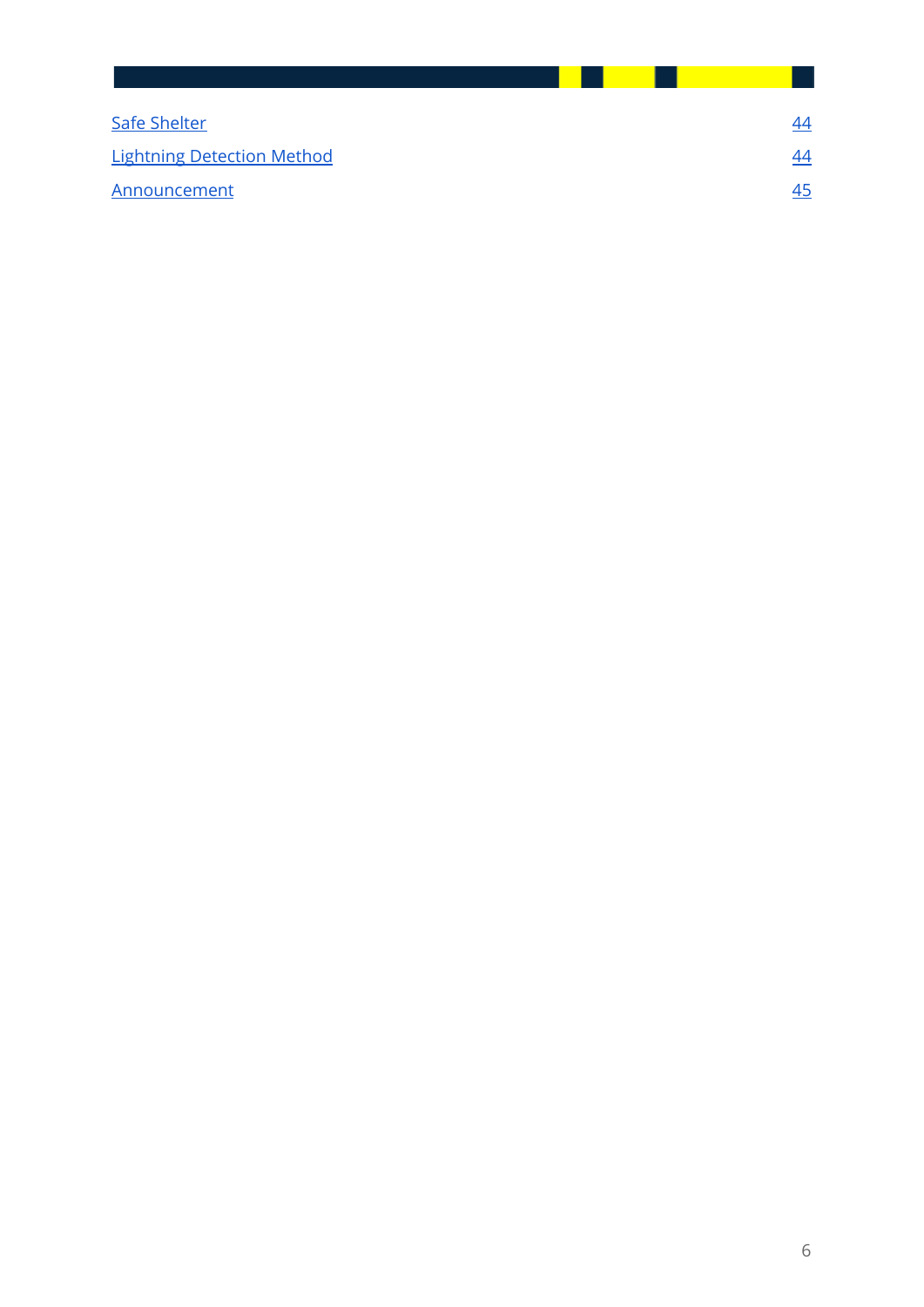# <span id="page-7-0"></span>A Message from the Athletic Director

Dear Student-Athletes, Coaches, & Parents,

I would like to welcome you to another year of athletics at Dalat International School, whether this is your first year at Dalat or if you have been here for quite some time. Long before our halls are filled with students, many of them come back in early August to prepare for the



season ahead. We have dedicated and gifted student-athletes who will go out onto the playing field, play their best, and bring glory to God through their efforts.

Dalat is proud to field teams that encourage participation among our students while also striving for excellence in competition. Athletics are a large part of the total development of a well-rounded student, teaching the student-athlete life lessons in; teamwork, self-confidence, motivation, resiliency, and time management.

The core values of our program are that "we would be willing to commit, give our best, be willing to grow, and have fun all for the glory of God. I encourage each one of us, players, coaches, parents, and fans to adopt this motto not only in athletics, but in our walk as students, parents, and Christ-followers. Whether winning or losing, we want to support our teams and bring honor to God through our actions. Athletics are an excellent opportunity for an expression of our beliefs. Let's all work together toward that goal this year.

Please do not hesitate to contact me should you have any questions. The coaching and athletic staff greatly appreciate your support and looks forward to working with you this school year.

Sincerely,

J.J. Davis

Athletic Director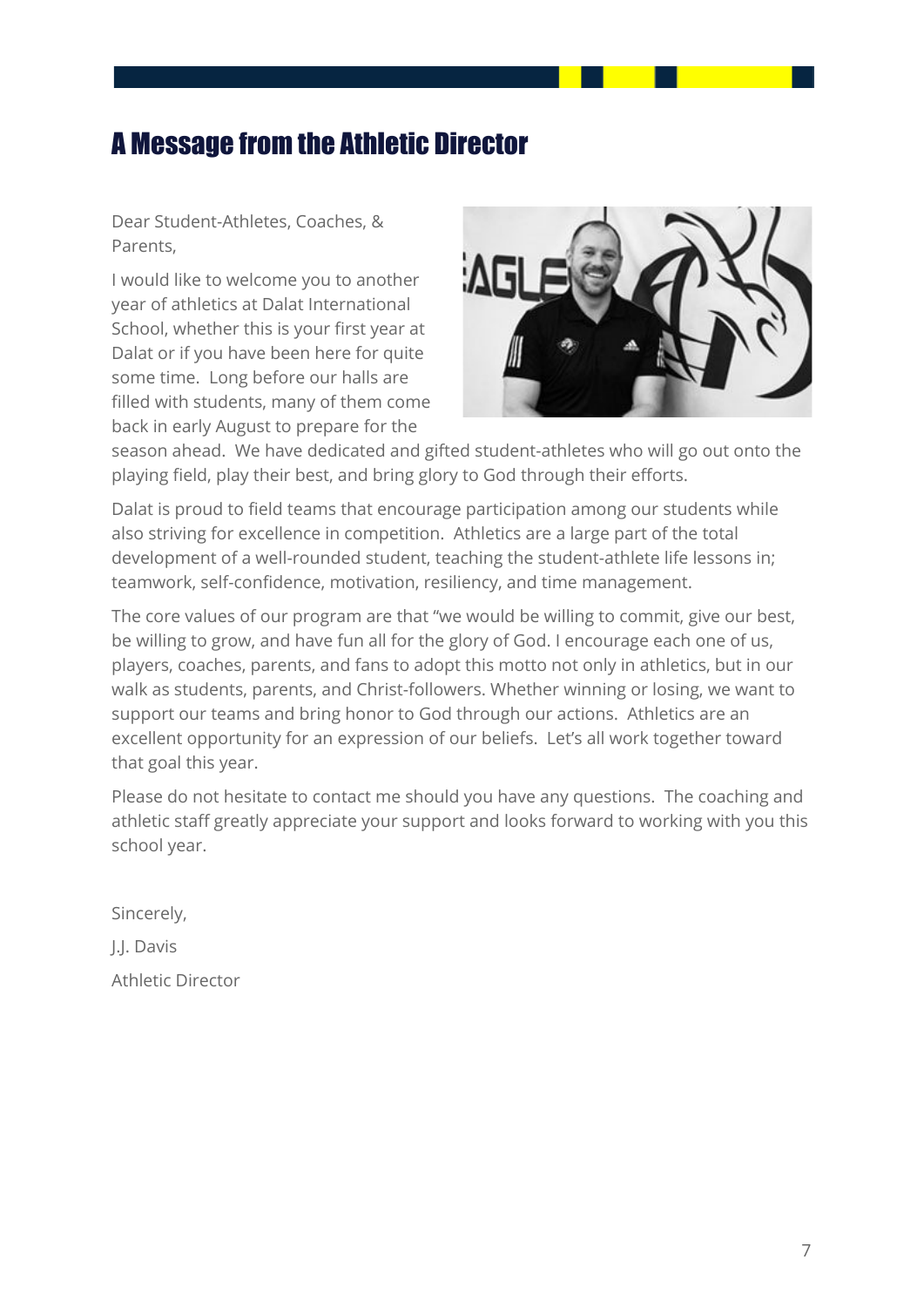# <span id="page-8-0"></span>Mission, Vision & Values

### <span id="page-8-1"></span>**School Mission Statement**

Education for life from a biblical worldview.

### <span id="page-8-2"></span>**Athletic Department Mission Statement**

Respect ourselves through hard work, Represent the school through example, Honor God in everything.

### <span id="page-8-3"></span>**Athletic Department Biblical Purpose**

"Whatever you do, work at it with all your heart, as working for the Lord, not for men." Colossians 3:23

### <span id="page-8-4"></span>**Athletic Department Core Values**

The core values of Dalat Athletics embrace not only being a student-athlete, but all walks of life. From being a student, a son or daughter, and even our personal relationship with Christ. Before one can achieve any of these Core Values one must "Be Willing", to make a conscious choice to invest in this specific area. Through dedication and with time those who follow these core values will give themselves the best opportunity to be successful not only in the realm of athletics, but in gaining an *Education for Life*.

### <span id="page-8-6"></span><span id="page-8-5"></span>**Be Willing:**

### To Commit (SOS-Relationship)

The athlete will commit to not only the team but to whatever it takes to get better in that sport, understanding that sacrifices will need to be made for the betterment and success of themselves and the team.

#### <span id="page-8-7"></span>To Giving Your Best (SOS-Scholarship)

The athlete will give their best effort not only in games but in practices and all aspects of the sport on and off the field. Effort can be shown not only in how we play and train, but how we treat others and respect one another when winning and losing.

### <span id="page-8-8"></span>To Growth (SOS-Discipleship)

The athlete will go into each season, game and practice with an open mind searching to learn and get rid of old ways or bad habits. The athlete will look for opportunities to grow and better themselves, physically, mentally, emotionally, and spiritually.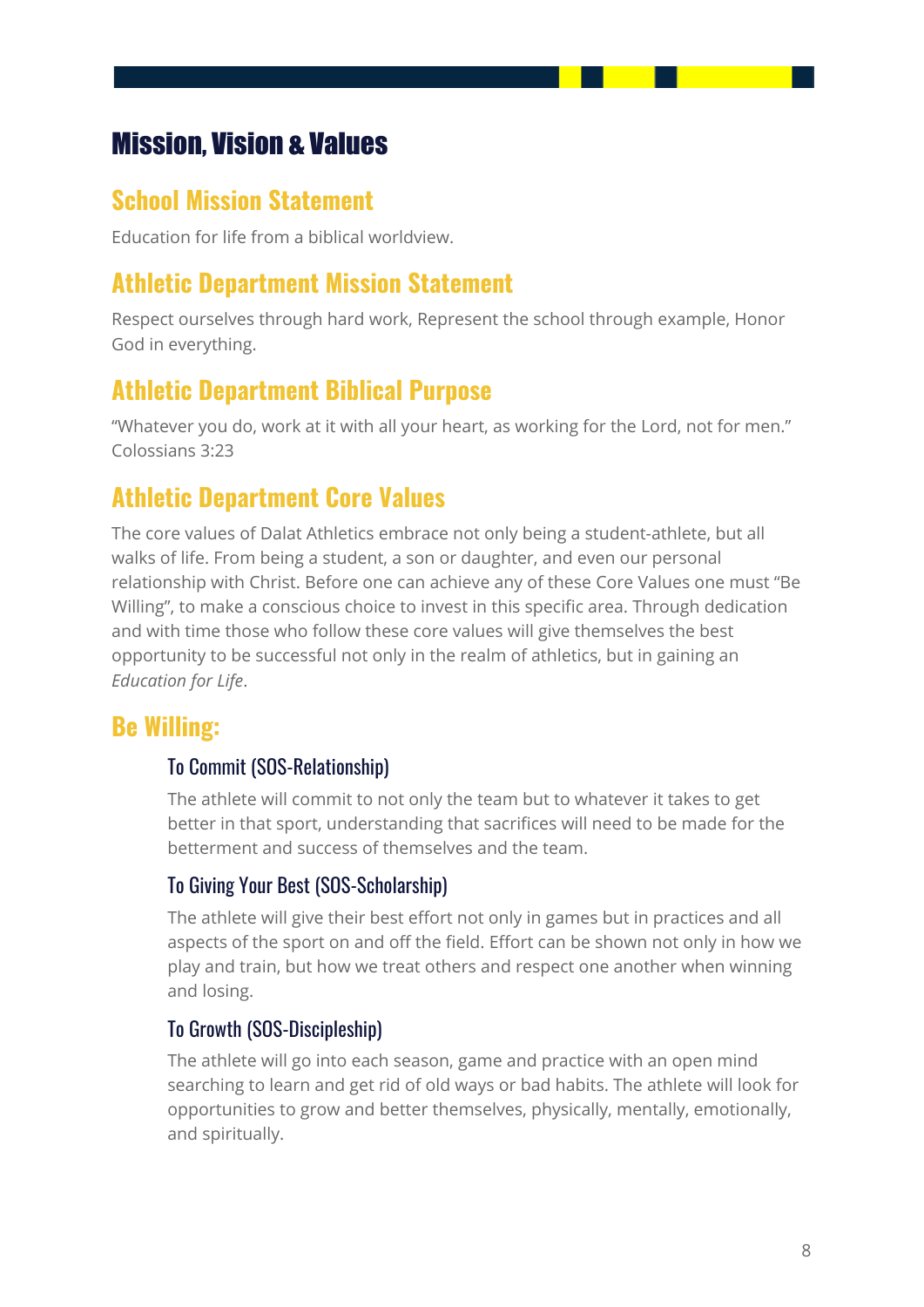### <span id="page-9-0"></span>To Enjoyment (SOS-Relationship)

The athlete will enjoy the opportunity they have been given. This can only truly happen after the other three values have been met to the best of their ability. Fun is playing a game knowing that you have given everything you can to represent yourself, your team, your school, and God himself.

### <span id="page-9-1"></span>**For the Glory of God!**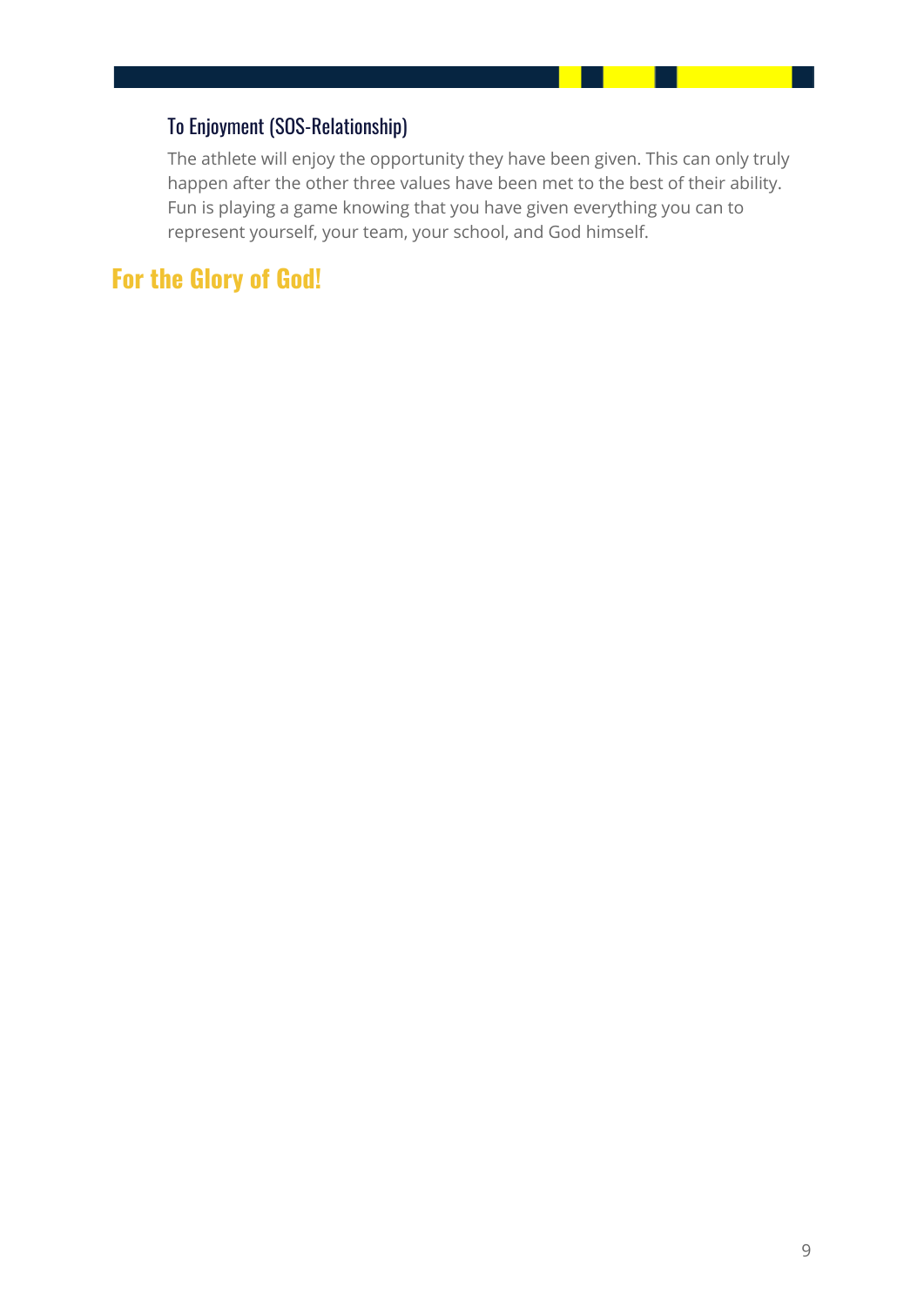### <span id="page-10-0"></span>**Glossary of Abbreviations & Terms**

ACSC: Asia Christian Schools Conference AD: Athletic Director JV: Junior Varsity MEW: Missions Emphasis Week MS: Middle School MSSPP: Majlis Sukan Sekolah Pulau Pinang, Local schools sports governing body PSAC: Penang Sports Athletic Conference, Local international school conference. SEW: Spiritual Emphasis Week SMT: School Management Team u13: Under 13 years of age u15: Under 15 years of age Volunteer Coach: Non-staff member that is coaching. X-Block - 3:10-3:50 activity period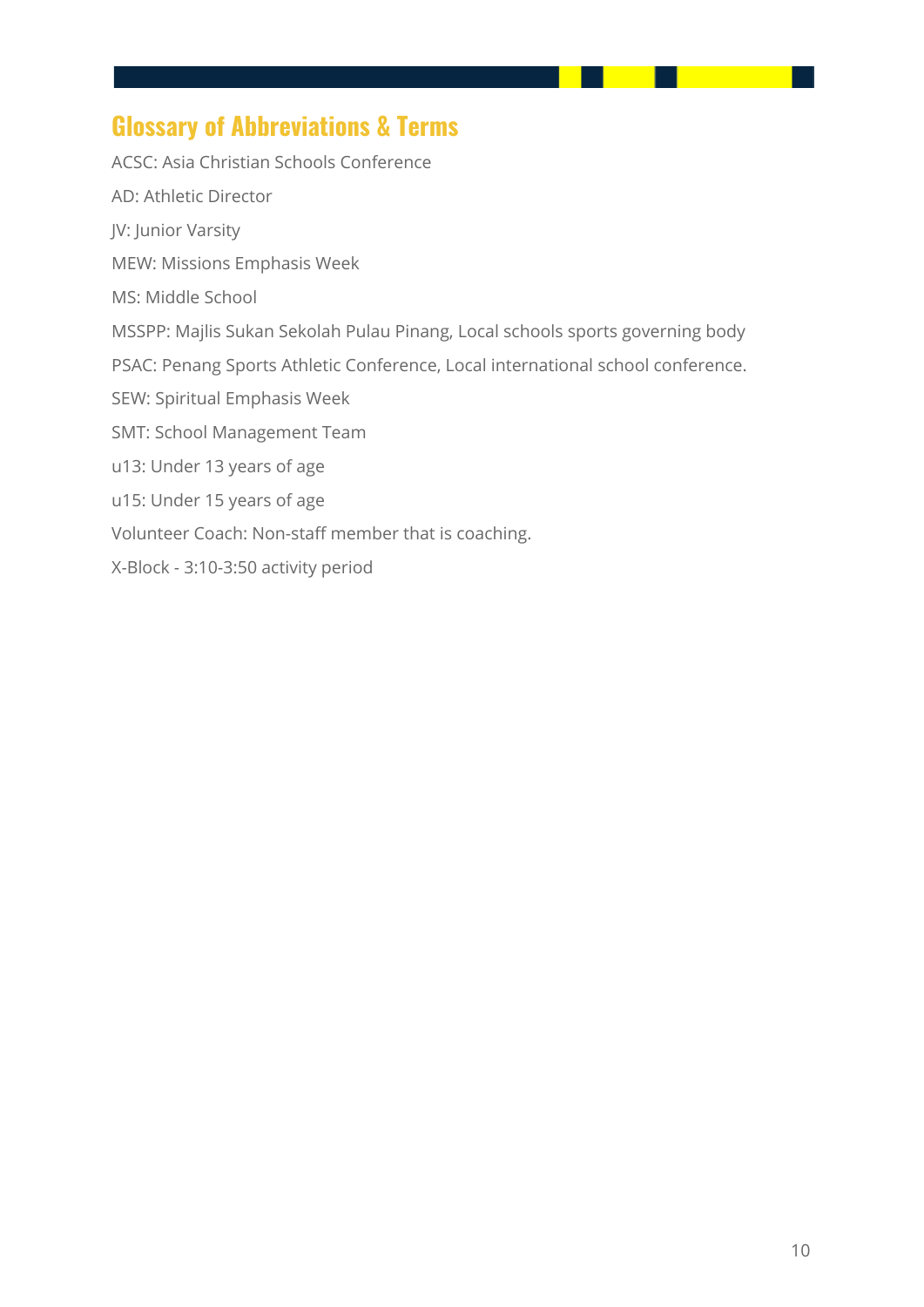### <span id="page-11-0"></span>**Major Rule Changes for 2020-2021**

- Per Season Trip limit raised from 2 trips to 3 trips for teams that do not have an ACSC Tournament (Rugby), or lack of local competition (Track & Field, Girls Soccer)
- ACSC Attendance Requirement Updated participation requirements for ACSC team members
- Quitting Policy Guidelines for students that withdraw from a team.
- Injured Student-Athlete Clarified expectations of students that suffer minor and major injury in regards to participation.
- Lost/Damaged Uniform Added financial penalty for students that lose or damage their uniform by neglect.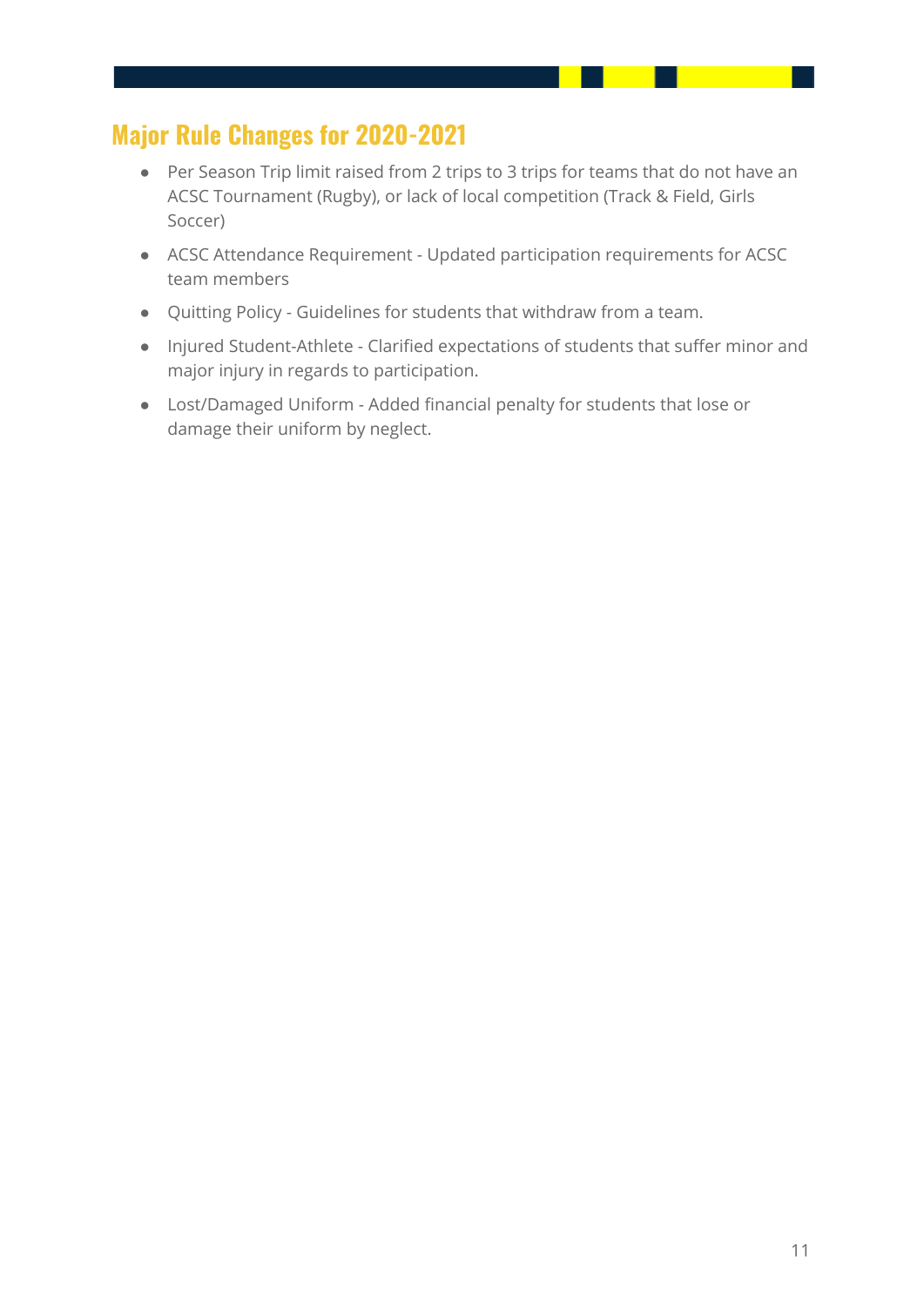# <span id="page-12-0"></span>POLICY & PROCEDURES

### <span id="page-12-1"></span>**General Sports Info and Schedules**

#### <span id="page-12-2"></span>Seasons

Sports will be divided into designated seasons during the school year. Games, practices, and official team training may not take place outside of the dates determined by the athletic director. Seasons may vary from year-to-year depending on tournament schedules and events, but will generally be determined by the ACSC conference tournaments. Junior varsity and middle school seasons will follow the PSAC calendar.

| <b>SEASON</b>           | <b>DATES</b>               | <b>SPORTS OFFERED</b>                                                                                                                                                                                                                                                  |
|-------------------------|----------------------------|------------------------------------------------------------------------------------------------------------------------------------------------------------------------------------------------------------------------------------------------------------------------|
| Season 1                | August - Mid-October       | Boys Soccer: Varsity, JV, u13<br>Boys Volleyball: Varsity, JV, MS<br>*Boys Softball<br>Girls Soccer: Varsity, JV, u13<br>Girls Volleyball: Varsity, JV, u13<br>*Girls Softball                                                                                         |
| Season 2                | November -<br>Mid-February | Boys Basketball: Varsity, JV, MS, u13<br>Boys Rugby: Varsity<br>*Boys Softball: Grade 8-12<br>*Boys Tennis: Grade 7-12<br>Girls Basketball: Varsity, JV, MS, u13<br>Girls Basketball: Varsity, JV, MS, u13<br>*Girls Softball: Grade 8-12<br>*Girls Tennis: Grade 7-12 |
| <b>Season 2/3 Combo</b> | January to April           | Track & Field: Varsity, JV                                                                                                                                                                                                                                             |
| Season 3                | Mid-February to May        | Boys Soccer: u15                                                                                                                                                                                                                                                       |
|                         |                            | Girls Soccer: Varsity, u15                                                                                                                                                                                                                                             |

#### <span id="page-12-3"></span>Sport Seasons & Offerings:

\*denotes a club sport

Track & Field season will overlap Seasons 2 & 3 because of the timing of the ACSC meet in Mid-March. One-sport exceptions will apply to both seasons.

### <span id="page-12-4"></span>**Tournaments**

### <span id="page-12-5"></span>Hosting/International Tournaments

Tournaments are scheduled several months in advance and are submitted by the athletic director to the Calendar Committee for approval. In the event that the Calendar Committee is not in session, tournaments will be submitted to SMT for approval.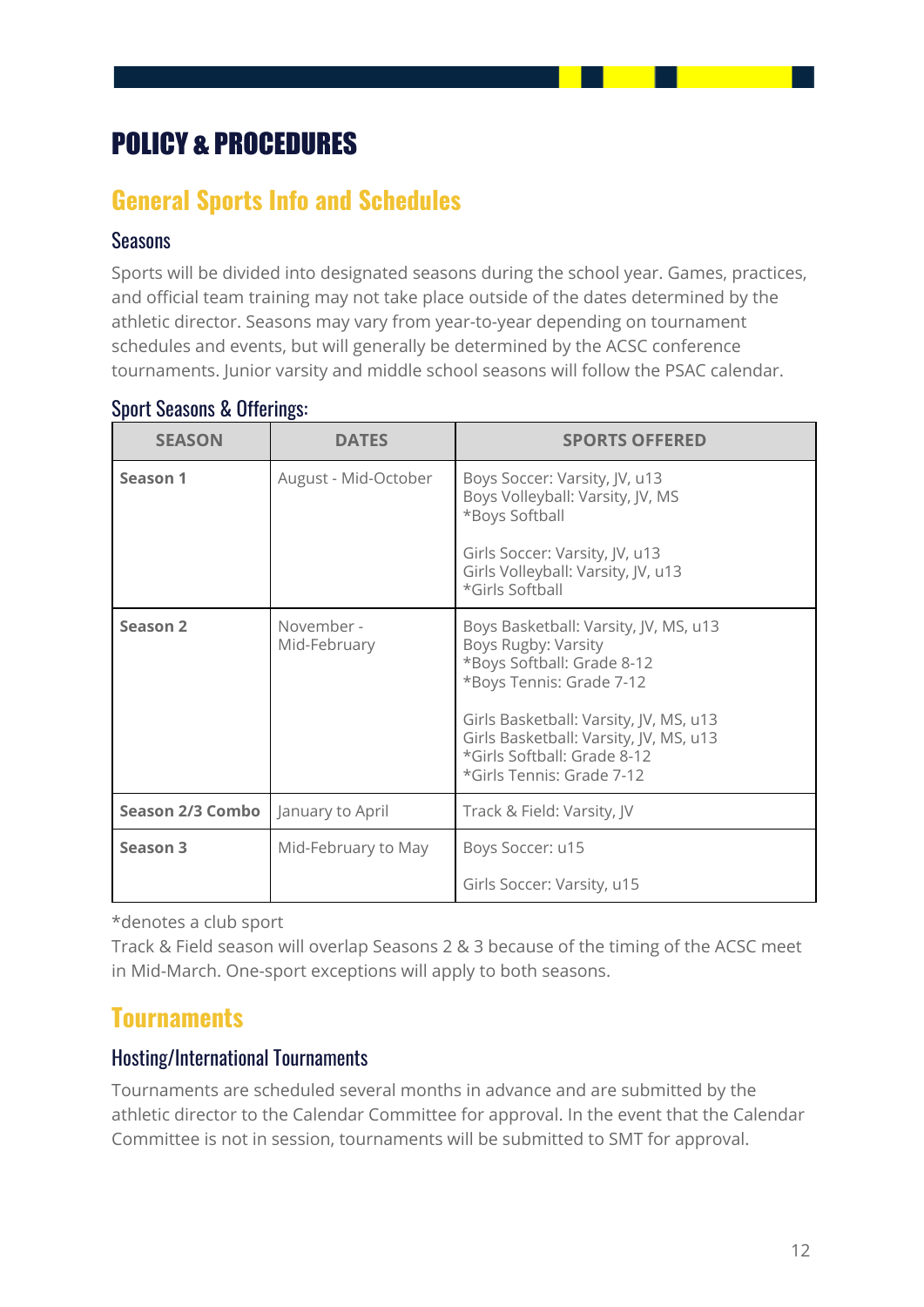### <span id="page-13-0"></span>ACSC Tournaments

Hosting athletic director and/or tournament director are to follow the guidelines instituted by the ACSC Board of Directors. Specific guidelines for tournament hosting are located in the ACSC Handbook.

### <span id="page-13-1"></span>PSAC Tournaments

PSAC tournament hosting duties will be determined at the annual meeting in the spring. Dalat should expect to host/organize several tournaments/events in a year.

### <span id="page-13-2"></span>MSSPP Tournaments

Participation is determined by the athletic director and approved by the appropriate principal due to the unpredictability and schedule conflicts of tournaments.

## <span id="page-13-3"></span>**Practices**

### <span id="page-13-4"></span>**Time**

Practices are generally scheduled between the time slots of 4:00-5:30 pm and 5:30-7:00pm. All practices must conclude by 7:00 pm on school days. No practices are scheduled on Tuesdays between 4:00-5:30 pm for teams that are coached by staff members required to attend staff meetings. Teams led by volunteer coaches may practice in addition to captain-led conditioning sessions.

### <span id="page-13-5"></span>Extended Weekends

Coaches should avoid scheduled practice on holidays and long weekends. Days off are scheduled for rest and recovery. Seek approval from the athletic director for practices on holidays and long weekends.

### <span id="page-13-6"></span>Varsity Sports

Teams may practice up to four (4) days a week including Saturdays. Each practice may be up to two (2) hours in length. If a team plays a game during the week, players must be allowed a day off, in addition to Sunday, therefore a team cannot play/practice more than fine (5) days in a week.

### <span id="page-13-7"></span>Junior Varsity & Middle School

Teams should not exceed three (30 days of play/practice in a week. Recommended number of practice days is two (2) per week. Practices should be no more than two (2) hours in length.

### <span id="page-13-8"></span>**Schedules**

The athletic director will work with coaches to set practice schedules before each season. Varsity teams will be given priority in the event of a scheduling conflict. Game schedules should be arranged by the athletic director in close communication with coaches. Games cannot be scheduled less than 24 hours in advance.

● The athletic director will send out a weekly practice schedule according to games and other events that may disrupt the schedule.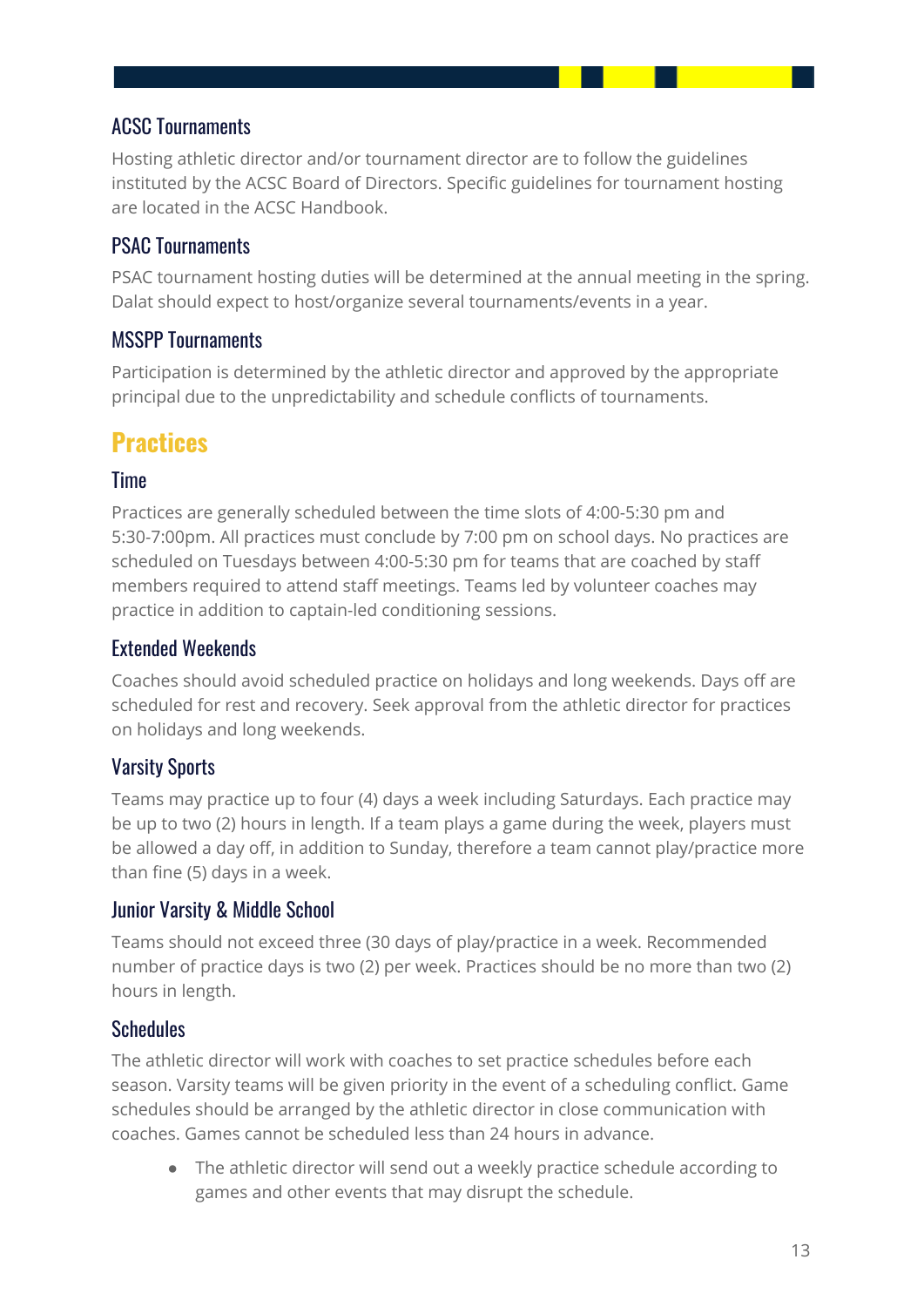- The game schedule will be shared in a document accessible to all staff members, coaches, students, and parents
- Games take priority over conflicting practices.

### <span id="page-14-0"></span>SEW/MEW

SEW/MEW are special parts of the purpose of Dalat and therefore will receive special consideration. Games will not be scheduled during SEW/MEW and every effort should be made to allow students to attend. To best accommodate student attendance at SEW/MEW practices should end by 5:00 pm on SEW/MEW days. If a home or away tournament is scheduled during SEW/MEW week, teams will be allowed to play.

### <span id="page-14-1"></span>Week of Rest

The athletic director will try to schedule a sports break between seasons. Usually this will be one week of no team practice. The week can have team meetings to get player signups, discuss tryouts, etc. This will allow students to catch up on work after end-of-the-year tournaments and get a physical break.

### <span id="page-14-2"></span>**Character Development**

Coaches are encouraged to incorporate a character development aspect to their teams. This can be a daily devotion before practice, discussion based on a theme for the season, or simply being intentional in situations as they arise. Coaches must be purposeful about developing their athletes spiritually through sports. Prayer before games is essential. Prayer before practice is strongly encouraged. Character development is a primary goal for interscholastic sports at Dalat.

### <span id="page-14-3"></span>**Attendance**

Varsity and JV athletes are required to attend all practices. Unexcused absences are subject to discipline from head coaches. Continued absences are grounds for removal from the team.

### <span id="page-14-4"></span>Tournament Participation

Varsity and JV students are required to attend all tournaments that their team participates in. Tournaments are scheduled and communicated well in advance to allow for adequate planning. Tournaments outside of Penang and ACSC Tournaments are required for all players to attend. Choosing not to attend an ACSC Tournament will be seen as quitting the team.

### <span id="page-14-5"></span>**Quitting**

One of the core values of Dalat athletics is commitment, additionally participating in a sport is ultimately the choice of the student. Schedules and financial requirements will be communicated well in advance to give the student and parents the information needed to understand the level of commitment required.

After teams have been selected students will have one (1) calendar week to decide their level of commitment to the team. Withdrawing from a team within that time period will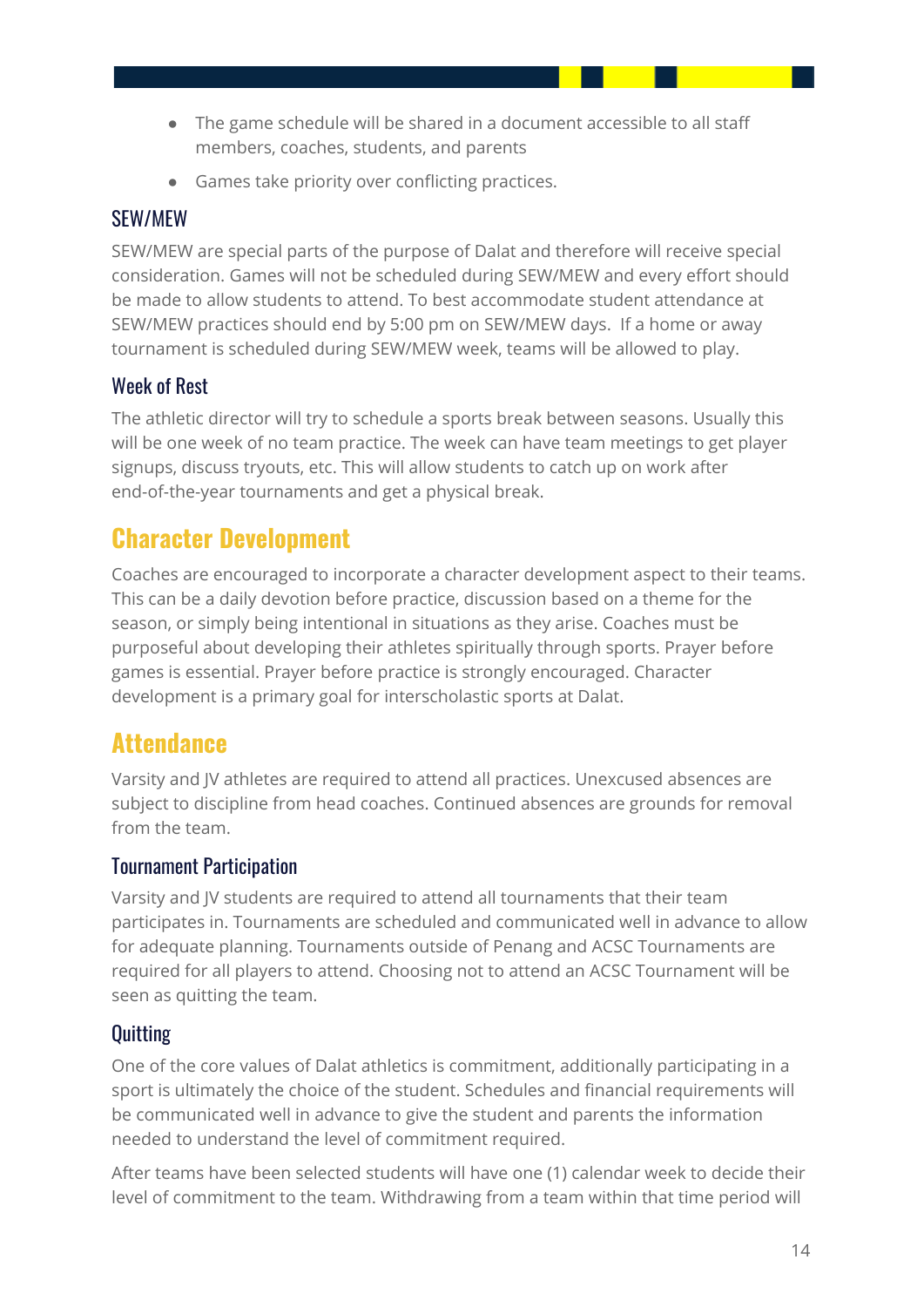allow for coaches to replace that player and will go without consequence. Withdrawing after one (1) week will be considered quitting and have the following consequences.

- Middle School students will be ineligible to join all extra curricular groups (sports, drama, etc…) for the remainder of that sport season plus one additional season. Eighth grade students quitting a Season 3 sport will be ineligible for the remainder of their eighth grade year and Season 1 of their Freshman Year.
- High School students will be ineligible to join all extracurricular groups (sports, drama, etc…) for one (1) calendar year plus the remainder of that season. For example, if an 11th grader quits a Season 1 sport they will be ineligibile to join a sport for the remainder of their 11th grade year in addition to season 1 of their 12th grade year.

### <span id="page-15-0"></span>**Injuries**

There is an inherent risk of injury when participating in interscholastic sports that can vary in severity and effect. It is the responsibility of the student to continue their commitment to a team despite the injury. The student's daily participation may vary based upon the severity of the injury.

- Students suffering a season-ending injury are strongly encouraged to remain fully committed to team activities as either a manager or as an encouraging teammate. Participation in the ACSC Tournament will be optional, but must be decided at the time of purchasing tickets. Injuries suffered after tickets being purchased will follow refund guidelines. Students that decide, due to the injury that they must withdraw from the team will remain ineligible for the remainder of the current season, but will be able to participate in the following season.
- Students suffering an injury with a recovery time within the current season are to remain active members of the team and attend all team practices, games, and events. Rehabilitation and doctor appointments should be made on "off days". Students that choose to leave the team despite the chance to come back before the end of the season will be deemed ineligible for one (1) calendar year, plus the remainder of that season.

# <span id="page-15-1"></span>**One-Sport Rule**

Student-athletes may not play more than 1 varsity and/or club sport per season. This is to limit student activity and increase focus on specific sports and dedication to teams.

\*If a player only trains off campus in a sport, i.e. Chinese Swimming Club, Penang Tennis Club, that player can compete in local events in that sport and play an additional sport, provided that the player practices with only one Dalat team.

### <span id="page-15-2"></span>**Sports Awards**

Following the completion of all sporting events and presented at the annual Sports Award Banquet the following awards will be given. Nominees must participate for the duration of the season and final tournament to be considered for awards.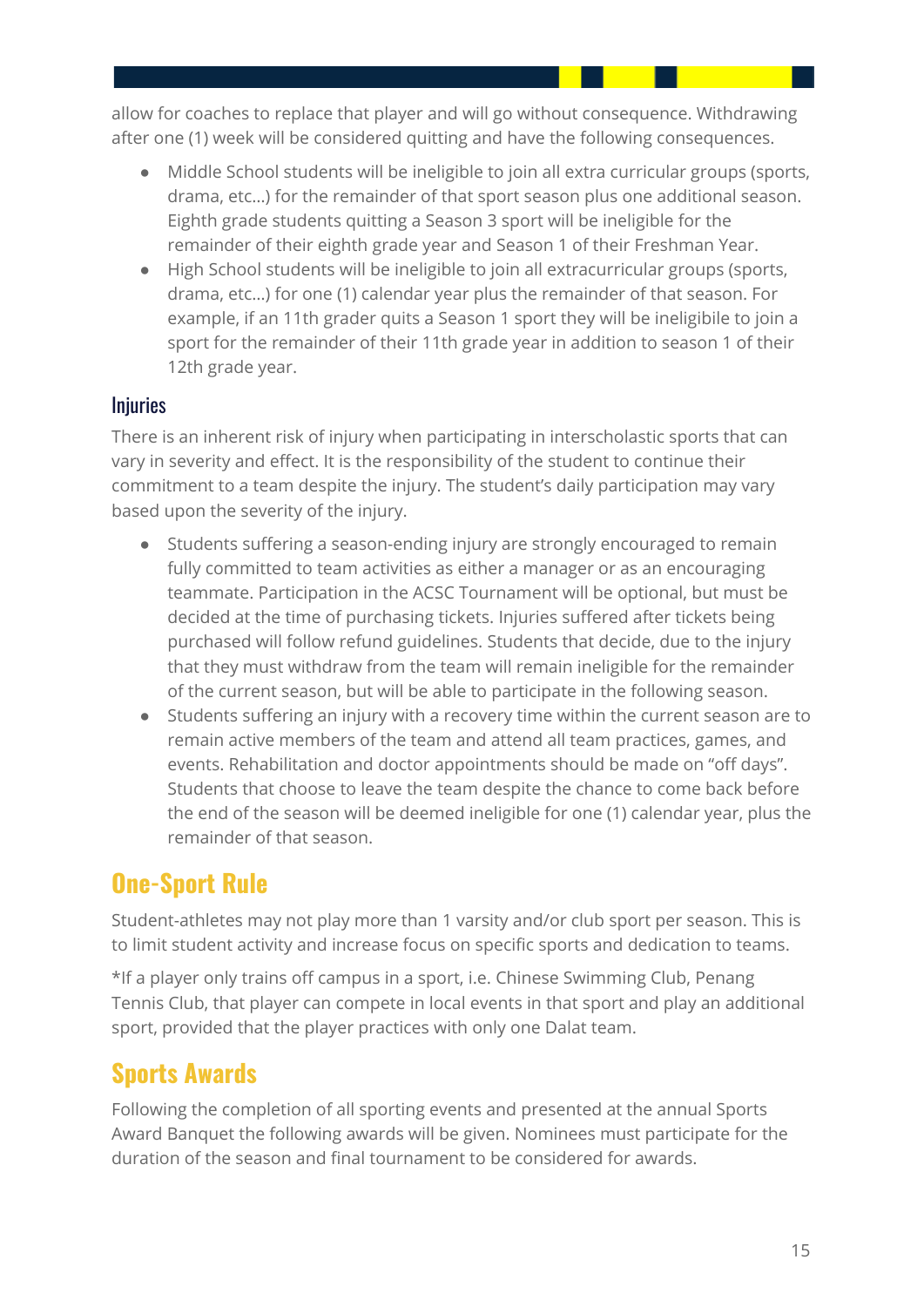### <span id="page-16-0"></span>Participation Pins

Student-athletes will receive a sport pin for their full participation in a varsity sport. Students must participate for the duration of the season and the final tournament to be eligible.

### <span id="page-16-1"></span>Team Individual Awards

Three individual awards will be given for each varsity team. Student-athletes are nominated by their respective varsity coaching staff and confirmed by the athletic director. Coaches may seek the input of their team members for nominations, but this is not required. Student-athletes must participate for the duration of the season and final tournament to be considered for team awards. Awards recipients will receive an additional pin or star with the designations Most Improved Player (MIP), Sportsmanship Award (SA), and Most Valuable Player (MVP).

- Most Improved Player: Presented to the student-athlete that has shown the most improvement of skill and/or character over the course of the season. This might or might not show up on the scoresheet, but can be seen in their overall contribution to the team.
- Sportsmanship: Presented to the student-athlete that has shown a consistent respect for competition, coaches, teammates, opponents, and officials. Encourages others through examples of Christlike character in the realm of sport.
- Most Valuable Player: Presented to the student-athlete that has provided the most valuable contribution and leadership throughout the season to the team's overall performance.

### <span id="page-16-2"></span>Athlete of the Year

Nominees are selected by their respective varsity coaching staff along with the input of the athletic director. The athletic director will select the Male and Female of the Year winners to be submitted to the Awards Committee for final confirmation. Recipients will receive a plaque with the appropriate designation.

● Athlete of the Year: Given to a male and female athlete in grades 10-12 that has participated in two or more sports and has shown excellence in their contribution to the athletic program over the course of their varsity career. This athlete must have shown leadership abilities on and off the field of play and demonstrated a Christlike example to their teammates.

# <span id="page-16-3"></span>Dalat Club Sport Guidelines & Policy

### <span id="page-16-4"></span>**Sport Evaluation**

The athletic director will evaluate all sport offerings annually and will determine which sports will be offered by the department the following year based on the use of the Sports [Evaluation](https://docs.google.com/spreadsheets/d/1nHOK_GQoFvm0cdF22Em1oHKiXXZTiZaiqAi-4Bt-w-A/edit#gid=0) Form. Sports will be evaluated on the following indicators: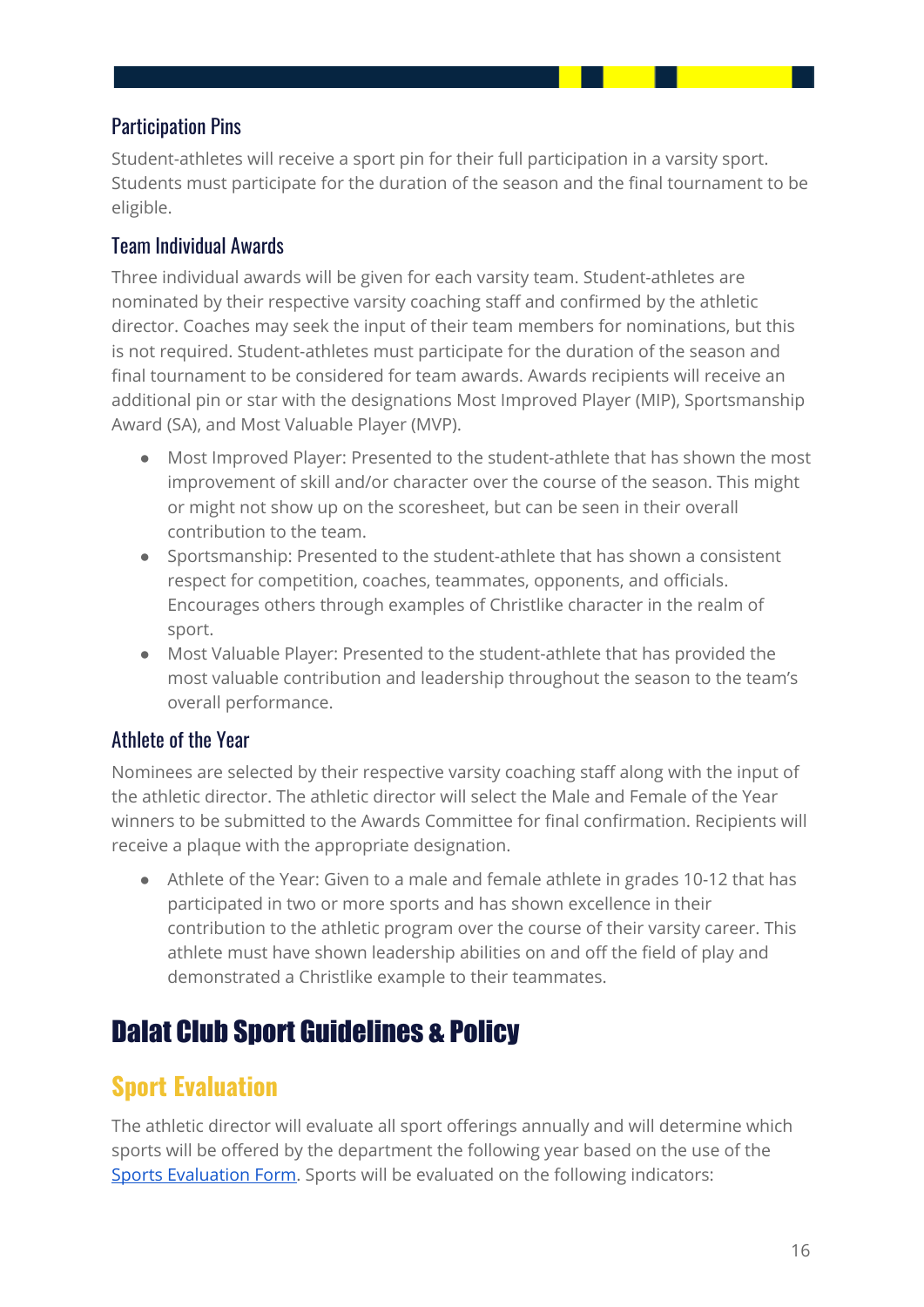- Costs
- Available Competition
- Student Interest
- Facility
- Development Program
- Coaching Availability
- Alignment with Dalat and High School Vision
- Cost/Benefit to the Dalat Community

Based on the evaluation results, sports will be placed into categories that will determine their status for the following year.

### <span id="page-17-0"></span>Varsity

The sport is thriving in the evaluation areas. The sport meets or exceeds the Dalat Athletics standard for varsity sports. Varsity sports are guaranteed by the school. The school will find coaches and resources to ensure the program operates for the following year.

### <span id="page-17-1"></span>Varsity Probation

The sport is showing concerning signs based on the evaluation. The AD will closely monitor the program to determine its future status. Sports can receive this status through both declining indicators and rising indicators.

#### <span id="page-17-2"></span>Club

Club sport offerings will depend on available coaches, student interest, and school resources. If these cannot be met at a minimum level, the club sport will be cancelled for the season. Club sports that show consistent growth in interest and availability of competition over several years may be considered for Varsity status. Club sports will be scheduled to give Varsity sports priority in facilities usage.

### <span id="page-17-3"></span>Open Gym

These sports are casual and do not require a commitment from students. A staff sponsor or coach must supervise an Open Gym sport. Generally, these sports will meet once a week in a pickup-style training session. These sports will not play outside games and must stay on campus for all training sessions.

#### <span id="page-17-4"></span>Sport Offerings

| 2020-2021 SPORTS | <b>SEASON 1</b>      | <b>SEASON 2</b>                      | <b>SEASON 3</b>      |
|------------------|----------------------|--------------------------------------|----------------------|
| <b>Varsity</b>   | Soccer<br>Volleyball | Basketball<br>Rugby<br>Track & Field | Track & Field        |
| <b>Club</b>      | Softball             | Tennis                               | <b>Rock Climbing</b> |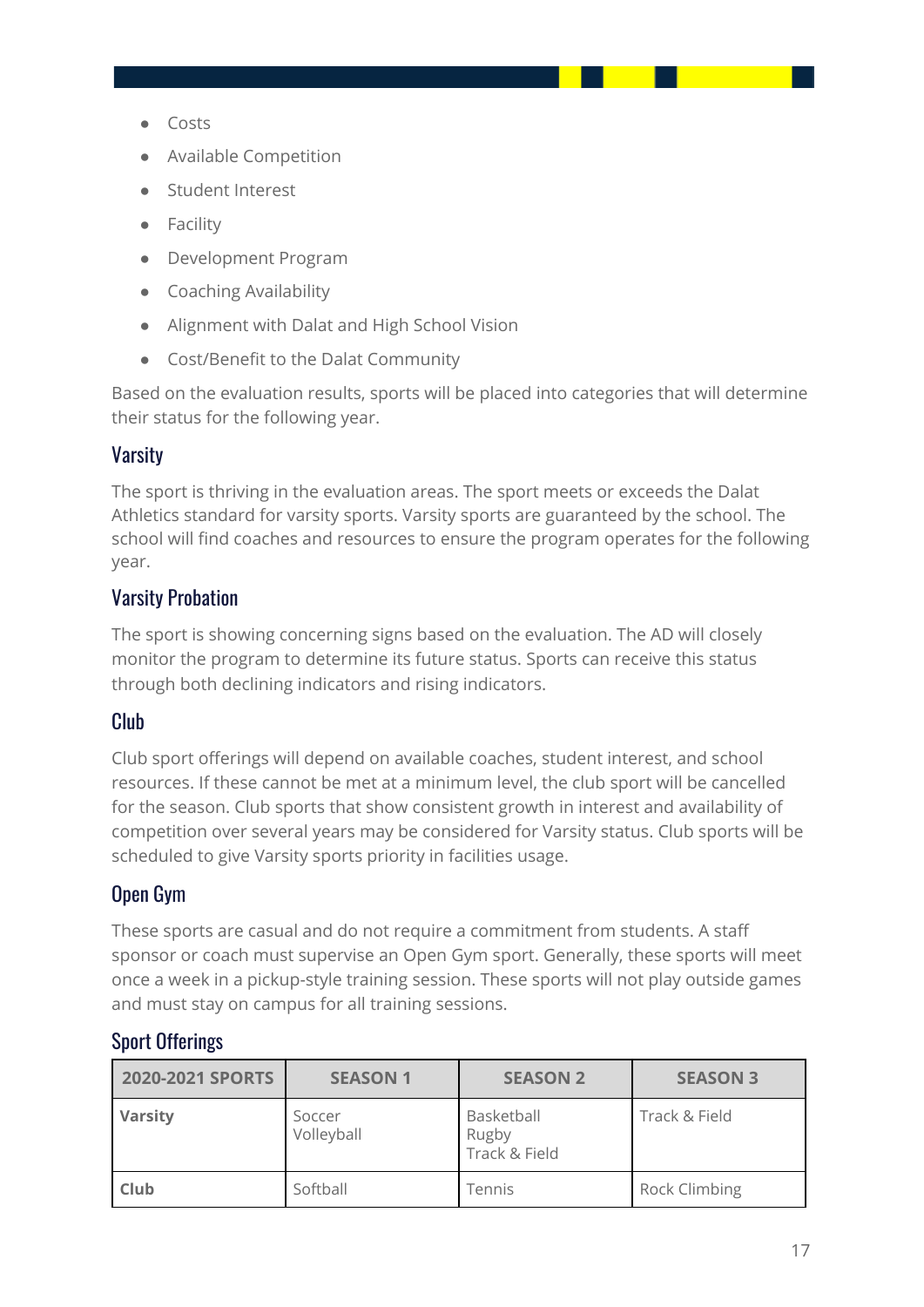|                 |                  |                                | Softball                                                                   |
|-----------------|------------------|--------------------------------|----------------------------------------------------------------------------|
| <b>Open Gym</b> | Ultimate Frisbee | Ultimate Frisbee<br>Volleyball | Badminton<br>Basketball<br>Futsal<br><b>Ultimate Frisbee</b><br>Volleyball |

Note - Club sports will follow the Sports Handbook policies. Below are additional guidelines for club sport operations. Any policies not listed below will default to the Sports Handbook.

## <span id="page-18-0"></span>**Club Sports**

### <span id="page-18-1"></span>Organization Duties

The club team sponsor or coach will assume primary responsibility for the operations of the club. The coach should be in regular communication with the AD. This includes the following:

- Finding opponents & setting up games
- Communication with parents, students, teachers
- Equipment
- Jerseys
- Booking facilities with the athletic director
- Team logistics
- Transport
- Facility set up/tear down & basic care
- Safety

The athletic director will work with the club sponsor/coach to schedule practices and games on Dalat facilities. The athletic director will enter athletes into PowerSchool for club activity credit. The athletic department will keep club team waiver forms on file. Club team rosters will be included in Athletic Department participation numbers. See Scheduling below.

### <span id="page-18-2"></span>Club Operations

Athletes may attend 1 practice/game per week for a Season 3 sport while participating in Track. This must be approved by the HS Principal prior to the 3rd season. In the event of a schedule conflict, track will take priority in all cases. Grades, attendance, extracurricular activity levels and other factors will be considered.

8th Graders may be considered for a club sport if roster numbers are low, at the coach's discretion. The 8th grade exception policy from the sports handbook must be followed. Roster spots must be reserved for high school students. Individual sports (tennis/rock climbing) may consider taking grades 7-8 on the team with approval.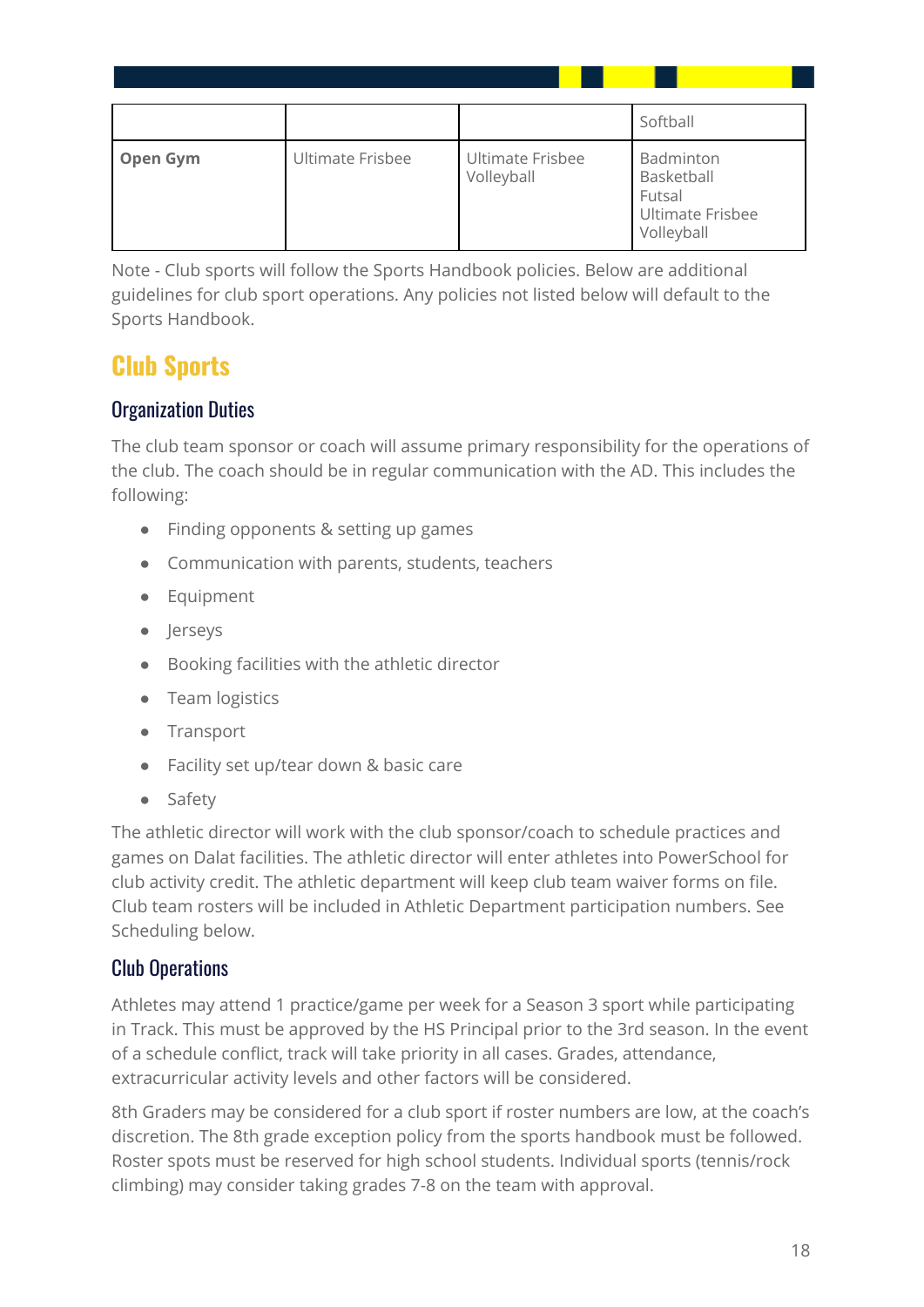### <span id="page-19-0"></span>Coach Checklist

New coaches must complete the following Coach Checklist to receive necessary training and preparation for athletics at Dalat.

- Non-staff head coaches must be fully vetted through the HumanResources department and complete the coach checklist.
- Waiver forms & medical release forms must be signed by all students on the team prior to the first game.
- Activity pins will be given to each club team member at the Sports Awards Ceremony. Club sports will not name individual awards (MVP/Sportsmanship/Most Improved).

Practices may not exceed 3 per week. Saturday practice is discouraged and must get special approval from AD and/or HS principal.

Student absences per club sport may not exceed 2 per season for any class.

### <span id="page-19-1"></span>**Scheduling**

Sport Offerings - The athletic director will decide which sports will be offered prior to the upcoming school year. Students and coaches may request a new sport for consideration.

Seasons - Club sports must operate within a designated sport season as determined by the athletic director. The season will mostly depend on available facilities. The start and end dates must be clearly communicated in advance by the athletic director. The athletic director will set the practice schedule prior to the season. Individual sports may be considered for season crossover as approved by the athletic director. In the event of season crossover, practices may not exceed 1 per week.

Cancellation - If a club sport cannot meet the minimum requirements, the club will be cancelled for the season. The club coach will be allowed aone (1) week into the season to find enough resources. If the requirements cannot be met, the club will be cancelled after the first week of the season.

MSSPP - all MSSPP tournaments must be approved by SMT due to their highly disruptive and flexible nature.

Events - All scheduling will follow athletics policy in terms of holidays, weekends, SEW/MEW.

### <span id="page-19-2"></span>Funding

Funding for club teams will be considered a secondary priority for the athletic department. The athletic director will include club budgets in the annual department budget and disseminate funds at his/her discretion. Students should be prepared to pay for equipment, jerseys, transportation or other fees associated with the club team. Club teams can purchase their own jerseys but must follow Dalat uniform guidelines. All jersey designs must be approved by the athletic director prior to purchase. All other apparel policies still apply.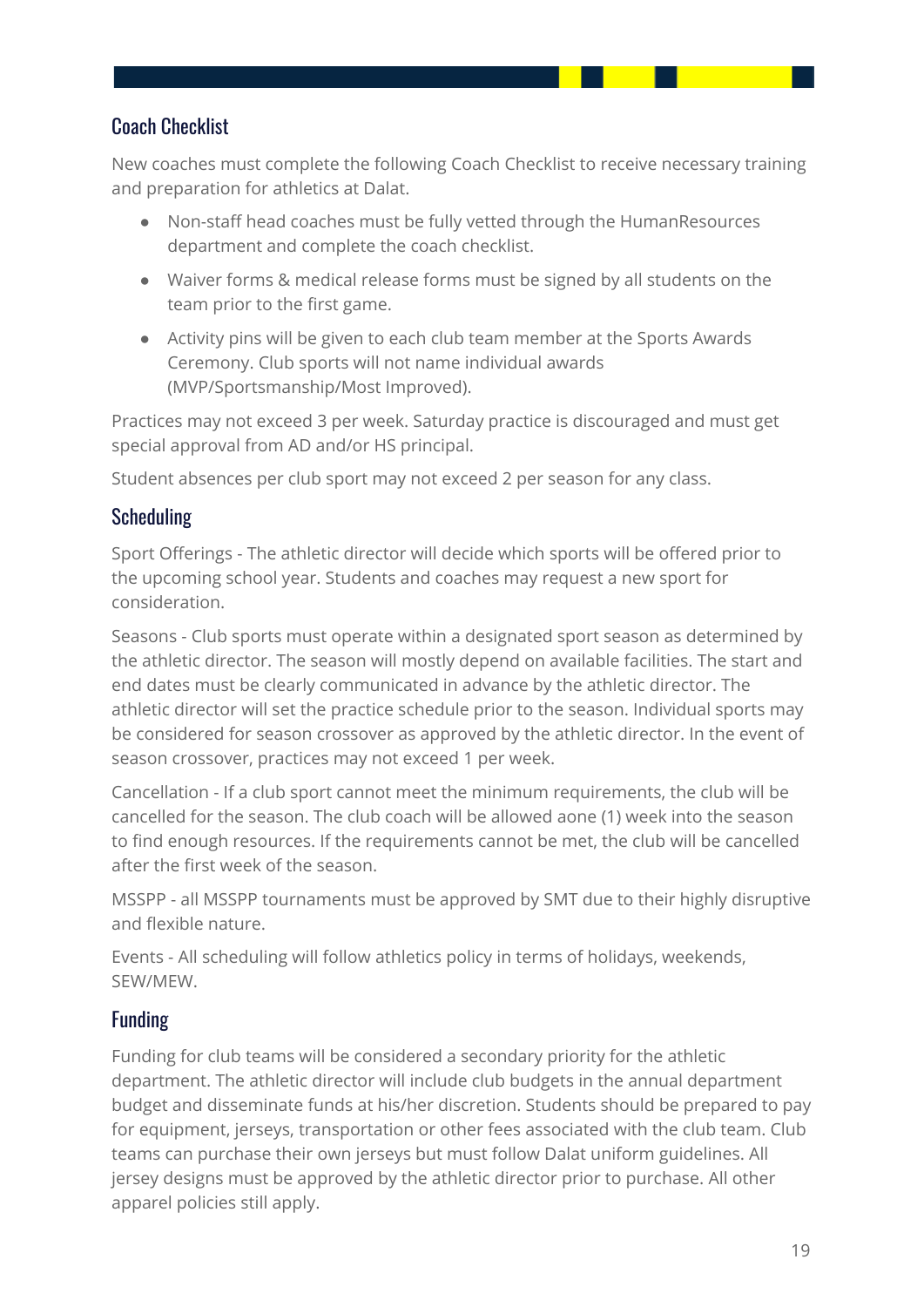# <span id="page-20-0"></span>**Open Gym/Field (Offseason Training)**

Open gym is used by varsity coaches to develop athletes' skills, conditioning and exposure to a sport. In order to improve our sports program, the athletes need an outlet throughout the year to work on their skills. Open gym is an optional venue for athletes who are self-motivated to improve. Open gym is used to gather athletes to compete in MSSPP competitions (see more below).

### <span id="page-20-1"></span>Dates & Times

- Open gym/field will be scheduled to not interfere with other sport and school activities.
- The sport would be decided by the season. Open gym/field sports must be an off-season sport.

### <span id="page-20-2"></span>Management

- Varsity coaches are responsible for providing oversight for open gym/field. At least one coach/staff member must be in charge at all times and that person is responsible for equipment, safety, opening/closing facilities and adhering to open gym/field policy.
- Drills and organization during open gym must be run by appointed athletes. Coaches will designate their team captains to run drills and take on a leadership role as part of a character development program.
- Coaches are not allowed to directly work with their teams. Coaches can guide team captains on drills and concepts to ensure they are being run properly and bad habits are not formed.
- Open Gym is a group training session. Individual training is not allowed by coaches, parents or staff. This is to create a non-obligatory setting where kids feel no pressure to attend every week.
- If a coach cannot attend open gym/field, or is not interested in offering off-season training, a staff replacement can be appointed. Or open gym/field can be cancelled week-to-week if no one is available to manage.

### <span id="page-20-3"></span>Athletes

- All student-athletes are welcome at Open Gym. Athletes are not required to be current members of a school team in order to train. This will provide a good opportunity for students to improve and possibly make the team next season.
- Seniors can train as well, but are not allowed to compete in games/tournaments because they will not contribute the following season.
- Students participating must be in appropriate apparel, wearing a school uniform will not be permitted.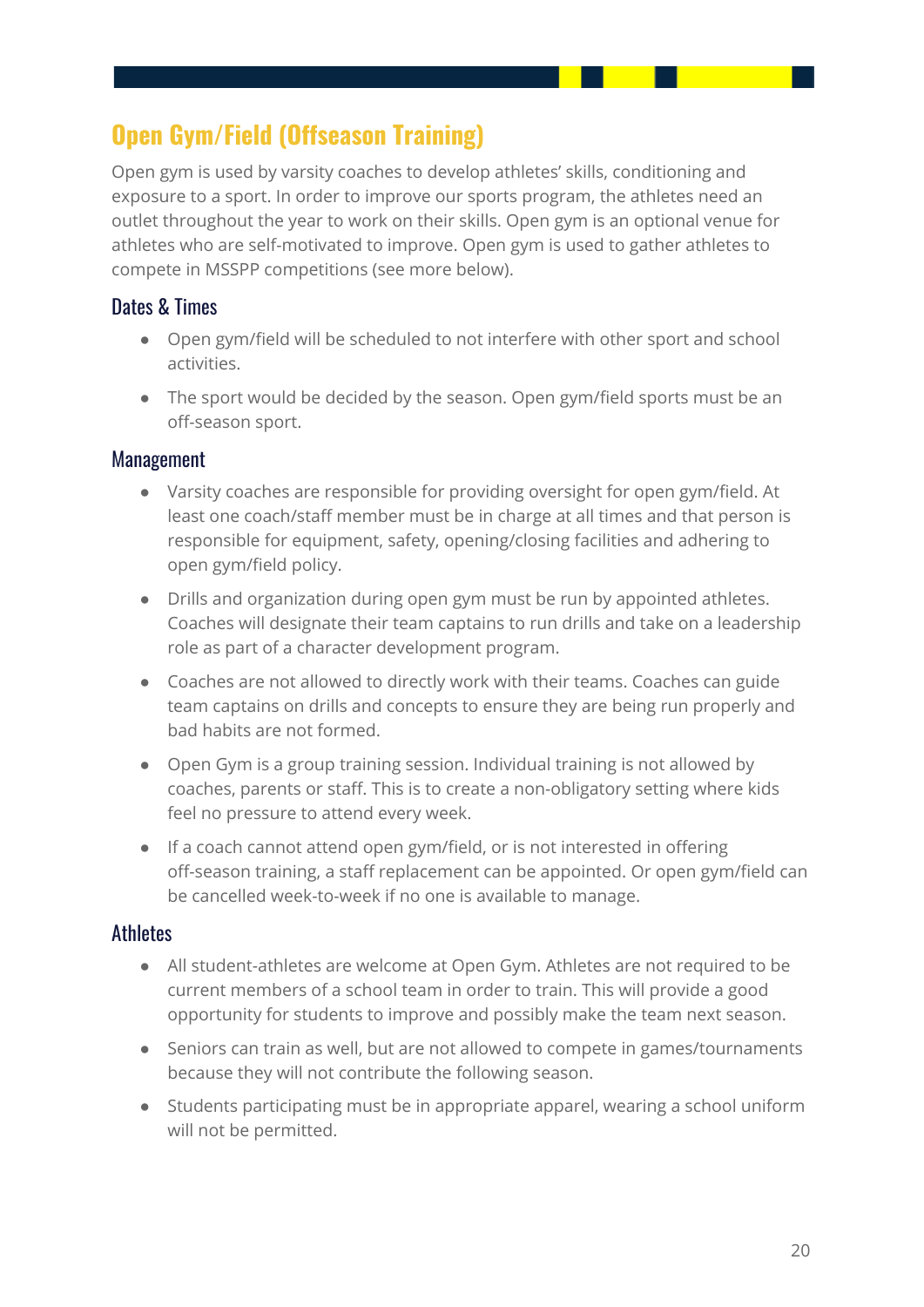#### <span id="page-21-0"></span>**MSSPP**

- Open Gym provides a venue to gather players to compete in MSSPP. Varsity coaches are responsible for registering their team and competing in games.
- The approach to MSSPP is intended for game experience to benefit next season.
- Seniors will not be allowed to participate because they will not contribute the following season. Player selection will be at the varsity coach's discretion, keeping the next season in mind.
- Athletes currently playing a varsity sport are not permitted to compete in off-season games or tournaments. MSSPP tournaments are optional and as such a varsity coach is allowed to decline the opportunity.

# <span id="page-21-1"></span>SECTION II – Team Goals

### <span id="page-21-2"></span>**Varsity**

The Varsity level at Dalat is considered the most competitive and requires a maximum commitment from players. Players are expected to commit to a varsity sport, by attending all practices, games, & tournaments and working hard to improve during the season. Winning is the primary goal at the varsity level. Playing time is not guaranteed and is given in the team's best interest. Players will be chosen based on their skill, potential and ability to help the team win. Character development should be accomplished in conjunction with trying to win championships. Sportsmanship and fair play is an expectation at this level.

### <span id="page-21-3"></span>**Junior Varsity**

The Junior Varsity level is meant to continue to develop athletes for the varsity level. Athletes should be committed to their sport at this level, but may still be deciding which ones to pursue at the next level. Athletes should learn how to work hard in practice and devote themselves to improving as individuals and as a team. Playing time should be shared among all the players, but neither even nor guaranteed. Winning is important at this level in addition to athlete development. JV teams are intended to be feeder programs for the varsity level so coaches should do their best to prepare their players for the next level.

### <span id="page-21-4"></span>**Middle School**

Middle School teams should create a fun and enjoyable environment for the kids. Coaches should strive to instill a love of the game and an understanding of the rules. Fair play and sportsmanship are essential lessons to be taught at this level. Playing time is shared, but not guaranteed. Middle School teams represent Dalat, therefore should strive to be competitive and represent the school to the highest level. Some players on the team may not be prepared to play at this level. The coach will decide which players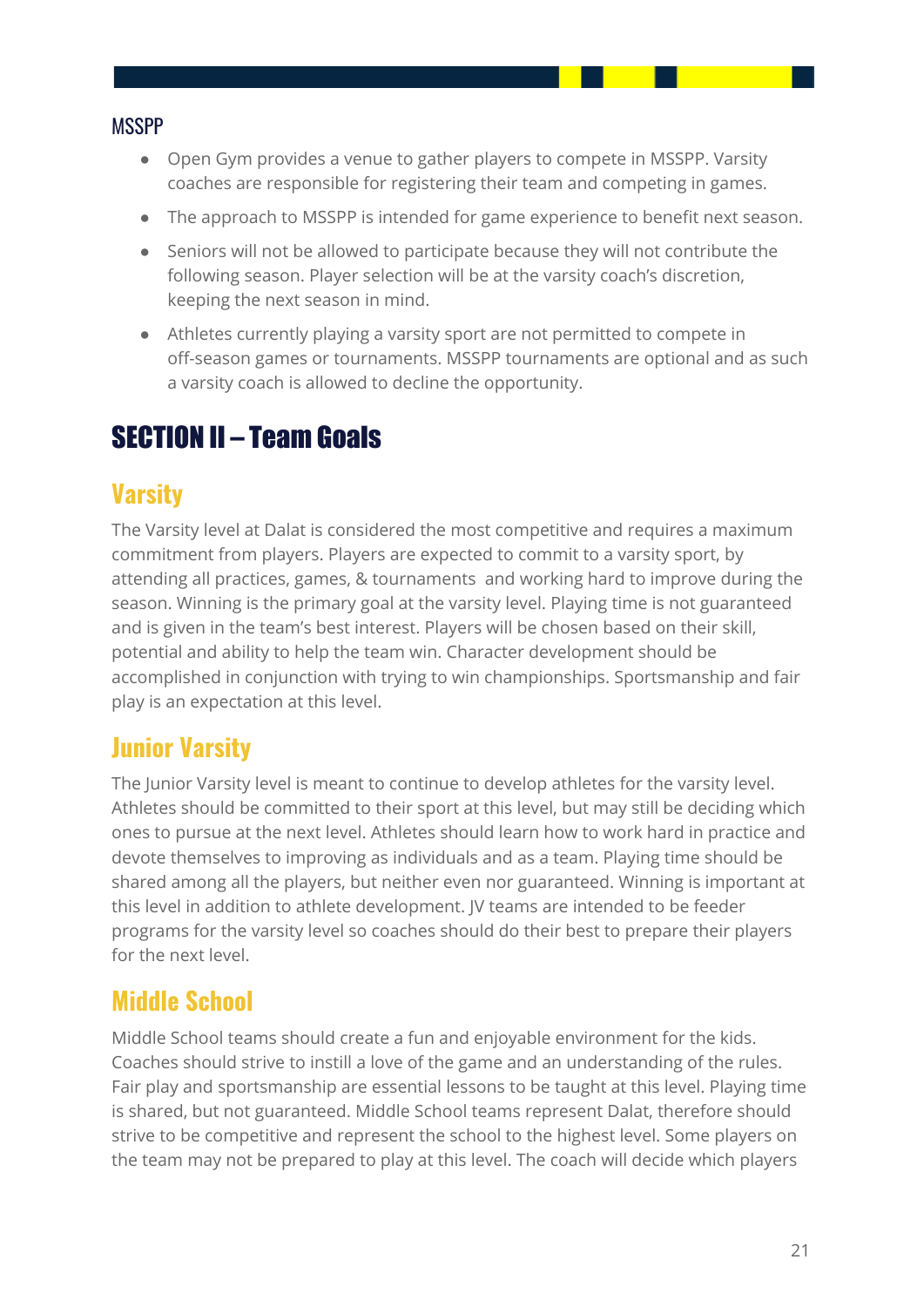will suit up for games based on their preparedness to compete. Building competitive teams is a primary goal along with player development and sportsmanship.

# <span id="page-22-0"></span>SECTION III – Eligibility

# <span id="page-22-1"></span>**Age Limits**

### <span id="page-22-2"></span>Varsity

Student-athletes in grades 9-12 are eligible for varsity sports. On rare occasions,  $8^{\rm th}$ grade students also may play on varsity teams with the approval of the athletic director in consultation with the high school and middle school principals and parents of the student-athlete. ACSC rules require athletes to be 19 or under on the first day of an ACSC tournament. They are also limited to only 4 years of high school eligibility. Athletes can play varsity more than 4 years if they make the varsity team as an  $8<sup>th</sup>$  grader.

### <span id="page-22-3"></span>Junior Varsity

Junior Varsity teams can take athletes in grades up to 11th, but primarily grades 9-10.

### <span id="page-22-4"></span>Middle School

Middle School is composed of MS and U13 teams. Middle school teams are primarily intended for Grade 8 students. U13 teams are primarily intended for Grade 7 students.

### <span id="page-22-5"></span>Swimming

The swim team can take athletes in grades 1-12. Swimmers must be able to swim 100M freestyle without stopping. The swim team is not for swimming lessons. Young swimmers must be able to handle themselves in the water or else it becomes a safety hazard. Swimmers can be removed from the team if the coach deems them unprepared for the rigors of swim practice. *(This team is currently not offered for the 20-21 School year)*

### <span id="page-22-6"></span>**Tennis**

Tennis can take athletes from ages 10-18 provided they qualify for MSSPP competition. The tennis team is not for tennis lessons. Athletes are expected to play at a high enough level to work on tactics and winning techniques, in addition to basic skills. Tennis players can be removed or not accepted onto the team if a coach deems them unprepared or unqualified to compete at the MSSPP level.

# <span id="page-22-7"></span>**Academic Ineligibility**

- Athletes are declared ineligible under one of the following circumstances. 1) a quarter and/or semester F in any class 2) below 2.0 GPA
- In the case of a student-athlete's sudden dip in grades, struggling with time-management, or causing concern academically in the counseling department, the counseling department will approach the coach and athletic director regarding the student-athlete in question. Together, they will devise a plan to help the student-athlete improve academically, which may involve a week's break from team activities or similar solutions.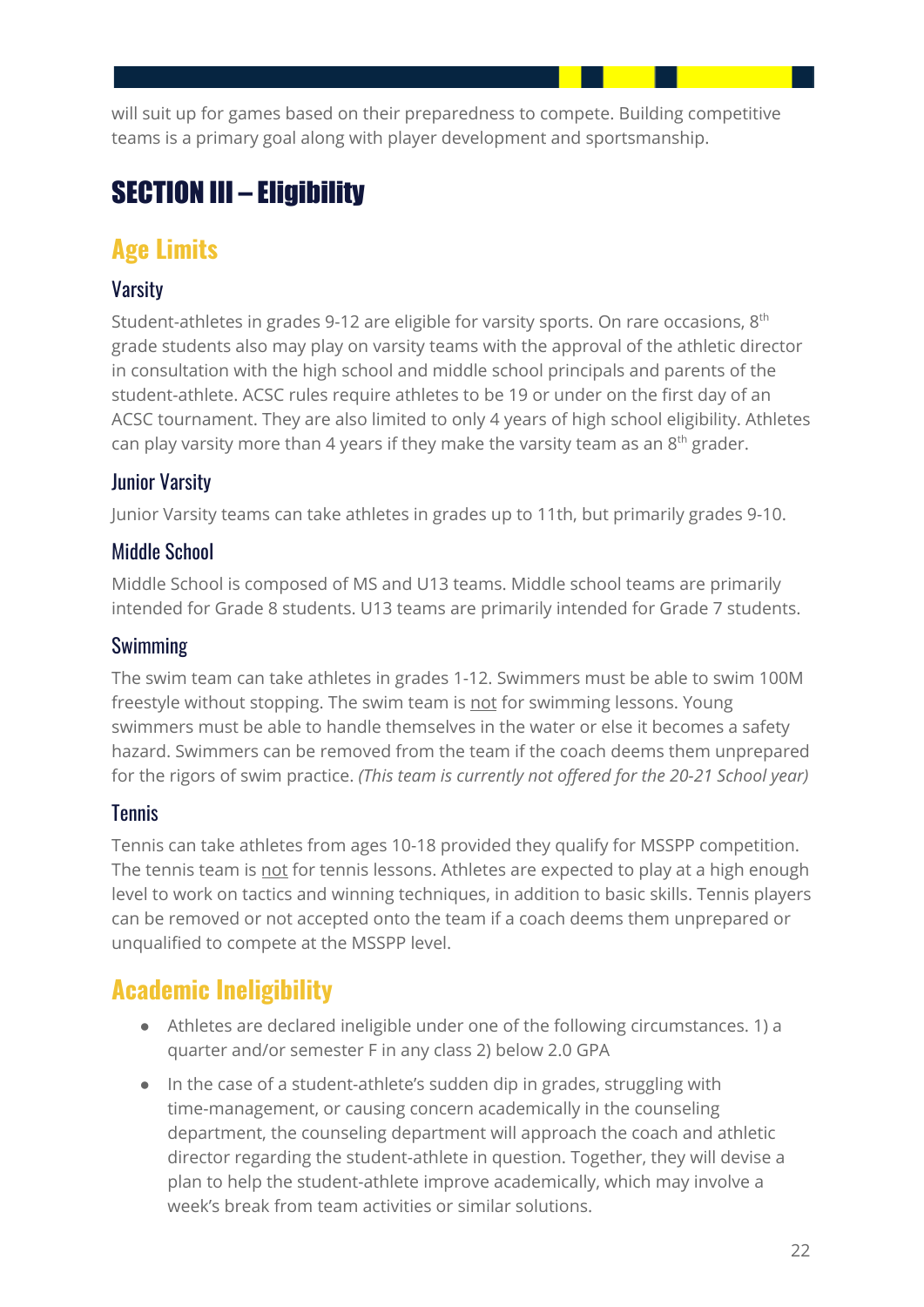- Coaches can monitor students throughout the season to help avoid academic probation. Coaches must send rosters to the counseling office at the start of the season to help monitor students' academic progress.
- Academic probation is in place until the student-athlete is removed by school administration.

NOTE: Ineligibility is defined as removal from practice, games and all activities related to the team.

### <span id="page-23-0"></span>**School Absences**

- Coaches are responsible for alerting teachers, principals and the main office of player absences from class due to an athletic event.
- Students must fill out the student absence form and turn it in to the front office to be allowed to attend a tournament or event. Online classes must be treated the same way, but will be handled by the E-Learning Coordinator.
- Sports trips are considered school-sponsored absences. They will be treated like all school-sponsored absences where students have the same number of days missed to make up work. [See Student and Parent Handbook]
- Per the Student and Parent Handbook, students are allowed to take 3 major trips per year (defined as 2+ nights).

### <span id="page-23-1"></span>**Team Selection Guidelines**

Each sport program should be viewed as a development pipeline. Players work their way up the pipeline, improving at every level to prepare for varsity. Players should generally play within their age group until they are ready for varsity. Moving players up and down will create age group conflicts for various competitions and potentially create waves of talent that lead to participation vacuums. Playing together as an age group is a philosophical approach intended to foster team cohesion, consistent quality and maximum participation.

### <span id="page-23-2"></span>Varsity Team

- Select the best athletes available
- Use some form of objective tryouts with a ranking system that can help justify player selections.
- 8th grade players can attend tryouts only from an invite from the varsity coach. Invites are given after consultation with JV coaches regarding player potential and skill level. 8th graders should only be considered if they are going to be contributors to the team.

### <span id="page-23-3"></span>Junior Varsity Team

● Tryouts are performed either simultaneously or after the completion of varsity tryouts.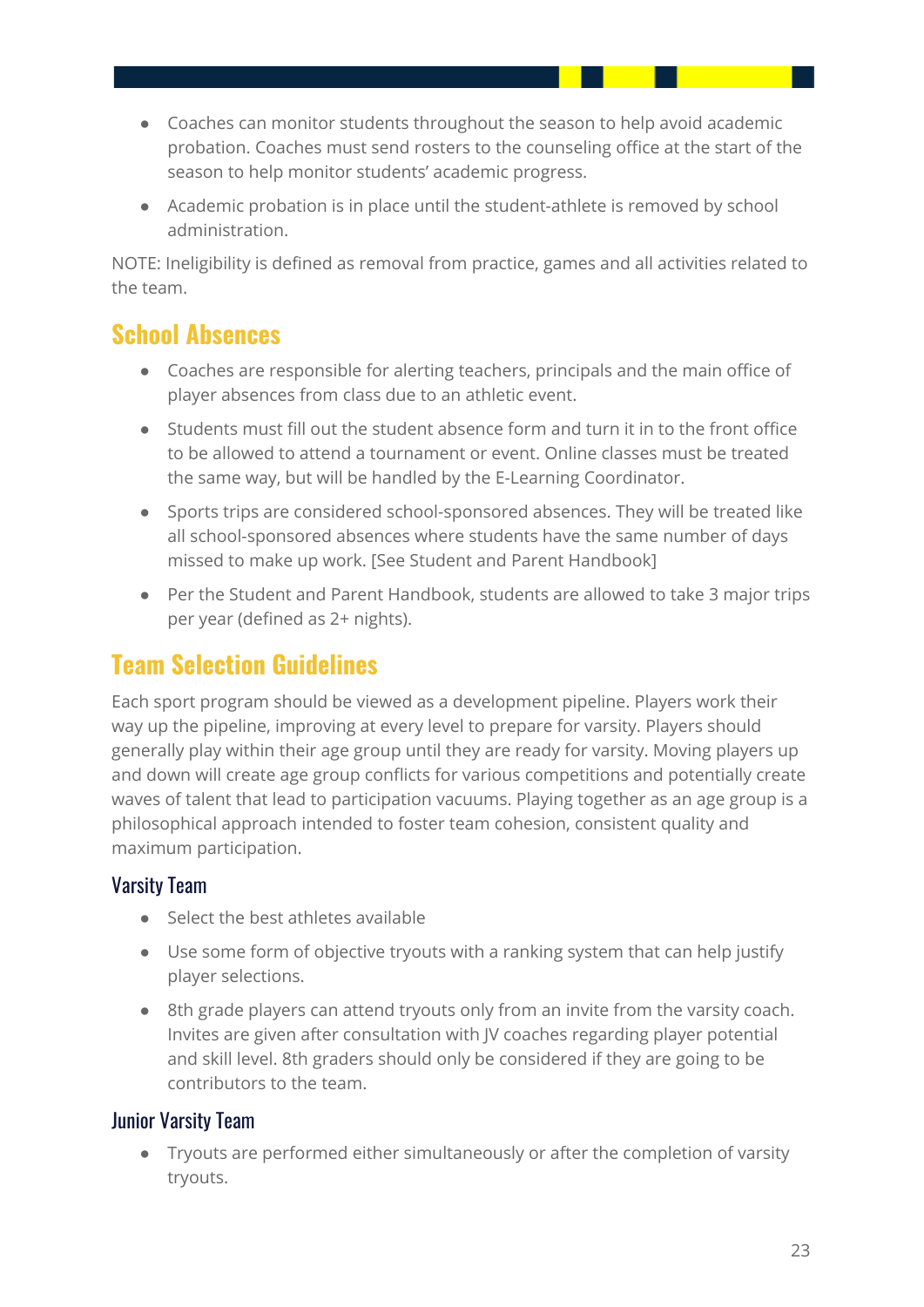- Select the best players in grades 9-10. Juniors may be considered if they show potential to contribute at the varsity level.
- JV teams must fill all roster spots, and may consider taking extra players for development purposes.
- Roster priority is grade 9-10 students. Athletes in grades 7-8 can supplement the roster if all spots are not filled by high school students. Grade 7-8 students should be selected for JV based on ability, physical size to handle the rigors of high school sports and maturity.

### <span id="page-24-0"></span>U15 Soccer Team

Dalat fields U15 soccer teams in PSAC primarily to boost the league and maintain quality at the PSAC level despite the season falling outside of the typical soccer season. The U15 category does not apply to any other sport in Dalat Athletics. The soccer program uses it as a development tool and varsity prep.

- All players must meet the age guidelines according to PSAC rules (August 1<sup>st</sup>)
- First priority for the team is grades 8-9 and grade 7 students too old to play U13.
- If the roster is not full, the top grade 7 students can be selected based on feedback from their U13 coach and the U15 coach.
- Coaches may not add grade 7 students in order to make a  $2^{nd}$  or B-Team.

#### <span id="page-24-1"></span>Middle School Teams (MS & u13)

- Middle School teams are generally intended for Grade 8 students. Empty roster spots can be filled by the top Grade 7 players.
- U13 teams are generally intended for Grade 7 students. Empty roster spots can be filled by the top Grade 6 players.

# <span id="page-24-2"></span>SECTION IV– D-League

The D-League is the developmental league at Dalat for students in grades 5-6. The D-League is organized through the Middle School X-Block program, but is operated by the athletic department as part of the development pipeline.

# <span id="page-24-3"></span>**Program Goals**

### <span id="page-24-4"></span>Mission Statement

Develop student-athletes in the fundamentals of team sports through participation and competition.

### <span id="page-24-5"></span>Vision Statement

Build foundations for active lifestyles and careers as student-athletes.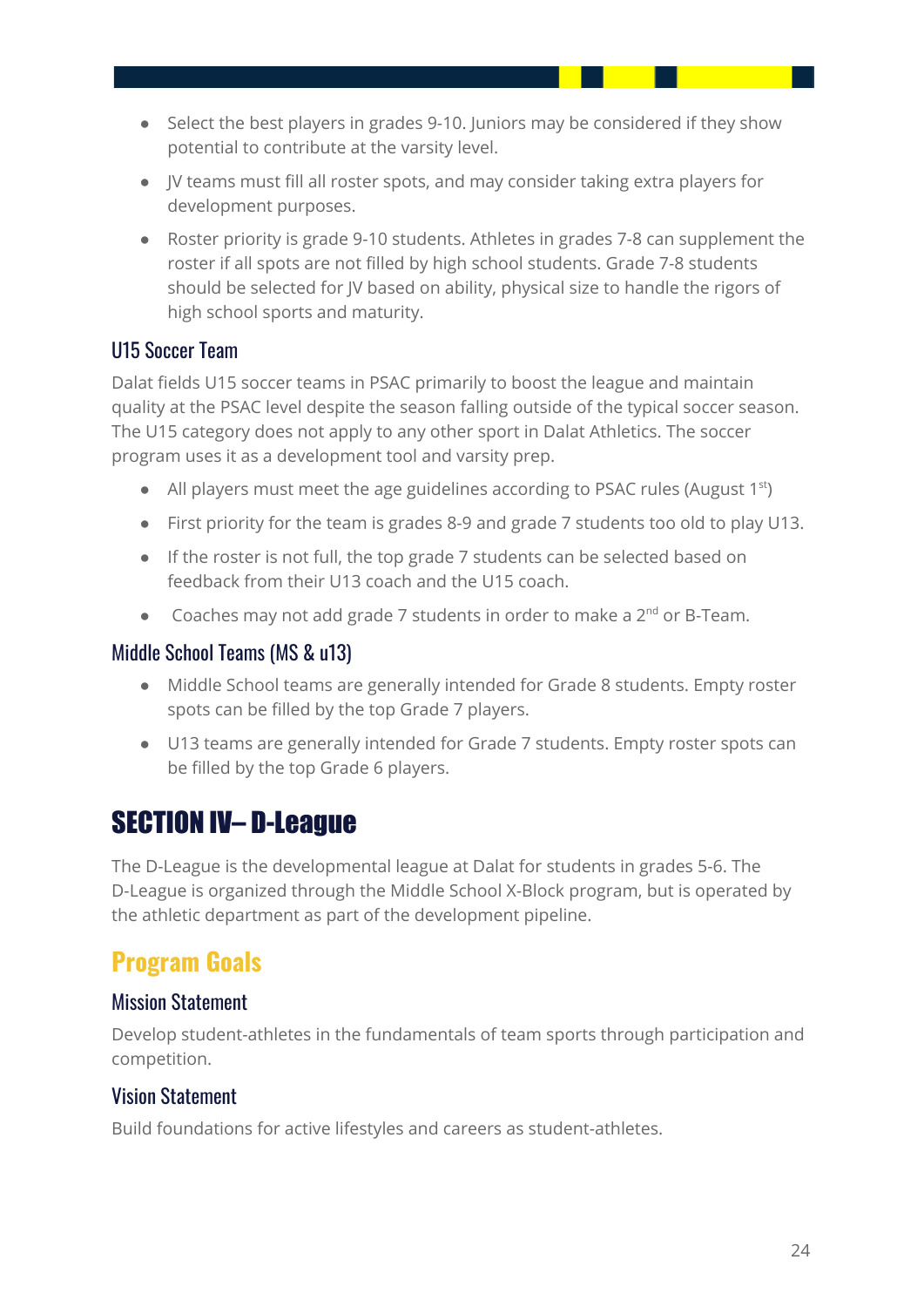# <span id="page-25-0"></span>**Program Structure**

### <span id="page-25-1"></span>**Structure**

- The school year will be divided into 3 seasons. Each season will offer a different sport that students may participate in.
- Sports will be selected to create minimal conflict with facilities and coaching duties.
- Fall Basketball; Winter Soccer; Spring Volleyball
- Seasons will consist of one practice per week during X-Block. All teams will play games on Friday from 3:30-5pm.
- Coaches can be Dalat staff, or qualified parents as determined by the athletic director or D-League Coordinator.

### <span id="page-25-2"></span>**Teams**

- All students in grades 5-6 are eligible to participate.
- Signups will take place with X-Block registration for Season 1. Signups for Seasons 2 & 3 will take place independently.
- Cost is RM40 per person, per season. Cost includes team jersey and referee fees.
- Students will be divided into equal, co-ed teams.
- Roster sizes (recommended)
	- Basketball 7
	- Soccer 10
	- Volleyball 8

#### <span id="page-25-3"></span>Rules

- Sports will follow modified rules and guidelines to fit the participant level.
- Attendance is required for practices and games.
- Team jerseys and proper attire is required for participation in games.
- All Dalat Athletics codes of conduct apply (Coach/Student/Parent).
- Playing time should be equally shared.

#### <span id="page-25-4"></span>**Procedures**

- Coaches should email thier teams (students/parents) once per week with updates and schedules.
- Parents should be encouraged to attend games and support the team.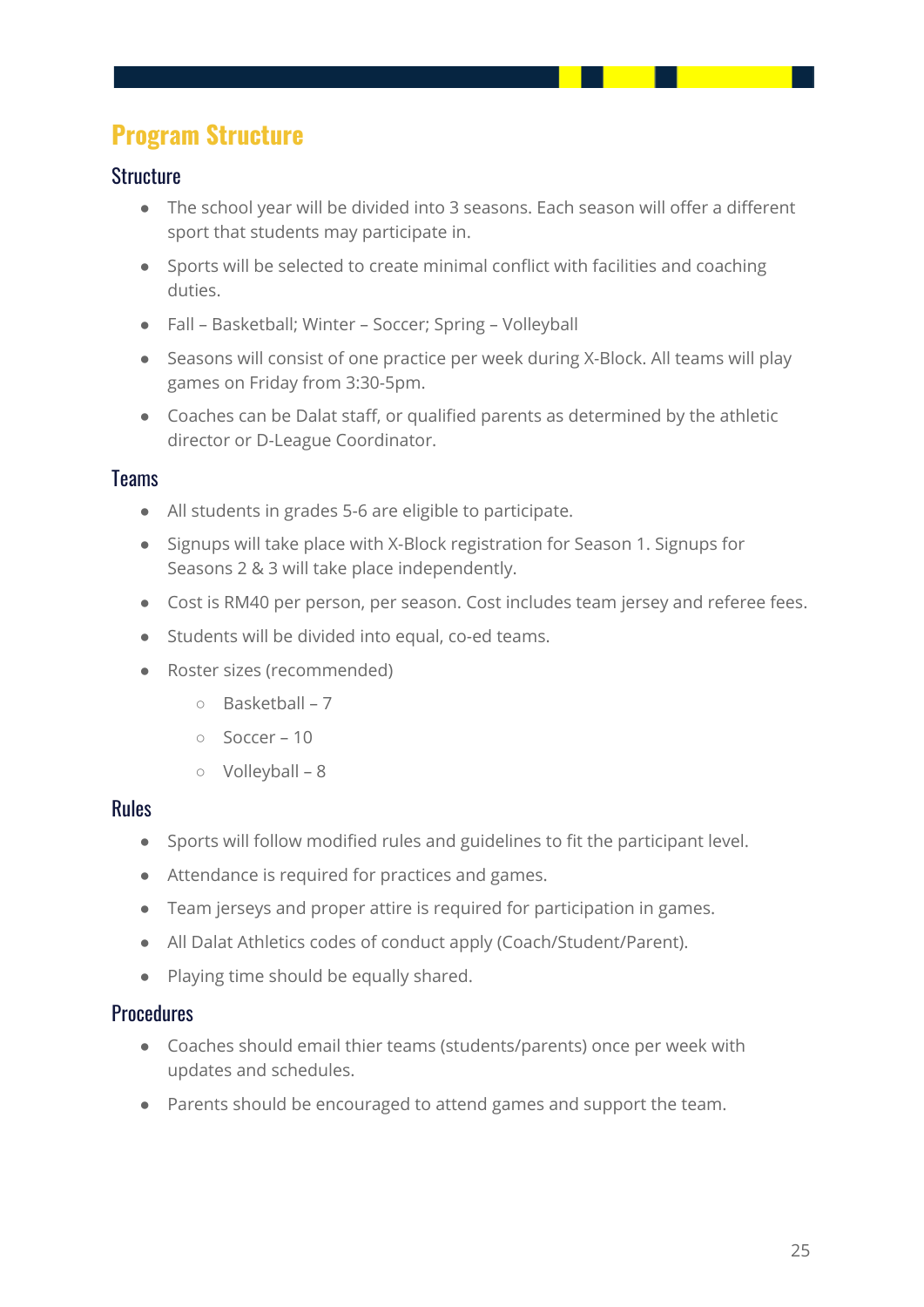# <span id="page-26-0"></span>SECTION V - SAFETY

### <span id="page-26-1"></span>**Heat Illness Prevention**

The heat illness policy is intended to provide general guidelines for preventing, assessing and treating heat-related illness in athletes.

### <span id="page-26-2"></span>Heat Index

Heat index is a statistic that combines temperature and humidity. It is intended to show what conditions "feel like" for the body. With the high humidity levels in Malaysia, the heat index is a more comprehensive number for addressing heat illness.

### <span id="page-26-3"></span>**Procedure**

Coaches should follow procedure for preventing, identifying and dealing with heat illness in athletes.

- Check the heat index level on Dalat's Intranet page before practice or games.
- Based on heat conditions, take into consideration two factors 1) danger levels 2) significance of practice/game
- Significance of practice/game: Major sporting events like soccer tournaments cannot be cancelled due to heat under normal circumstances. Coaches and the tournament director should be aware of heat conditions and make changes to the format to account for it like shorter halves, periodic water breaks, fewer games, etc. Minor sporting events like a practice or friendly matches can be delayed, postponed or cancelled if conditions warrant it.
- Coaches are responsible for monitoring heat index levels and responding according to procedure. The Athletic Director has the ability to make an overriding decision for each sports team.
- Coaches must remember all athletes respond differently to heat. Weight, fitness level, acclimatization and general fitness are factors to consider.
- Practicing or playing in direct sunlight will receive the maximum level of heat index levels. Tennis courts and cement can increase temperatures by 10-15 degrees.
- 32-40: Heat exhaustion, heat cramps & sunstroke possible with prolonged exposure and/or physical activity. Provide unlimited fluids and monitor athletes for signs & symptoms of heat illness.
- 40-51: Heat exhaustion, heat cramps & sunstroke likely, and heatstroke possible. Provide unlimited fluids & take more breaks, consider altering practice so it is less strenuous, doing indoor work or practice in the shade.
- 51 & above: Sunstroke & heatstroke highly likely, practice in the shade, indoors and heavily reduce strenuous activity. Be on high alert for signs of heat illness and address them immediately.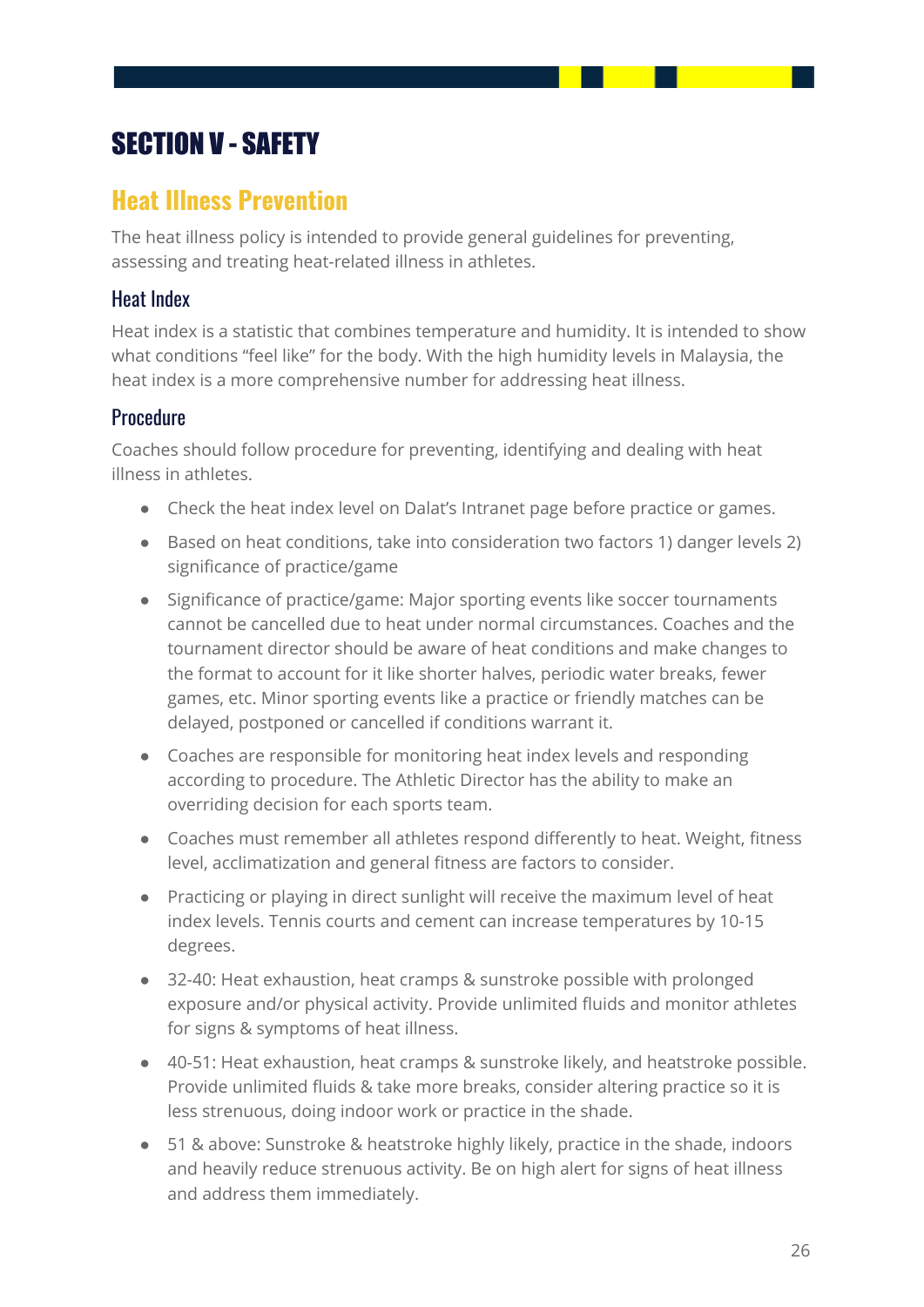### <span id="page-27-0"></span>Heat Index & Discomfort Chart

|              | HUMIDEX INDEX OF APPARENT TEMPERATURE (degree C) |     |     |     |     |     |     |     |             |           |            |     |     |           |     |            |
|--------------|--------------------------------------------------|-----|-----|-----|-----|-----|-----|-----|-------------|-----------|------------|-----|-----|-----------|-----|------------|
|              | 25%                                              | 30% | 35% | 40% | 45% | 50% | 55% | 60% | 65%         | 70%       | 75%        | 80% | 85% | 90%       | 95% | 100%       |
| 42°          | 48                                               | 50  | 52  | E E | 57  | 天保  | F.  | 64  | <b>FIRE</b> | 68        |            | 73  | 75  | 77        | 80  |            |
| $41^\circ$   | 46                                               | 48  | 51  | 53  | s.  | - 7 | ss. | юŦ  | 63          | <b>SE</b> | <b>FRE</b> | 70. | 22  | 73        | 76  | 79         |
| 40°          | 45                                               | 47  | 49  | 51  | 53  | 55  | 57  | 59  | 81          | 63        | 客店         | R7. | 69  | 71        | 73  | 75         |
| $39^\circ$   | 43                                               | 45  | 47  | 49  | 51  | 53  | s.  | 97  | 50          | F3        | RS.        | BG. | BB  | 69        | 70  | 72         |
| 38°          | 42                                               | 44  | 45  | 47  | 49  | 51  | 53  | 55  | 56          | 58        | <b>AND</b> | 62  | 64  | e e       | 67  | B.B.       |
| $37^\circ$   | 40                                               | 42  | 44  | 45  | 47  | 49  | 51  | 52  | 54          | S6        | 58         | 59  | 61  | 69        | 65  | <b>Big</b> |
| $36^\circ$   | 39                                               | 40  | 42  | 44  | 45  | 47  | 49  | 50  | 52          | sa.       | 55         | 57  | 59  | 60        | 62  | <b>EG</b>  |
| $35^\circ$   | 37                                               | 39  | 48  | 42  | 44  | 45  | 47  | 48  | 50          | 51        | 53         | 50  | 56  | 58        | 59  | F.         |
| $34^\circ$   | 36                                               | 37  | 39  | 40  | 42  | 43  | 45  | 46  | 48          | 49        | 51         | 52  | S.  | <b>SS</b> | 57  | 59         |
| $33^\circ$   | 34                                               | 36  | 37  | 39  | 40  | 41  | 43  | 44  | 46          | 47        | 48         | 50  | 51  | 53        | 54  | 55         |
| $32^\circ$   | 33                                               | 34  | 36  | 37  | 38  | 40  | 41  | 42  | 44          | 45        | 46         | 48  | 49  | 50        | 52  | 53         |
| $31^\circ$   | 32                                               | 33  | 34  | 35  | 37  | 38  | 39  | 40  | 42          | 43        | 44         | 45  | 47  | 48        | 49  | 50         |
| $30^\circ$   | 30                                               | 32  | 33  | 34  | 35  | 36  | 37  | 39  | 40          | 41        | 42         | 43  | 45  | 46        | 47  | 48         |
| 29°          | 29                                               | 30  | 31  | 32  | 33  | 35  | 36  | 37  | 38          | 39        | 40         | 41  | 42  | 43        | 45  | 46         |
| <b>28°</b>   | 28                                               | 29  | 30  | 31  | 32  | 33  | 34  | 35  | 36          | 37        | 38         | 39  | 40  | 41        | 42  | 43         |
| $27^\circ$   | 27                                               | 27  | 28  | 29  | 30  | 31  | 32  | 33  | 34          | 35        | 36         | 37  | 38  | 39        | 40  | 41         |
| 26°          | 26                                               | 26  | 27  | 28  | 29  | 30  | 31  | 32  | 33          | 34        | 34         | 35  | 36  | 37        | 38  | 39         |
| 25°          | 25                                               | 25  | 26  | 27  | 27  | 28  | 29  | 30  | 31          | 32        | 33         | 34  | 34  | 35        | 36  | 37         |
| $24^\circ$   | 24                                               | 24  | 24  | 25  | 26  | 27  | 28  | 28  | 29          | 30        | 31         | 32  | 33  | 33        | 34  | 35         |
| 23°          | 23                                               | 23  | 23  | 24  | 25  | 25  | 26  | 27  | 28          | 28        | 29         | 30  | 31  | 32        | 32  | 33         |
| $22^{\circ}$ | 22                                               | 22  | 22  | 22  | 23  | 24  | 25  | 25  | 26          | 27        | 27         | 28  | 29  | 30        | 30  | 31         |

Up to  $29^\circ$ No discomfort

Up to 29 C\*<br>
From 30 to 34 C\* Slight discomfort sensation<br>
From 35 to 39 C\* Strong discomfort. Caution: limit the heaviest physical activities<br>
From 40 to 45 C\* Strong indisposition sensation. Danger: avoid efforts<br>
From

#### <span id="page-27-1"></span>Symptoms & Treatment

| <b>HEAT DISORDER</b>   | <b>SYMPTOMS</b>                                                                                                                                                                                                                 | TREATMENT                                                                                                                                                                                                                                                                                                                           |
|------------------------|---------------------------------------------------------------------------------------------------------------------------------------------------------------------------------------------------------------------------------|-------------------------------------------------------------------------------------------------------------------------------------------------------------------------------------------------------------------------------------------------------------------------------------------------------------------------------------|
| <b>Heat Cramps</b>     | Painful cramping usually in the legs<br>or abdomen. Heavy perspiration,<br>nausea                                                                                                                                               | Move to a cool, shady area. Firm<br>gentle massage to cramp. Have<br>athlete drink at least 4 oz fluid every<br>15 minutes                                                                                                                                                                                                          |
| <b>Heat Exhaustion</b> | Dizziness, headache. Normal<br>temperature possible. Weakness &<br>fatigue. Heavy perspiration, nausea.<br>Cold, pale, clammy skin.                                                                                             | Move to a cool shady area. Loosen<br>clothing, fan athlete. Have the<br>athlete drink at least 4 oz every 15<br>mins. Apply wet, cool cloth to neck,<br>forehead and underarms.                                                                                                                                                     |
| <b>Heat Stroke</b>     | Hot, red and dry skin. Absence of<br>sweating. Rapid, strong pulse.<br>Nausea/vomiting. Confusion,<br>incoherent speech. Possible<br>seizures. Possible loss of<br>consciousness. Body temperature<br>ranges from 102F to 106F. | Call Nurse Jan, medical emergency.<br>Move to a cool or air-conditioned<br>area. Loosen clothing, fan athlete.<br>Cool with cool bath or sponging.<br>Take temperature if possible. Lie<br>student flat on back with feet<br>elevated. If vomiting, turn on the<br>side. Do not give fluids if<br>unconscious, confused or seizing. |

### <span id="page-27-2"></span>**Concussion Procedure**

#### <span id="page-27-3"></span>Pre-Season

Prior to each varsity season, all athletes will take a baseline concussion test conducted by the school nurse or a coach who has taken the NFHS concussion course.

- Each varsity team will use an iPad to conduct the tests with the app CARE: Concussion Assessment & Response Sport.
- This same iPad should be taken to all games and available during practice as well.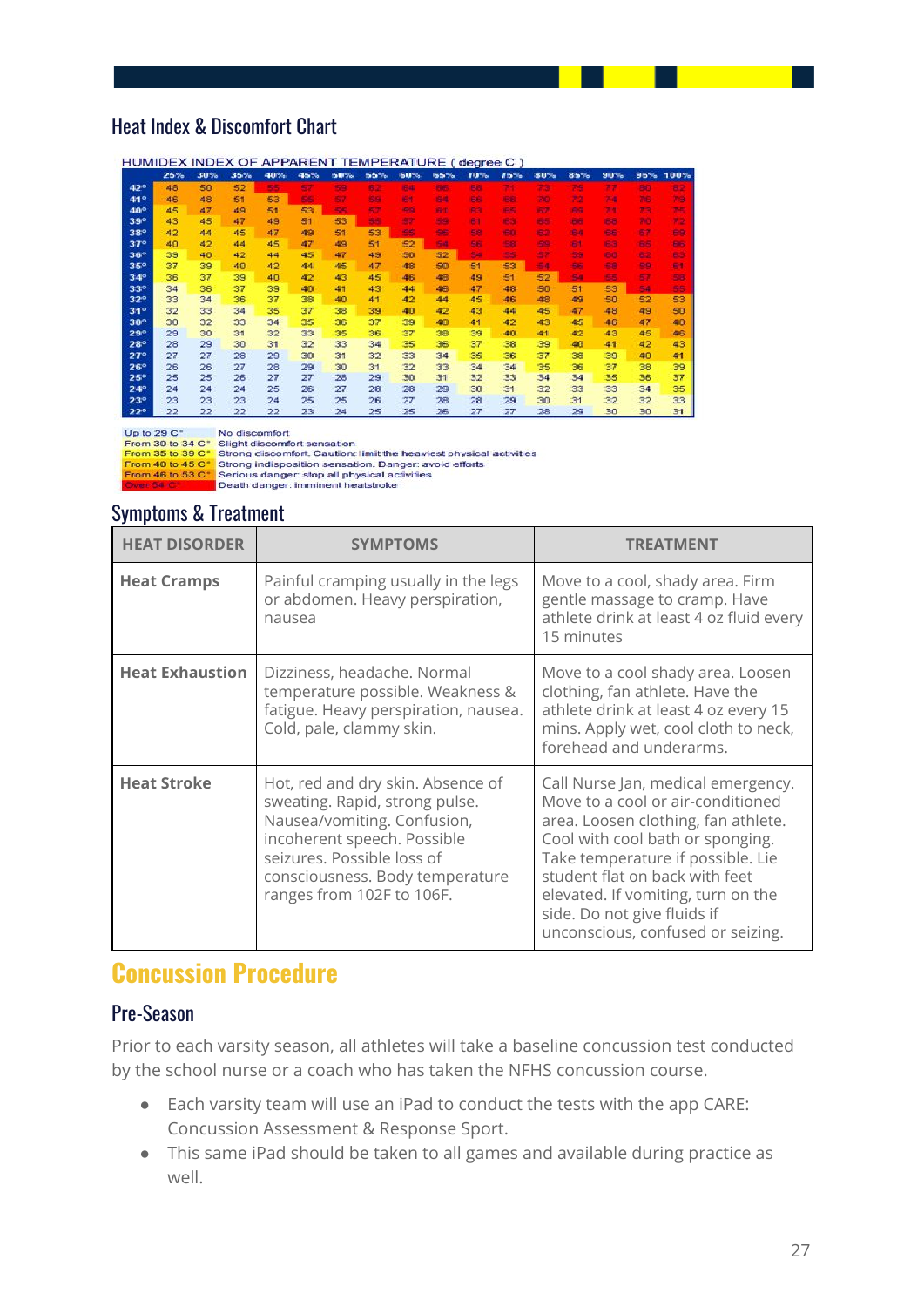● Athletes must take a baseline test after a possible concussion according to the Return-To-Play procedure.

JV and Middle School teams will follow the concussion protocol except for the baseline testing.

### <span id="page-28-0"></span>Suspected Injury (Heads Up)

When a player is sustains a blow, knock or jolt to the head, follow the "Heads Up" 5-step Action Plan:

- 1. Remove the athlete from play.
- 2. Ensure the athlete is evaluated by a qualified healthcare professional immediately as soon as possible during or after the event. (RED FLAGS: If any red flag is present, the athlete should be taken to the hospital)
- 3. The school medical professional is responsible for diagnosing a concussion based on three levels:
	- a. Definitely NO concussion (athlete is free to return to play at coach's discretion)
	- b. Possible concussion athlete is removed from play for 24 hours and monitored for symptoms. After 24 hours, the athlete will be re-evaluated and classified into:
		- i. No symptoms athlete may be cleared to play
		- ii. Symptoms exist athlete enters concussion protocol
	- c. Concussion confirmed based on reported symptoms (athlete enters the protocol, athlete can seek a 2nd opinion at hospital)

IF concussion is possible or confirmed:

- 4. Inform the athlete's parents/guardians about the possible concussion and give them information on school concussion procedures.
- 5. Keep the athlete out of play for at least 24 hours after the injury. Tournament medical staff must declare the athlete symptom-free and give the OK to start the return-to-play procedure.

NOTE: Coaches and parents are not permitted to diagnose a concussion or make decisions related to a player's activity level. The tournament medical professional will make that decision. Players can get a second medical opinion at a hospital by a doctor. At this point, the doctor's diagnosis will take precedent and be used to determine future action.

\*Medical staff is defined as a certified nurse, physician or athletic trainer/therapist

### <span id="page-28-1"></span>Return to Play Procedure

Once an athlete no longer displays signs or symptoms of a concussion (see list below) and after 24 hours from the injury, he or she is eligible to be cleared to start the Return-To-Play Procedure by the school medical professional. If athletes are cleared to start the Return-To-Play Procedure, a medical professional should oversee the following concussion protocol to test an athlete's readiness for full contact activity. Each step should be completed in a 24-hour period by a coach. Athletes may not complete more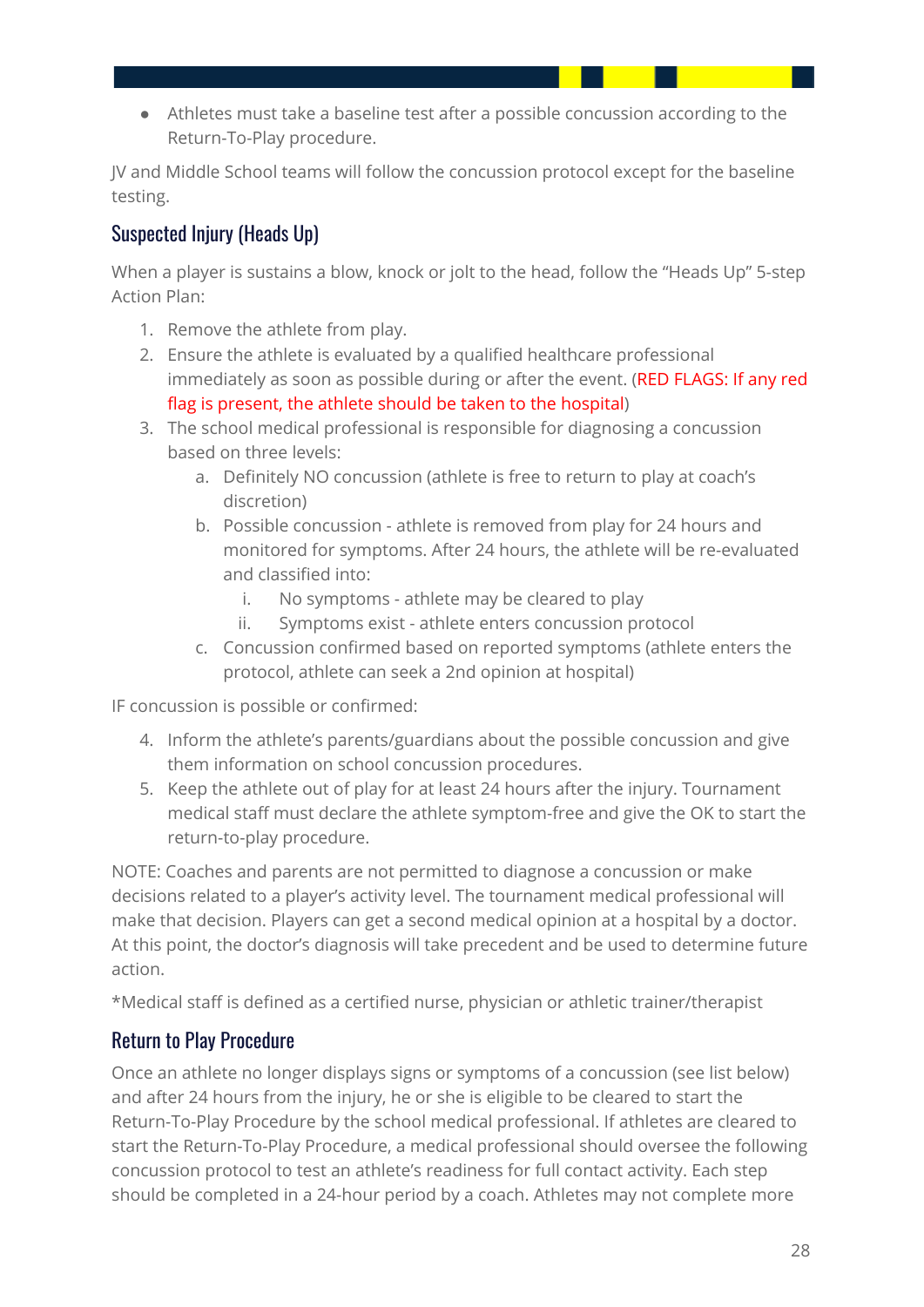than one step per 24 hours. Athletes should complete each step without pain, discomfort or other concussion symptoms. If symptoms return during the return-to-play procedure, the athlete must discontinue all activity immediately and restart the process after a re-evaluation by a medical professional.

- Pre-test Varsity athletes must take a concussion baseline test. Athletes must reach 90% of baseline score to advance through the protocol.
- Step 1 Light aerobic exercise for 5-10 minutes on an exercise bike or light jog. No weight lifting, resistance training or other exercises.
- Step 2 Moderate aerobic exercise for 15-20 minutes at moderate intensity in the gym or field.
- Step 3 Non-contact training drills, pre-game warmup.
- Step 4 Full contact practice or training.
- $\bullet$  Step 5 Full game play.

#### <span id="page-29-0"></span>Recognition & Management

If an athlete exhibits any signs, symptoms or behaviors that make school medical professionals, coaches or parents suspicious of a concussion, the athlete must be removed from play and begin the ACSC concussion protocol. Sustaining another head injury after a concussion can lead to worsening symptoms, increased risk for further injury, and, rarely, death.

Signs Observed by Coaching Staff

- \*Loss of consciousness, "blacking out" (even if brief)
- \*Seizure
- \*Increasing sleepiness
- \*Worsening headache
- \*Persistent vomiting
- Dazed or stunned appearance
- Confusion about assignment or position
- Forgetful, for example, doesn't follow instructions
- Uncertainty of game, score or opponent
- Clumsy movements
- Slow response to questions
- Mood, behaviour or personality changes
- Inability to recall events prior to hit or fall
- Inability to recall events after hit or fall

#### \*RED FLAGS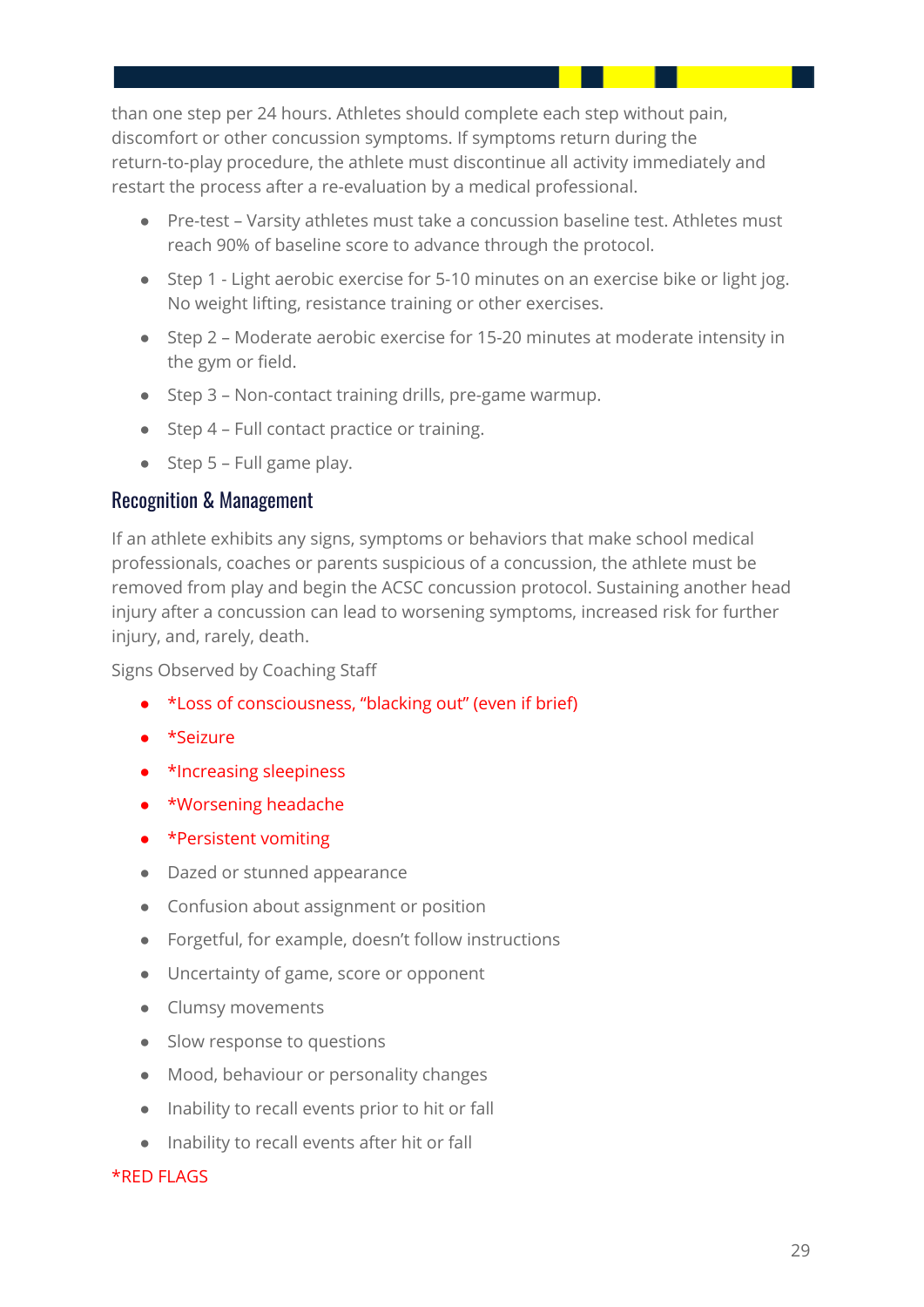Symptoms Reported by Athlete

- Headaches or "pressure" in head
- Nausea or vomiting
- Balance problems or dizziness
- Double or blurry vision
- Sensitivity to light
- Sensitivity to noise
- Feeling sluggish, hazy, foggy or groggy
- Concentration or memory problems
- Confusion
- Emotions of "not feeling right" or "feeling down"

## <span id="page-30-0"></span>**Outdoor Basketball Court Safety & Protocol**

Even after court renovations in 2019, the outdoor basketball court at Dalat becomes slippery and dangerous when wet with rain. The roof does not fully cover the surface, so rain falls on the two ends near the hoop. When the wind blows, nearly half the court gets wet. Follow the protocol in the respective scenarios.

#### <span id="page-30-1"></span>Rain in the Forecast

- Prepare an alternate schedule for games/tournaments that only uses the gymnasium.
- Monitor conditions throughout the day.
- Tournament director must make the decision to move all games indoors and activate the alternate schedule.

### <span id="page-30-2"></span>Light Rain

Only the gray area of the court is slightly wet. The playing surface is completely dry. Rain is not streaming onto the playing surface at this point.

Recess & School Activities

- Reduce activities on the court to stationary or non-active.
- Elementary and middle school supervisors must enforce rules when rain starts.
- Administration will enforce protocol during high school lunch and other periods throughout the day.

Sports Activities

- For team practice, coaches should alter activities to stay within the playing area.
- Warn players to stay off the gray area.
- Use towels to wipe water off the playing surface if necessary.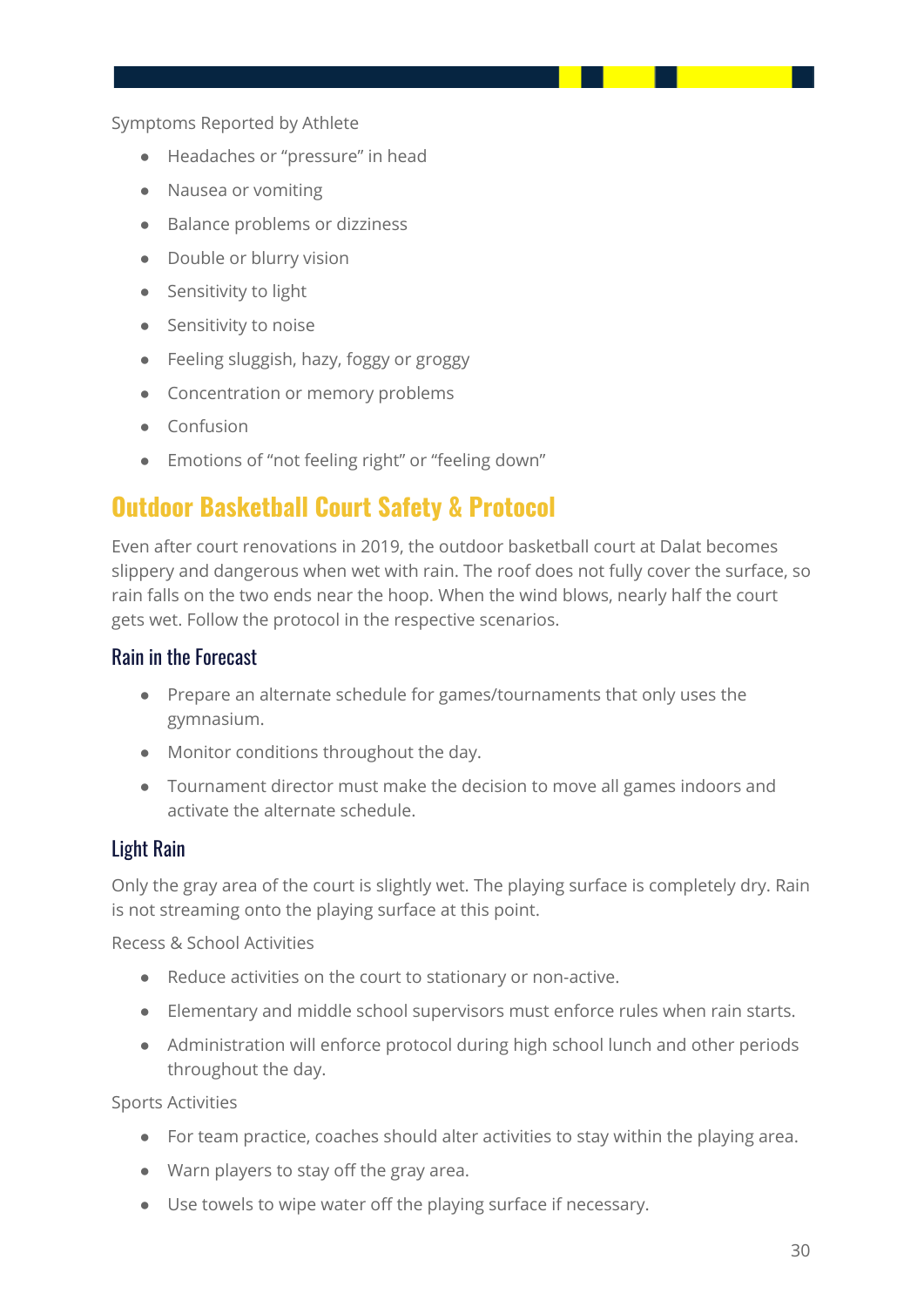- Coaches should be prepared to move practice indoors if water begins to enter the playing surface.
- Tournament director must warn both coaches of slippery conditions in the gray area, actively monitor the conditions, be prepared to activate the alternate schedule and move games indoors.

#### <span id="page-31-0"></span>Heavy Rain

Keep the lightning policy in mind. Rain is falling hard and pooling on the playing surface. Wind is blowing rain onto the playing surface. Mist could make the entire court slippery and dangerous.

Recess & School Activities

- Move all activities off the outdoor court.
- Elementary and middle school supervisors must clear the court, send kids to proper shelter.
- Administration will enforce protocol during high school lunch and other periods throughout the day.

Sports Activities

● Tournament director or event manager for sports must stop the game and move indoors or make appropriate adjustments.

### <span id="page-31-1"></span>After Rain

When the rain has completely stopped, clouds have cleared, and the forecast looks promising.

- Play can resume on the court when the playing surface is dry.
- Supervisors can use squeegees to clear excess water off the court, but the surface will not be dry for 15-20 minutes.

# <span id="page-31-2"></span>SECTION VI – Uniforms & Facilities

### <span id="page-31-3"></span>**Misuse**

Dalat's facilities and equipment are important and intended to last for multiple years. Misuse of school facilities and equipment will not be tolerated. Athletes are expected to maintain and protect school property pertaining to their sport, which includes set up, tear down, and proper storage.

● The athletic department can issue discipline according to facility/equipment rules. Repeated violations are subject to discipline that may involve access bans and/or fines.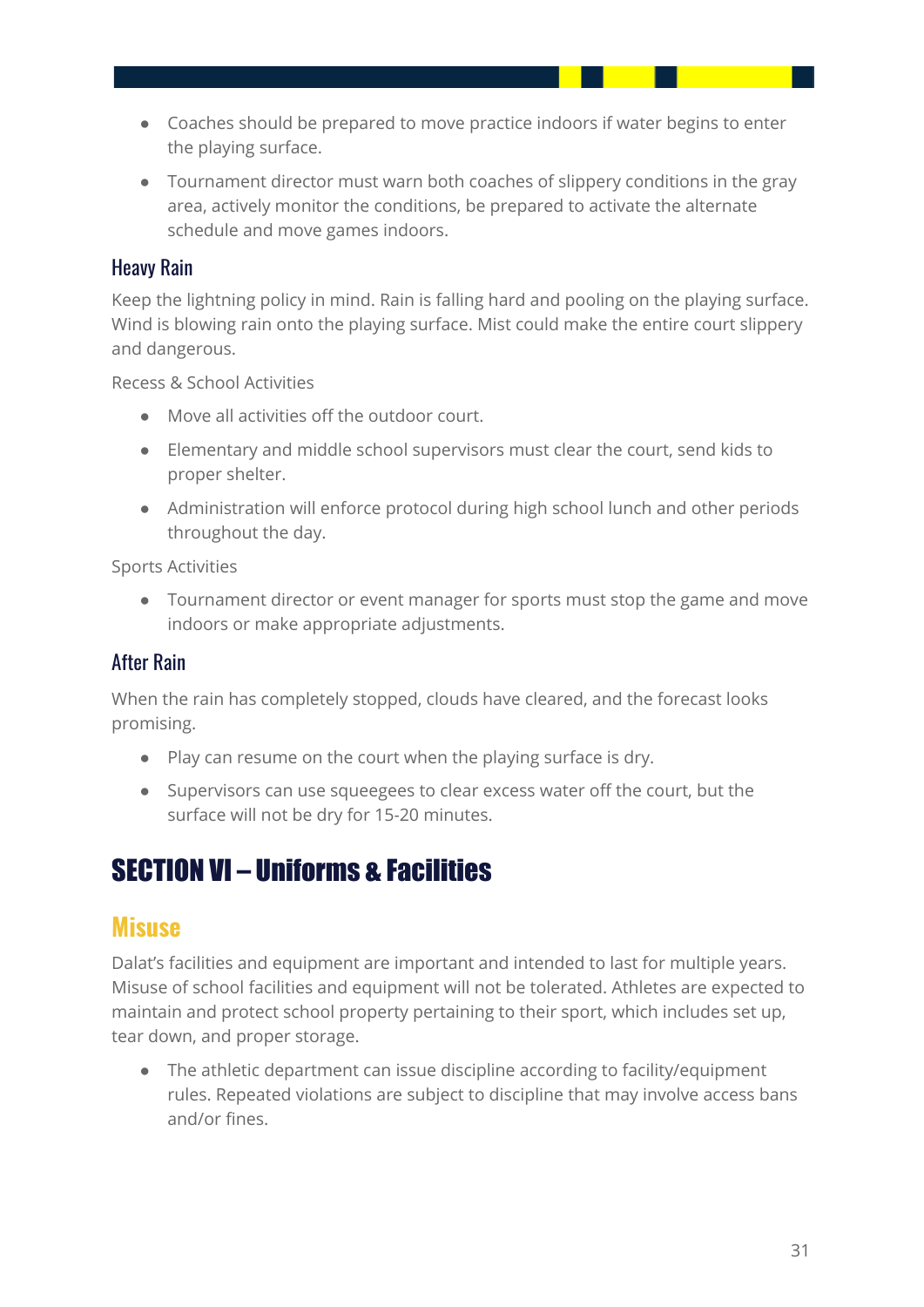### <span id="page-32-0"></span>**Uniforms**

### <span id="page-32-1"></span>**Colors**

The official colors of Dalat athletics are blue, navy, yellow gold and white. All uniforms and team gear must be a combination of those. The individual shades of blue are subject to coach or athletic director's discretion. White uniforms must have gold/blue trim and numbers. Black and grey may be considered as the base for an alternate jersey with blue or gold trim.

### <span id="page-32-2"></span>Varsity Tracksuits

Dalat Athletics values consistent appearance and professional dress. Varsity sport teams are the face of the school and the Athletic Department. They should represent both to the highest degree. All varsity athletes are required to purchase a tracksuit that must be worn during travel. This is a one-time purchase. The same tracksuit may be worn for all varsity sports. The Athletic Department will order tracksuits on a seasonal basis.

### <span id="page-32-3"></span>Practice Apparel

Individual teams may not purchase their own practice shirts or team apparel. The Athletic Department will design standard apparel on an annual basis, typically a dri-fit shirt with Dalat Athletics and logo. Student-athletes may purchase the apparel to wear at practice or team events/travel. Parents or coaches are not permitted to purchase separate apparel for a team in order to avoid perceived bias among teams. Apparel must be consistent with Dalat school colors.

### <span id="page-32-4"></span>Coaches

Coaches are encouraged to wear the provided Dalat Athletics coaching shirts.

### <span id="page-32-5"></span>Game Jerseys

Game jerseys are purchased by the school and therefore the property of Dalat. The coach with the approval of the athletic director will design all uniforms. The game uniform must include "Dalat" as the team name and may utilize the athletic logo and "Eagles" as a player name if desired. Game jerseys may not display the names of the student-athletes.

Uniforms are loaned to the student for the season and are intended to only be worn for games. Students should not wear their game uniform to PE class, practice, or out of school activities. Students that lose or damage their uniform will be charged the cost to replace it.

### <span id="page-32-6"></span>Font

The official font of Dalat Athletics is "Freshman."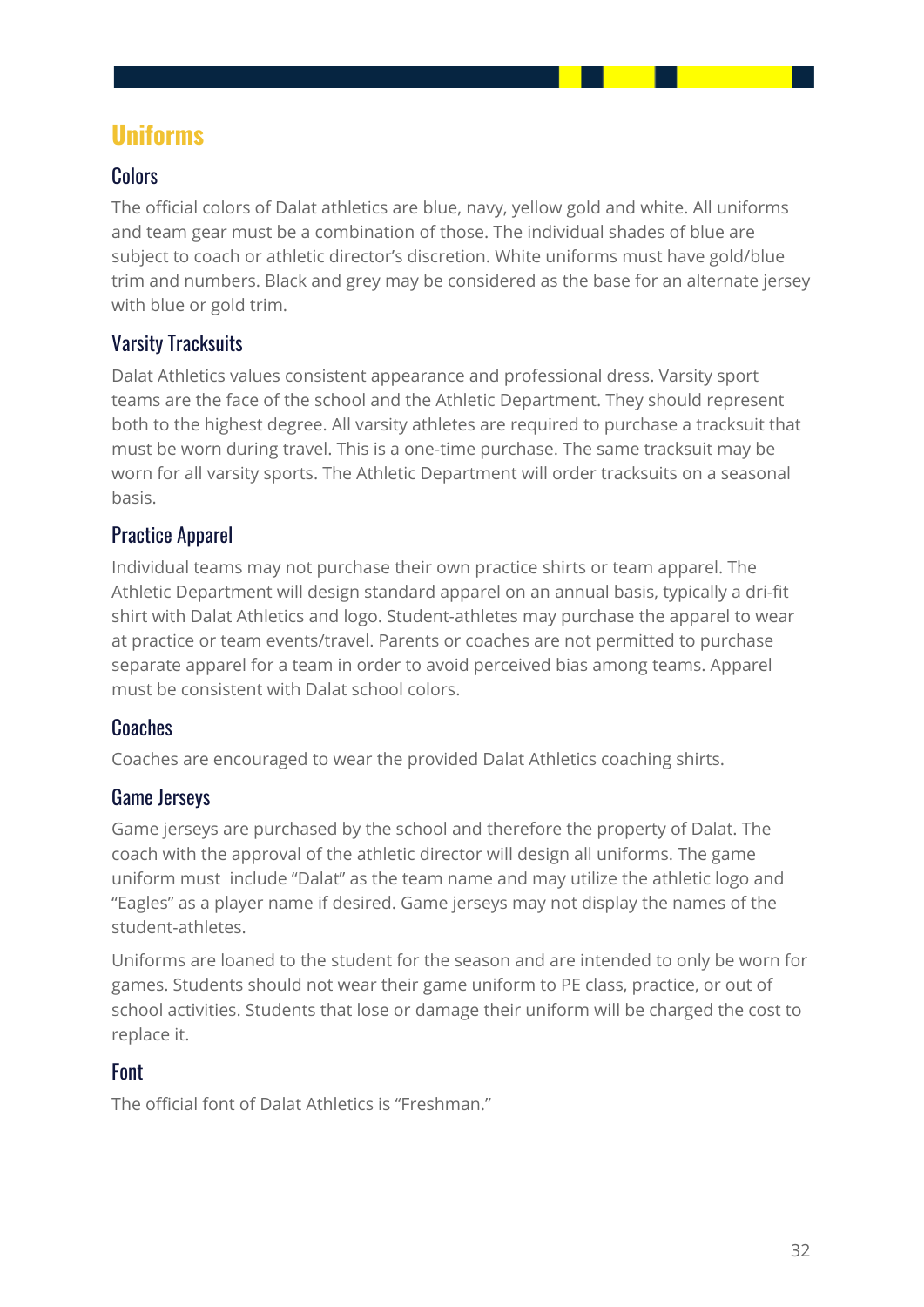### <span id="page-33-0"></span>Logo

The official Dalat Athletics logo may not be altered in any way. It may be used as part of designs, like a soccer shield. The Official Dalat logo is available in .jpeg and .png formats from the athletic director.

### <span id="page-33-1"></span>**Storage**

Teams will be provided official school game uniforms for games and tournaments. Coaches may choose to store all the uniforms throughout the season, or distribute them and collect at the end of the season.

### <span id="page-33-2"></span>**Sponsors**

Sponsors may be displayed on a uniform, but in an unobtrusive location like a sleeve. [Sponsors must be in accordance with the Development Office & Booster Club Corporate Sponsorship Policy]

# <span id="page-33-3"></span>SECTION VII– Travel

### <span id="page-33-4"></span>**Chaperones**

Every sports team must have a Dalat staff member of the same gender for travel outside of Penang. This person can be a coach or other Dalat staff member appointed by the athletic director or coach as official chaperone. Travel expenses for chaperones will be paid for by the school. The school will pay for up to two coaches/chaperones per team.

● Parent coaches can be the designated chaperone if they complete the volunteer coach vetting process through Human Resources and complete the coaching checklist.

### <span id="page-33-5"></span>**Vehicles**

Teams should use the school vans when possible for travel. In the case a bus or plane is more practical and cost-efficient, the athletic director will make arrangements with the school. Reservations for vans must be made through the athletic director. Vans can be reserved up to 6 months in advance, reservations are on a first-come first-serve basis.

● Any costs associated with transportation within Malaysia, not including school vehicles, will be shared by the participating players.

# <span id="page-33-6"></span>**Trip Limits**

Dalat sports teams are allowed to take a maximum of 2 overnight trips during a season. For a varsity team, usually this means one trip to Kuala Lumpur and the ACSC tournament. This is intended to reduce school-sponsored absences and allow for increased academic continuity.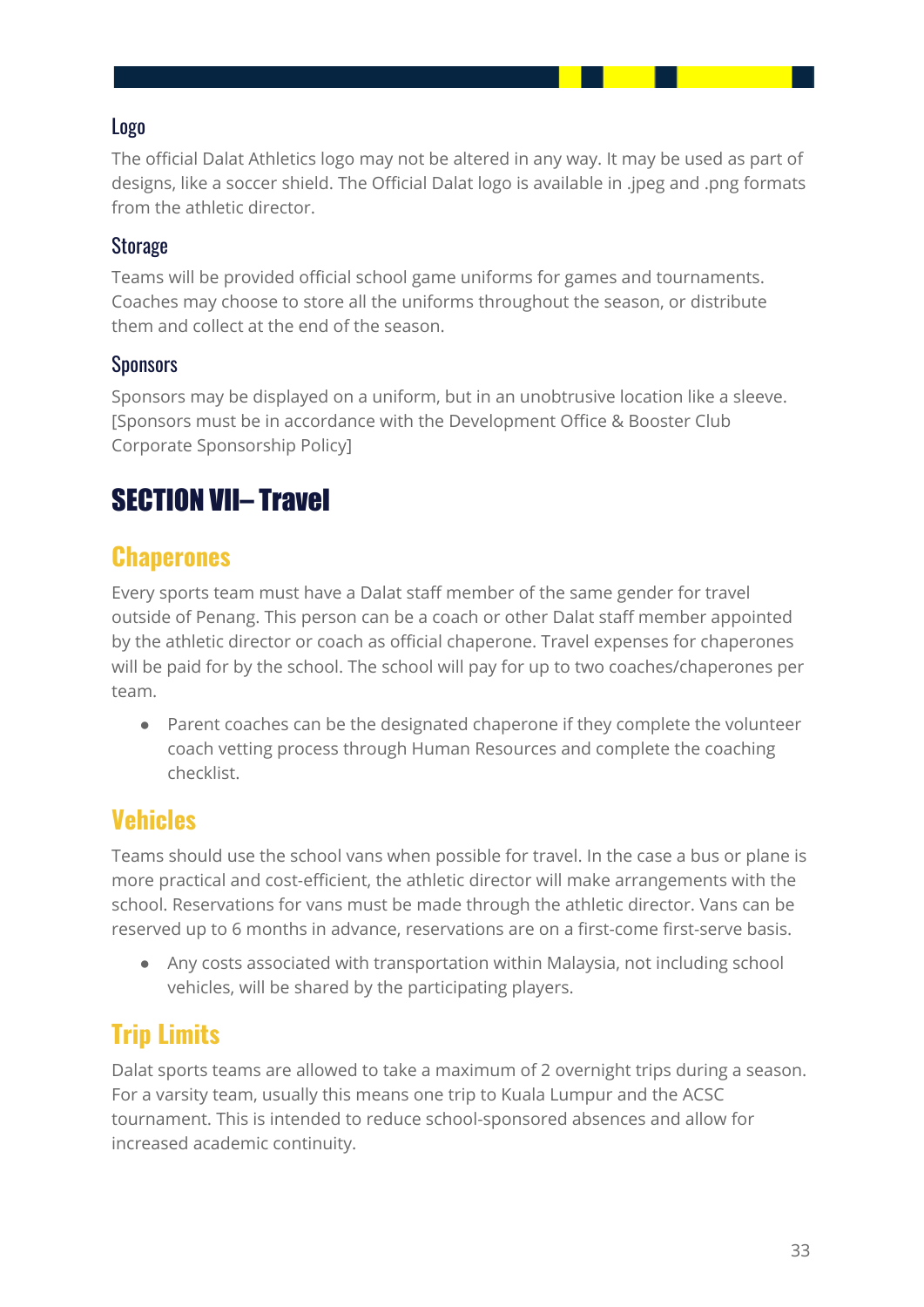Exceptions will be made for 3 overnight trips in the case of varsity teams that do not have an ACSC tournament (Rugby) and teams that lack sufficient local competition (Track & Field and Girls Soccer).

# <span id="page-34-0"></span>**Drivers**

Van drivers must be limited to school staff members and those approved by the school director.

- Parent drivers Parents may drive players to a game or tournament. Coaches must be notified in advance and must give consent. Parents must be licensed drivers with valid vehicle insurance.
- Players must notify their coach if they wish to return from a match or tournament with their parents.

# <span id="page-34-1"></span>**Overnight Travel**

When traveling for an extended period of time the school will arrange for housing and transportation for student-athletes and coaches. Teams should abide by the following guidelines.

### <span id="page-34-2"></span>Room Assignments

- Athletes will be placed in rooms of 2-4 people of similar age.
- If an athlete in  $6<sup>th</sup>$  grade wants to travel, he/she must be accompanied by a parent in a separate hotel room. At least two 6<sup>th</sup> grade teammates of the same gender may share a hotel room adjacent to coaches.
- Coaches may not share hotel rooms with athletes.
- Coaches must enforce the travel guidelines listed below. Coaches can exercise discretion based on tournament schedules and other factors.

### <span id="page-34-3"></span>Transportation Rules

Students must be courteous and respectful and abide by all airline/bus/ferry rules.

### <span id="page-34-4"></span>**Documents**

Documentation is required for extended travel. If traveling within Malaysia a student ID will suffice. If traveling overseas the student must be sure to have a minimum of 6 months validity on your passport prior to departure.

### <span id="page-34-5"></span>Hotel/Lodging Etiquette

Follow guidelines and expectations of the hotel. Respect other hotel guests as you walk through the common areas and are in your room. Be respectful of the facilities and leave the room in good shape.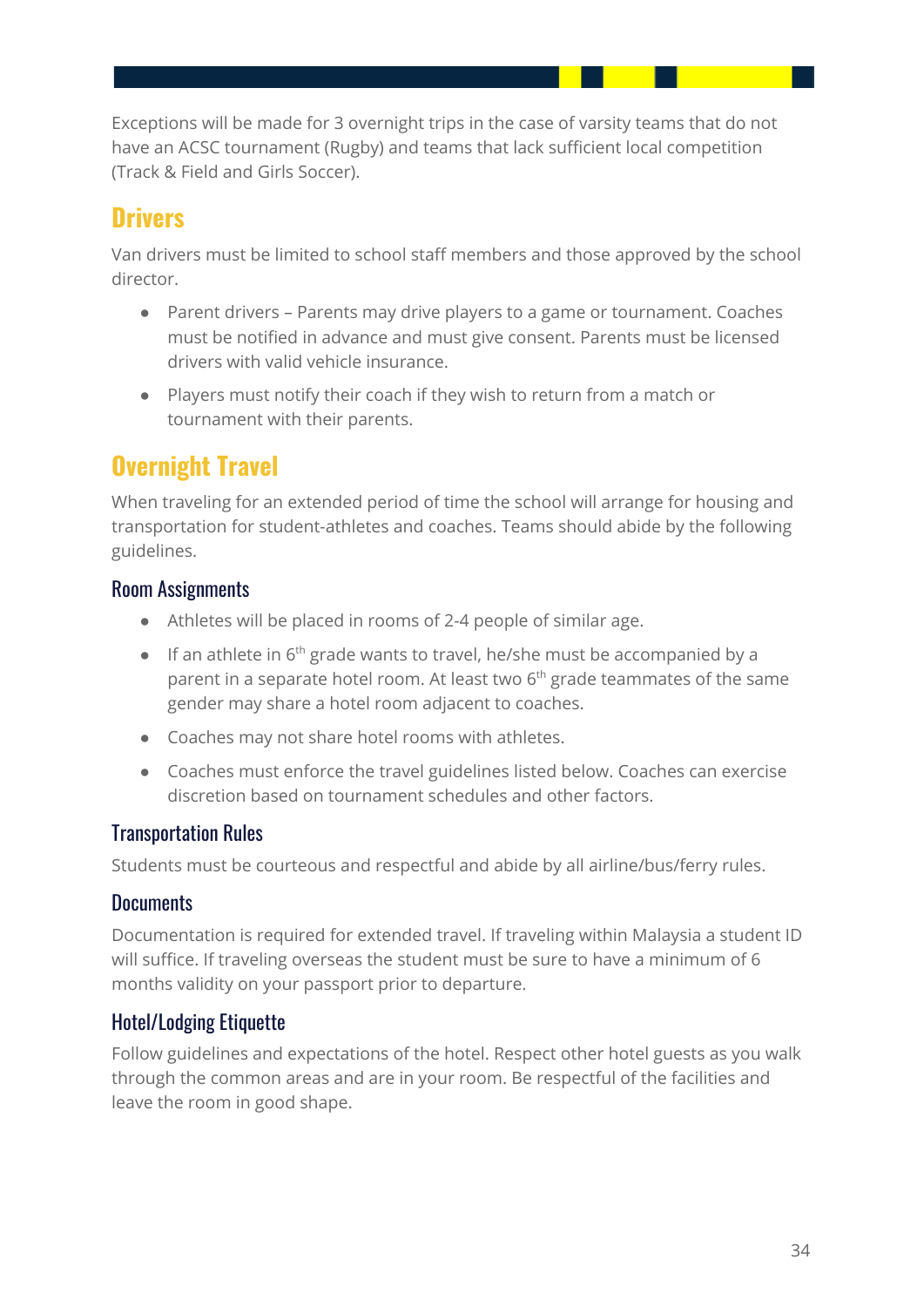### <span id="page-35-0"></span>Going Out

Athletes may not leave the hotel without a coach, or a coach's direct permission. Athletes must be in groups of 3 minimum. At least one athlete must have a coach's phone number in case of emergency.

### <span id="page-35-1"></span>Attire

School guidelines still apply, if in doubt athletes should check with a coach. Wear proper shoes as needed.

#### <span id="page-35-2"></span>Snacks

Athletes can provide their own snacks or bring personal cash to purchase at nearby mini-marts.

### <span id="page-35-3"></span>**Flectronics**

Athletes cannot guarantee the safety of electronics in hotel rooms. Cell phones should be turned off during activities. If athletes need to do online school work, they should inform the coach. Athletes are expected to abide by guidelines of the school's digital citizenship policy.

### <span id="page-35-4"></span>**Curfew**

Athletes must be in their rooms by 10:00 pm, or the time set by the coach depending on event schedule. All electronics and lights must be turned off by 10:30 pm. No athletes are allowed in the rooms of the opposite gender at any time. Group activities should take place in a common area or room designated by the coach. Failure to abide by curfew guidelines will result in immediate notification of parents and school principal.

### <span id="page-35-5"></span>**Flights**

- Passport information may be disseminated only to Dalat staff or those approved by the School Management Team (SMT).
- On flights where checked luggage is not included in the tickets, the school will not pay for checked luggage. Players and parents may add checked luggage if they wish, but it will be at their expense.
- Players must wear matching Dalat shirts, preferably with a collar, while traveling via air.
- For all tournaments involving a flight, teams must travel with at least \$300 USD as emergency funds.
- Teams must travel via air with copies of the medical insurance forms (from Finance) in case of injury, hospital visits, prescriptions, etc.
- All players and parents must sign a medical release form prior to the season. Coaches must bring these signed forms on trips outside of Penang.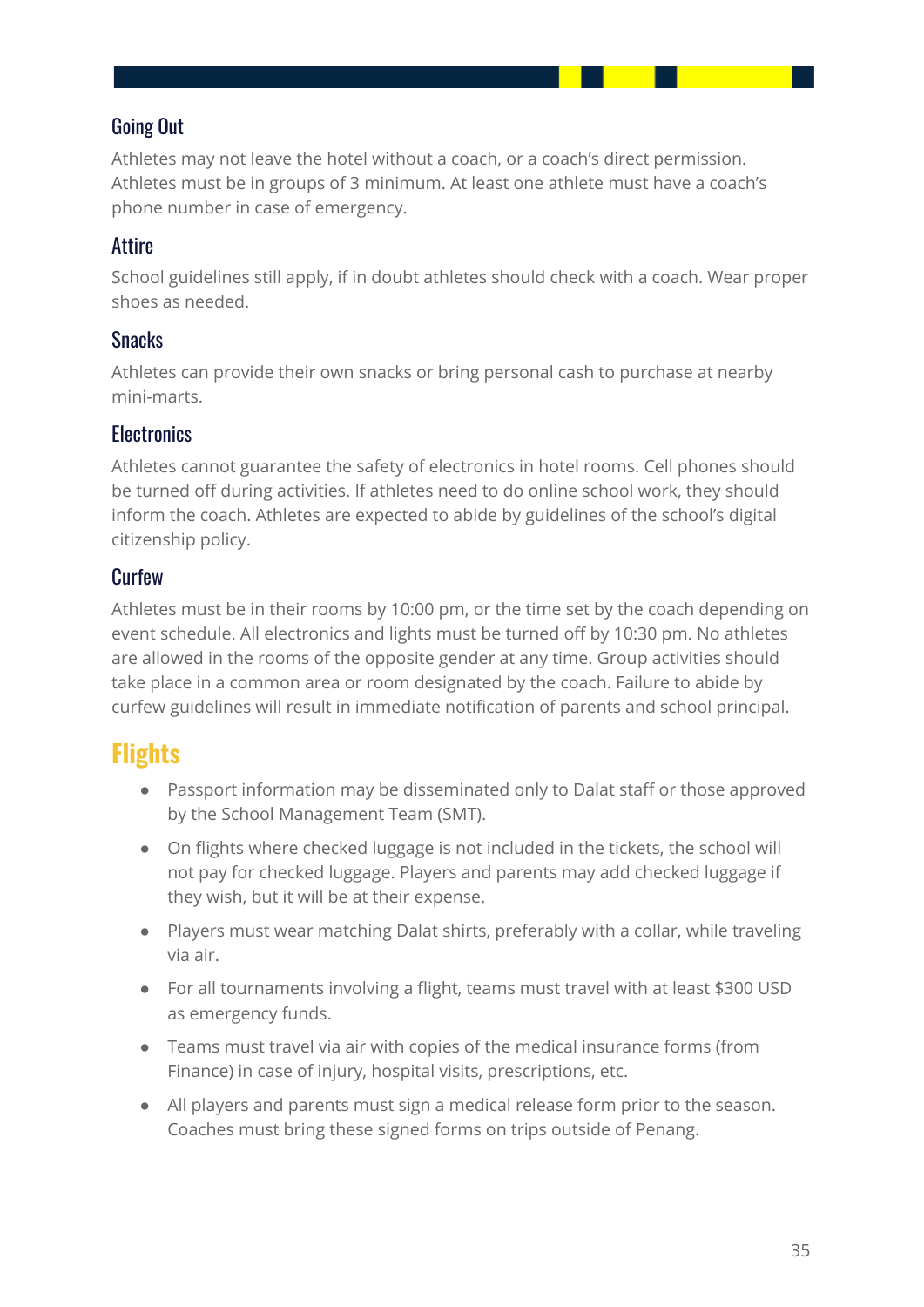# <span id="page-36-0"></span>**Travel Cost Subsidy Program**

To increase the travel opportunities for student athletes the Dalat Athletic Department will subsidize part of the overall trip cost along with the following guidelines. The school will front the costs for the trip, then the Finance Department will charge parent accounts for their share of the costs. Installment plans may be arranged, but cannot overlap January 1 because students may potentially leave the school in the middle of a payment plan.

### <span id="page-36-1"></span>**Travel Restrictions**

### <span id="page-36-2"></span>Sports-Related Injury

If an athlete suffers an injury while participating in a team-related practice or game that renders the athlete unable to compete, the athlete will not be allowed to travel (exception - see below).

- The school will cancel the flight and tournament fees if possible. The school and athlete will split the cancellation fees. If flight and tournament fees cannot be cancelled, the school will pay up to RM500 of the cost but no more than 50 percent. The rest must be paid by the athlete.
- If the athlete is physically capable of traveling, he/she may travel as a team manager with the coach's approval and must pay 100 percent of the travel costs.

### <span id="page-36-3"></span>Non-Sports Injury or Related

If an athlete suffers an injury from a non-team activity that renders the athlete unable to complete, the athlete will not be allowed to travel.

- The athlete must pay 100 percent of the travel and tournament costs.
- School Suspension/Probation If an athlete is unable to compete due to academic suspension/probation, the athlete is responsible for 100 percent of the travel costs.
- The school will make a reasonable effort to cancel the flight and tournament fees. The athlete will be responsible for 100 percent of the cancellation fees.

### <span id="page-36-4"></span>Visa Rejection

Athletes are responsible for acquiring the visas necessary for travel. If an athlete cannot get a visa for travel, he/she will be responsible for 100 percent of the travel costs. The school will make a reasonable effort to cancel the flight and tournament fees.

#### <span id="page-36-5"></span>**Illness**

If an athlete is ill or has a fever of 101 F (38.3C) or higher on the day of travel, the athlete must have a note from a medical professional declaring the athlete fit to travel and not contagious.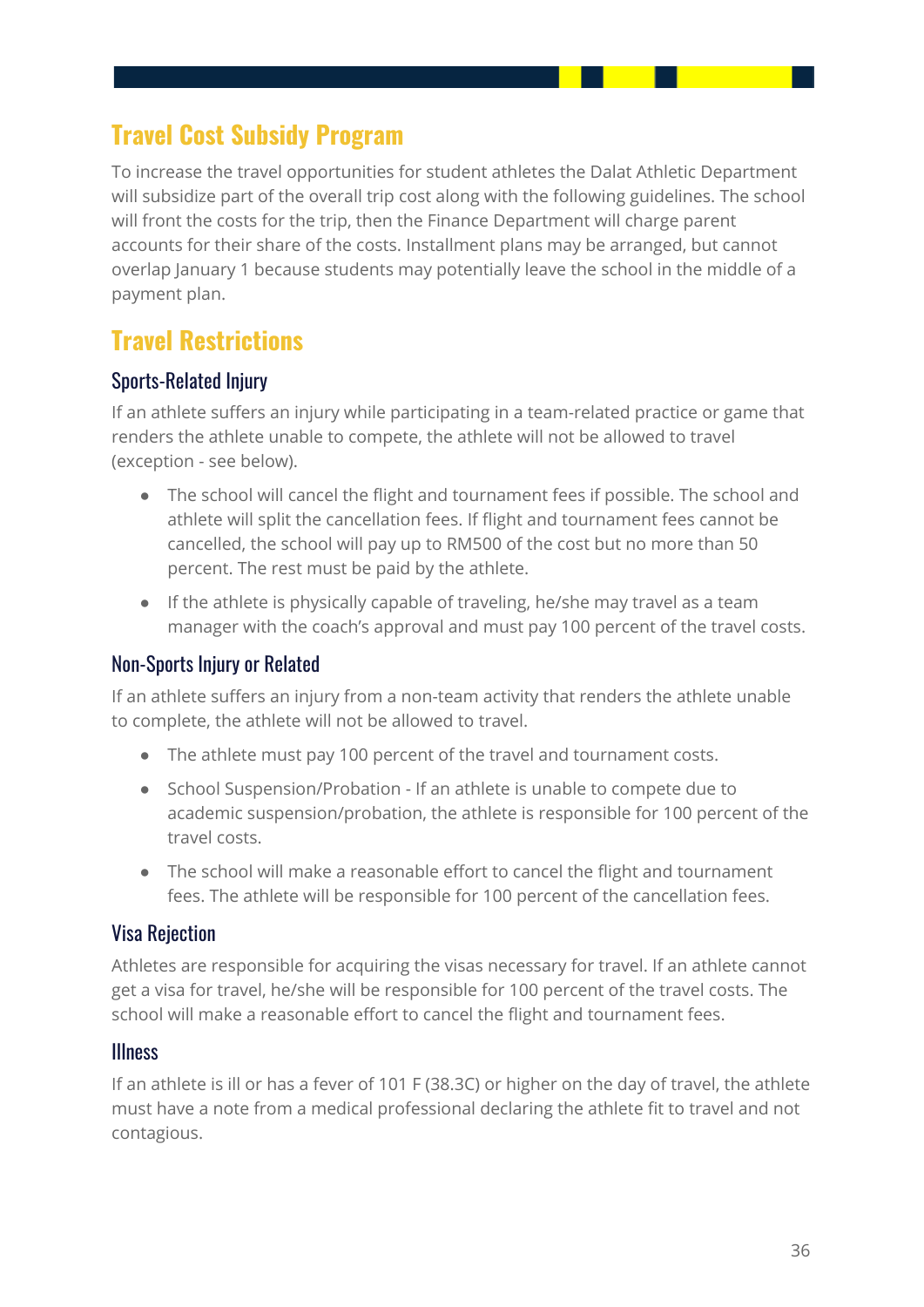● If a student is not permitted to travel due to illness, the school will pay up to RM500 of the travel costs but no more than 50 percent. The rest must be paid by the athlete.

### <span id="page-37-0"></span>**Financial Assistance**

In the event that an athlete needs financial assistance to attend a team event, usually traveling to a tournament, the athlete and his/her family must apply to the Finance Department. Dalat Alumni donate to a scholarship fund that has a limited amount of funds available. When funds are depleted, scholarships are no longer available.

● Coaches are not permitted to pay for an athlete. A coach may donate money to the Booster Club or the Athletic Department that is intended for scholarships, but the funds will be used at the athletic director's discretion.

### <span id="page-37-1"></span>**Homework**

- Coaches are encouraged to schedule at least one study hall per day in an overnight athletics trip.
- Coaches should also be intentional about free time and taking advantage of the cultural experience by sightseeing and doing team activities.
- iPads may be taken for schoolwork. Wifi may or may not be available during trips so students and teachers must be made aware.
- Coaches are encouraged to lead a Bible study during overnight trips.

### <span id="page-37-2"></span>**Coaches**

The coach is directly responsible to the athletic director for:

- Modeling a God-honoring example to his or her students.
- Holding tryouts and deciding on rosters.

# <span id="page-37-3"></span>SECTION VIII – Player Conduct

- No foul or abusive language will be tolerated.
- Players are representing Dalat International School and Christ at all times and thus must act in a manner that reflects positively on both.
- Student-athletes will adhere to the school's dress code at all times during travel.
- Players in possession of drugs, alcohol or tobacco products, or players engaging in sexual activity will immediately be prohibited from playing in the event, removed from the team, and will be subject to disciplinary action by the school's administration.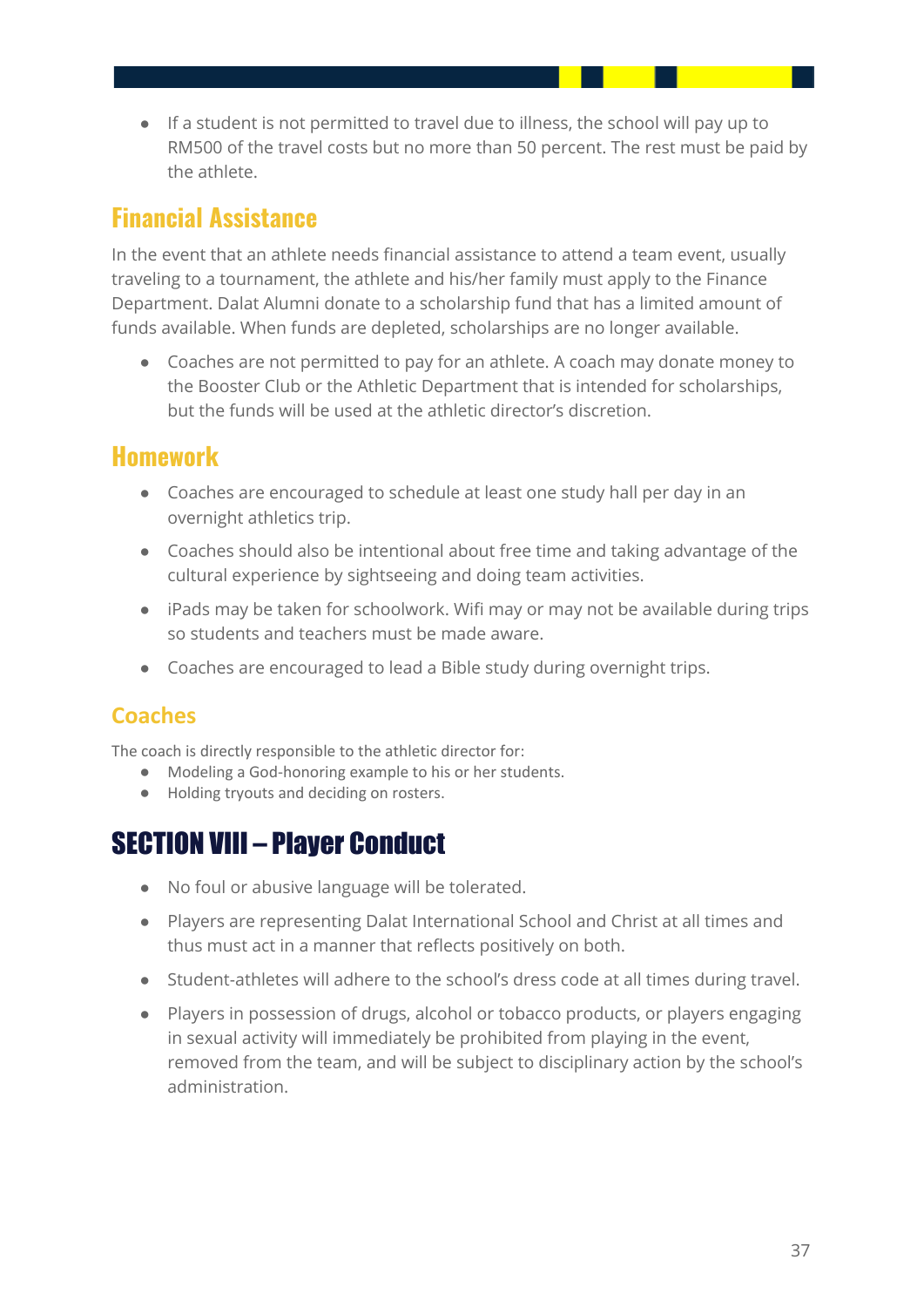# <span id="page-38-0"></span>SECTION VIII – Decision Making

Dalat International School abides by the following hierarchy when making decisions regarding the athletic department.



# <span id="page-38-1"></span>SECTION IX– Job Descriptions

### <span id="page-38-2"></span>**COACH**

The coach is directly responsible to the athletic director for:

- Modeling a God-honoring example to his or her students .
- Holding tryouts and deciding on rosters.
- Preparing for, scheduling and supervising athletic events in his or her sport in close communication with the athletic director.
- Supervising and caring for equipment and uniforms for that sport.
- Making announcements regarding the team on DISCourse.
- Communicating with parents by informing them of dates/times and seeking permission for trips.

# <span id="page-38-3"></span>**ATHLETIC DIRECTOR**

The athletic director is responsible to the high school and middle school principal for:

- Determining what athletics will be available to the students.
- Appointing coaches and advising them of their expectations.
- Coordinating and communicating athletic schedules and events to the Dalat community.
- Acquiring, maintaining, and supervising the use of athletic equipment.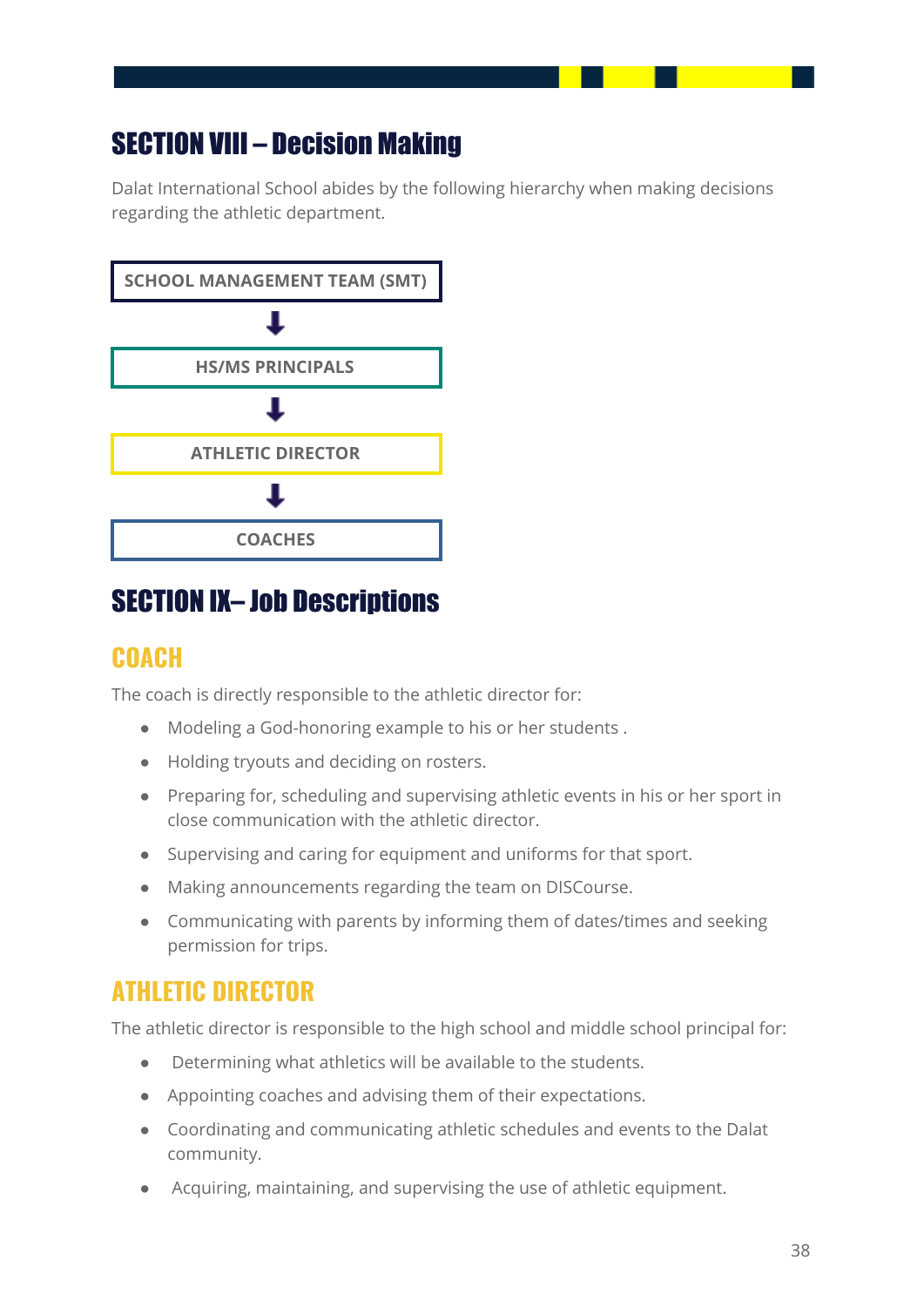- Scheduling practices for athletic teams.
- Determining and managing a budget for athletics with input from participating coaches.
- Evaluating facilities and providing recommendations for the security, safety, and proper use of those facilities.
- Providing services for the professional development of the coaching staff.
- Implementing and evaluating awards procedures in athletics and making recommendations to the awards committee.
- Organizing and chairing sports council meetings.
- Traveling to at least one (1) ACSC conference tournament every year as a school representative.
- Holding a position on the Executive Committee of the Dalat Athletics Booster Club.
- Attending all ACSC meetings

# <span id="page-39-0"></span>SECTION X– Coaching Assignments

Dalat Staff members will be given priority if they are capable of:

- Improving team members' skill and understanding of the game
- Adhering to and actively upholding the Dalat International School sports philosophy and policies
- Presenting a Christ-like role model for the student

In the event that no staff member is available to coach a team/club, Dalat will advertise the need & will select an interested individual who meets the school's coaching requirements, the same as for a staff member. A staff member must be involved with the team if the head coach is not on staff at Dalat. Non staff members must adhere to the Coach's Code of Conduct, see Appendix B.

# <span id="page-39-1"></span>**Coach Removal**

Coaches are volunteers and their service is appreciated. They may be removed at the discretion of the athletic director and administration.

# <span id="page-39-2"></span>**Coach Checklist**

New coaches must complete the following Coach Checklist to receive necessary training and preparation for athletics at Dalat.

- Register for new account on [www.NFHSLearn.com](http://www.nfhslearn.com/)
- Complete NFHS coaching course Heat Illness Prevention (35 mins)
- Complete NFHS coaching course Sportsmanship (25 mins)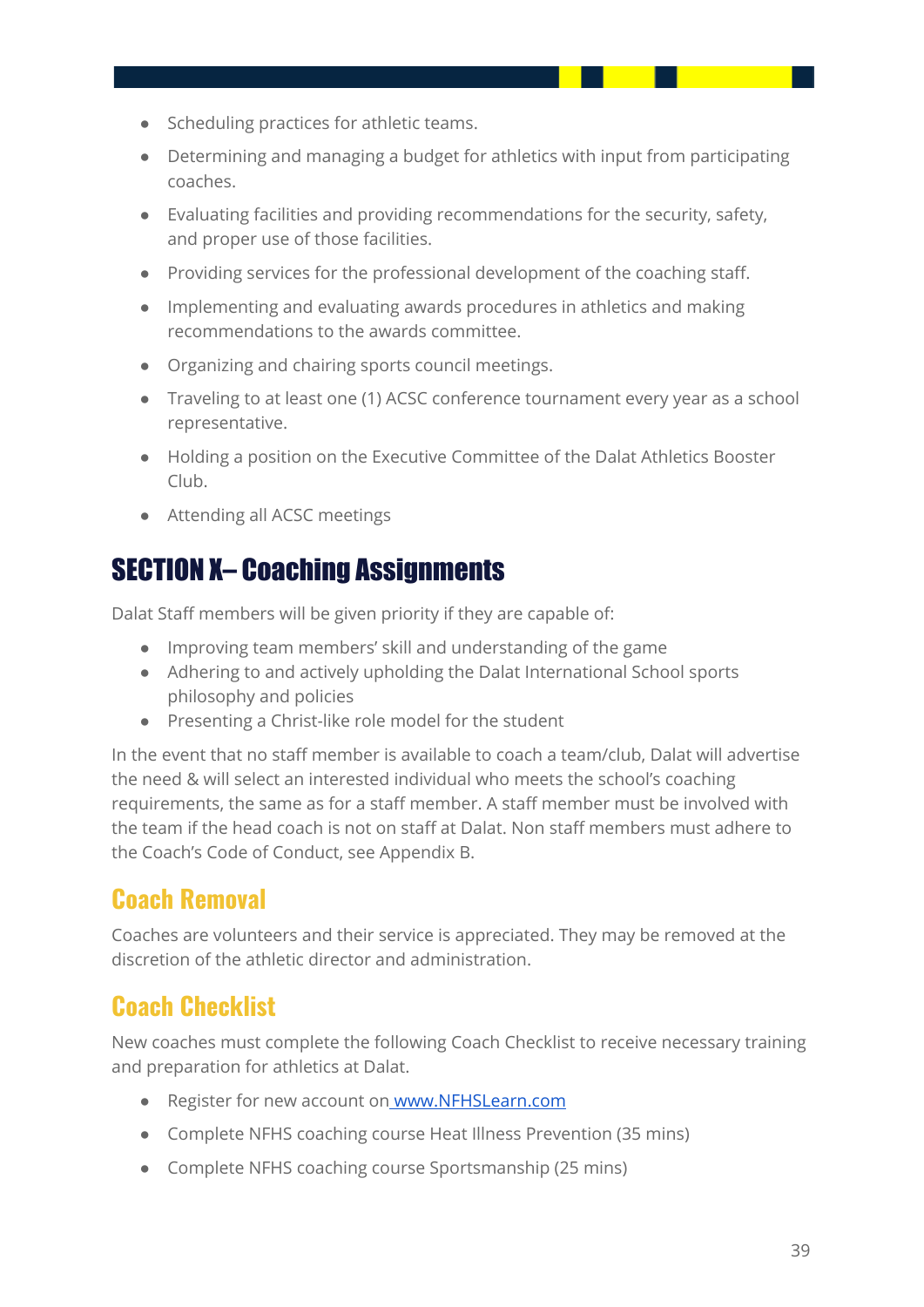- Complete NFHS coaching course Creating a Safe and Respectful Environment (30 mins)
- Read Sports Handbook
- Read, sign and be expected to uphold Coach's Code of Conduct
- If a non-staff coach, complete Volunteer Vetting Packet, return to Human Resource Manager
- Recommended reading The Talent Code by Daniel Coyle; Toughness by Jay Bilas

# <span id="page-40-0"></span>SECTION XI – Student-Athlete Conduct

This section is for situations where a Dalat International School athlete displays a difficulty managing emotions and actions during the course of any sporting event. It is assumed that each player:

- has parental or dorm parent support/guidance
- is familiar with the Student Athletic Code Form
- is familiar with Dalat School's Sports Philosophy & Policies, including player conduct & sportsmanship.

#### <span id="page-40-1"></span>Level 1

- Coach handles situation verbal discussion, warning
- Mainly comments towards self
- Lighter comments/actions: verbal or physical, implied or actual toward players, coach(es) or official(s)

### <span id="page-40-2"></span>Level 2

*Coach may handle, but reports incident to athletic director & principal*

- Stronger comments towards players, coach(es) or official(s)
- Stronger more visible actions towards players, coach(es) or officials

Consequence: warning, removal from game, misses next game

#### <span id="page-40-3"></span>Level 3

Coach must refer incident & player to athletic director & HS Principal

- Physically or verbally challenging players, coach (es) or official(s)
- Visibly experiencing extreme difficulty with authority
- Physical or verbal abuse

Consequence: Student is banned from sports for the remainder of the school year.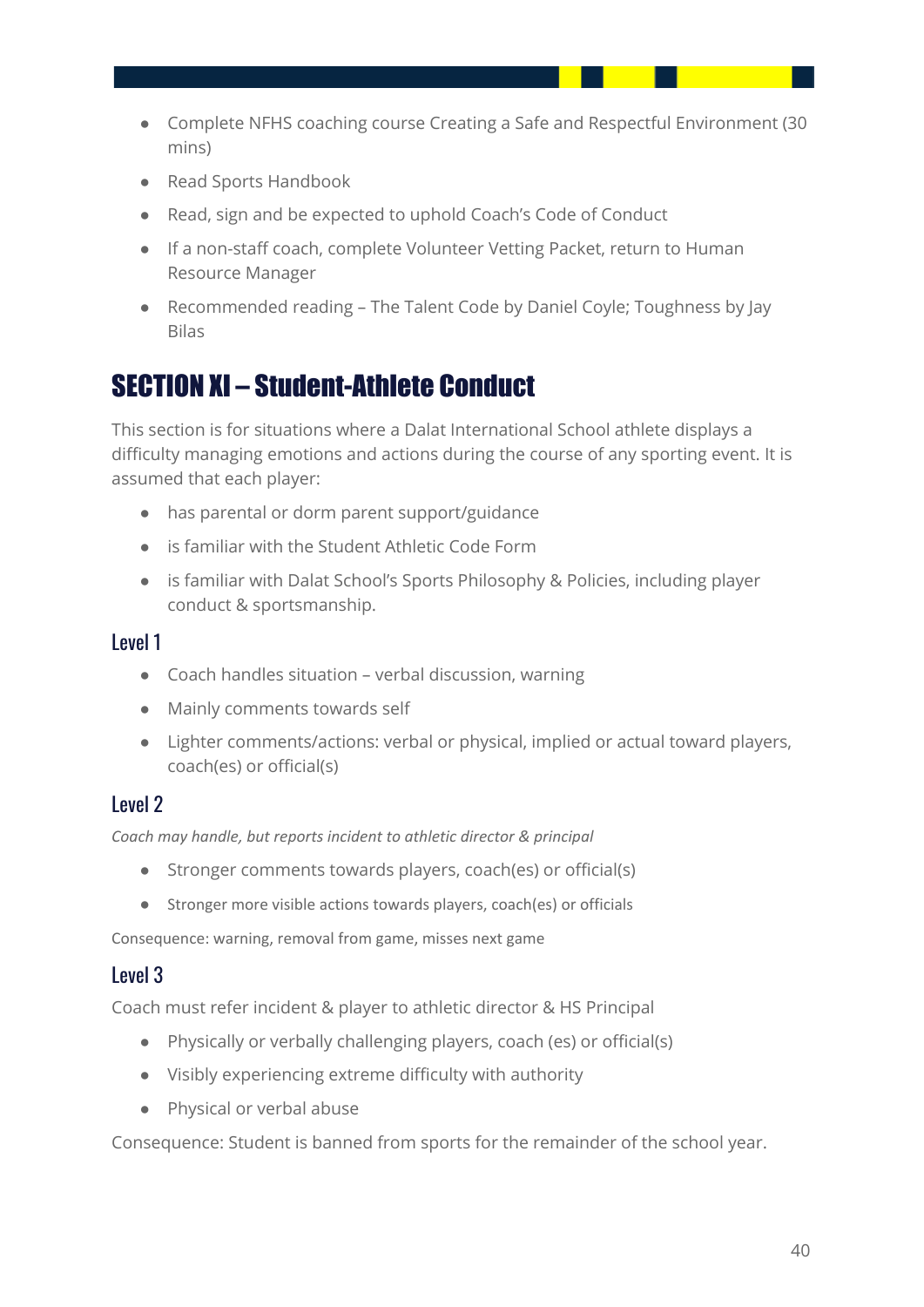### <span id="page-41-0"></span>Sports Probation

Sports Probation (assigned by the principal after student has reached level 3 & possibly even level 2 above)

A student who does not adhere to Dalat's athletic code and sportsmanship policy may face discipline and or be placed on athletic probation. Athletic probation holds the student to an even higher standard of sportsmanship and any behavior not in accordance with that could result in the student not being allowed to participate in athletics for the rest of the quarter, semester, or year. One or more of the following may be included in the athletic probation requirements:

- The development of a personal guideline of acceptable sportsmanship behavior which might include the athlete crafting his/her own "philosophy of sports". This can be done with the help of appropriate adults and then submitted to the sports council.
- The athlete will meet regularly with a designated advisor/coach to discuss progress as well as developing a set of steps to for the athlete to manage their behavior in the athletic arena.
- Periodic review dates set to see how the athlete is doing and to make any necessary modifications to the probation.

#### <span id="page-41-1"></span>Suspension (by principal, residence supervisor, director)

- The student is not to attend classes for a period of time.
- Make-up work may or may not be allowed. This should be clearly stated at the time discipline is administered.
- Any student who has been suspended may not participate in extracurricular activities, including intramurals, during the suspension.
- Conditions for reinstatement and continuance should be clearly stated at the time the discipline is administered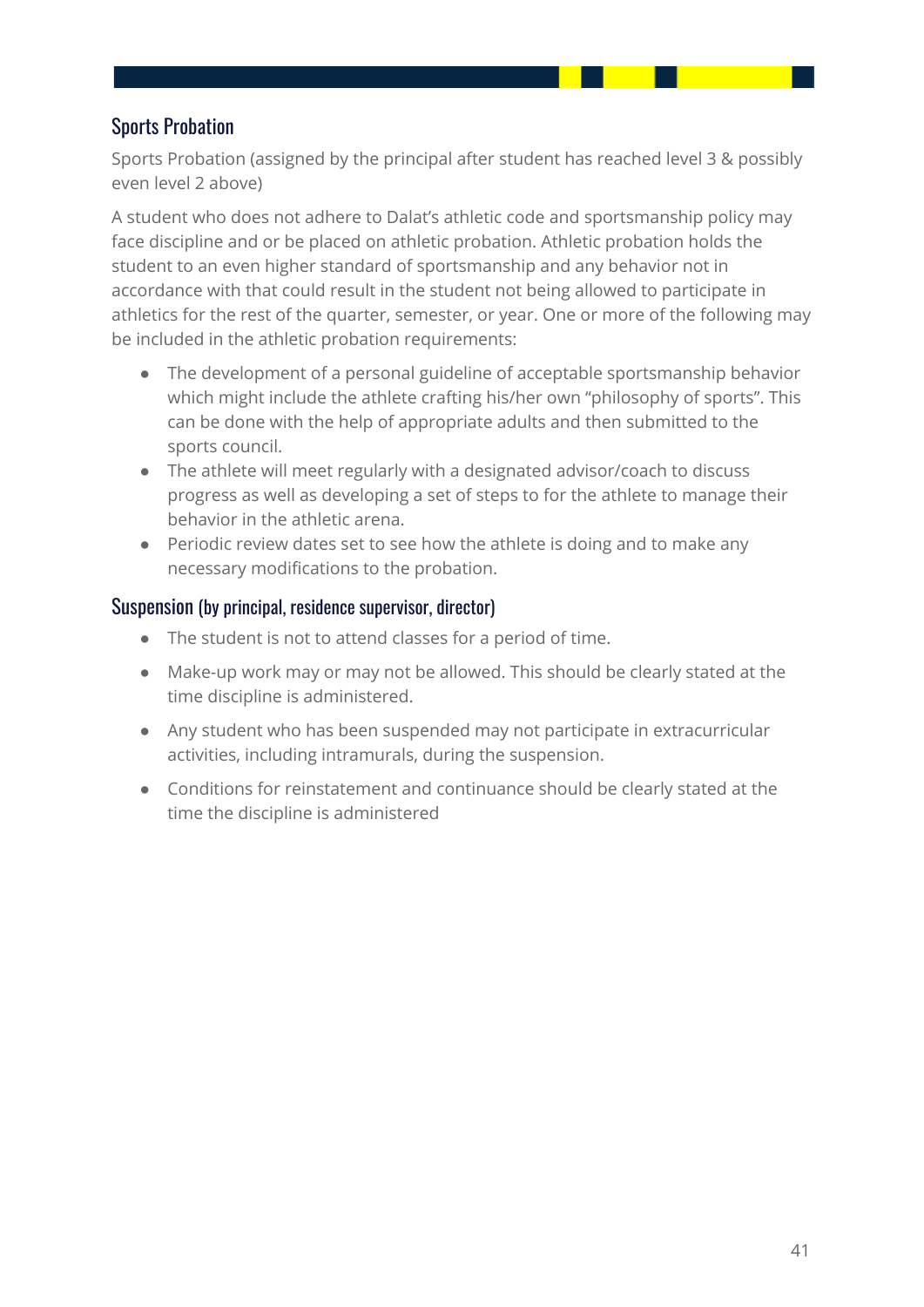# <span id="page-42-0"></span>APPENDIX A

### <span id="page-42-1"></span>**Coach's Code of Conduct**

The welfare, safety and positive athletic experience for students is important to Dalat International School. This includes valuing athletes, regarding them positively and treating them with respect and care. Having a common set of expectations will serve to protect coaches and athletes and enhance the sports environment at Dalat. Coaches are expected to interact with athletes in a mature, capable, safe, caring and responsible manner with a high level of accountability. Coaches should expect to give and receive feedback from the athletic department to maintain a high level of professionalism and integrity.

### <span id="page-42-2"></span>**Coaching**

- Encourage and praise an athlete's efforts publicly, but correct and discipline privately.
- Meet in private with an athlete of the opposite gender only in the presence of an assistant coach of the same gender.
- Strive to maintain age-appropriate expectations and be realistic of the athlete's other responsibilities like family and academics.
- Exercise wisdom and caution in sharing confidential issues with athletes, i.e. teammate performance, award candidates, starting lineups.
- Keep a professional relationship with players that are adult-athletes, not peer-peer.
- Be aware of and avoid favoritism or special treatment.
- Treat athletes with respect, dignity and kindness. Refrain from harsh criticism, excessive blame and hurtful, vindictive and shaming comments.
- Incorporate Biblical values and spiritual truths in coaching athletes.

#### <span id="page-42-3"></span>Communication

- Communicate frequently with parents and dorm parents regarding practice schedules and trips.
- Communicate in advance with the respective principals regarding athletes missing class and leaving school for games, tournaments, etc.
- Communicate expectations to athletes at the beginning of the season regarding practice time and absence policy.
- Work with the athletic director to schedule games, practices and tournaments.
- Work with the guidance office regarding an athlete who is struggling academically.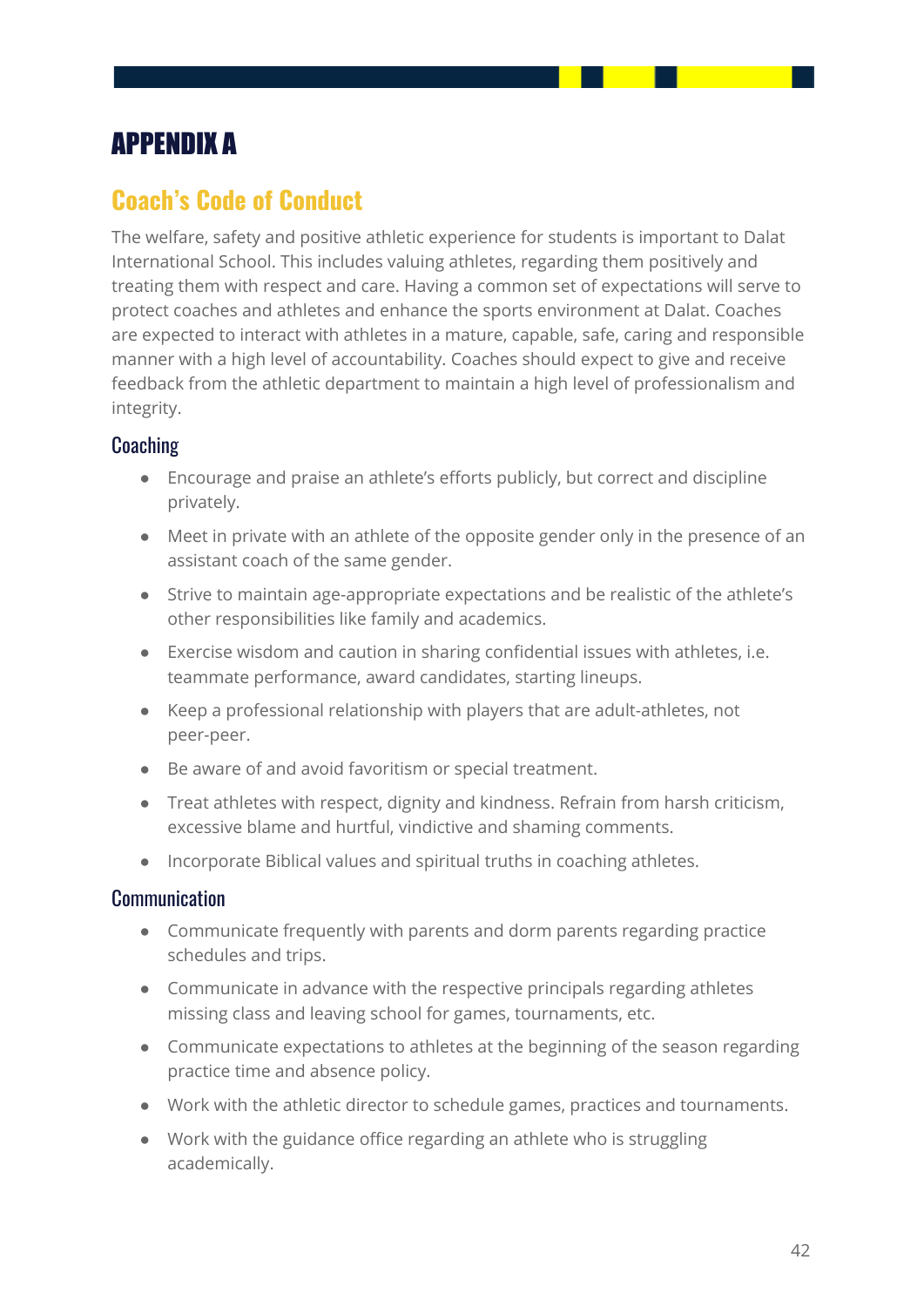#### <span id="page-43-0"></span>Behavior

- Limit protests and discussions with referees, and always keep them respectful.
- Guard against negative comments toward other coaches, players, teams, MSSPP and its organizers, fans and parents.
- Honor schedules set by host schools when traveling. Show respect and appreciation for their efforts during the event and before departure.
- Uphold Dalat's moral values and serve as a positive school representative in interactions with other schools, teams and officials.
- Consider yourself a role model and seek to behave above reproach.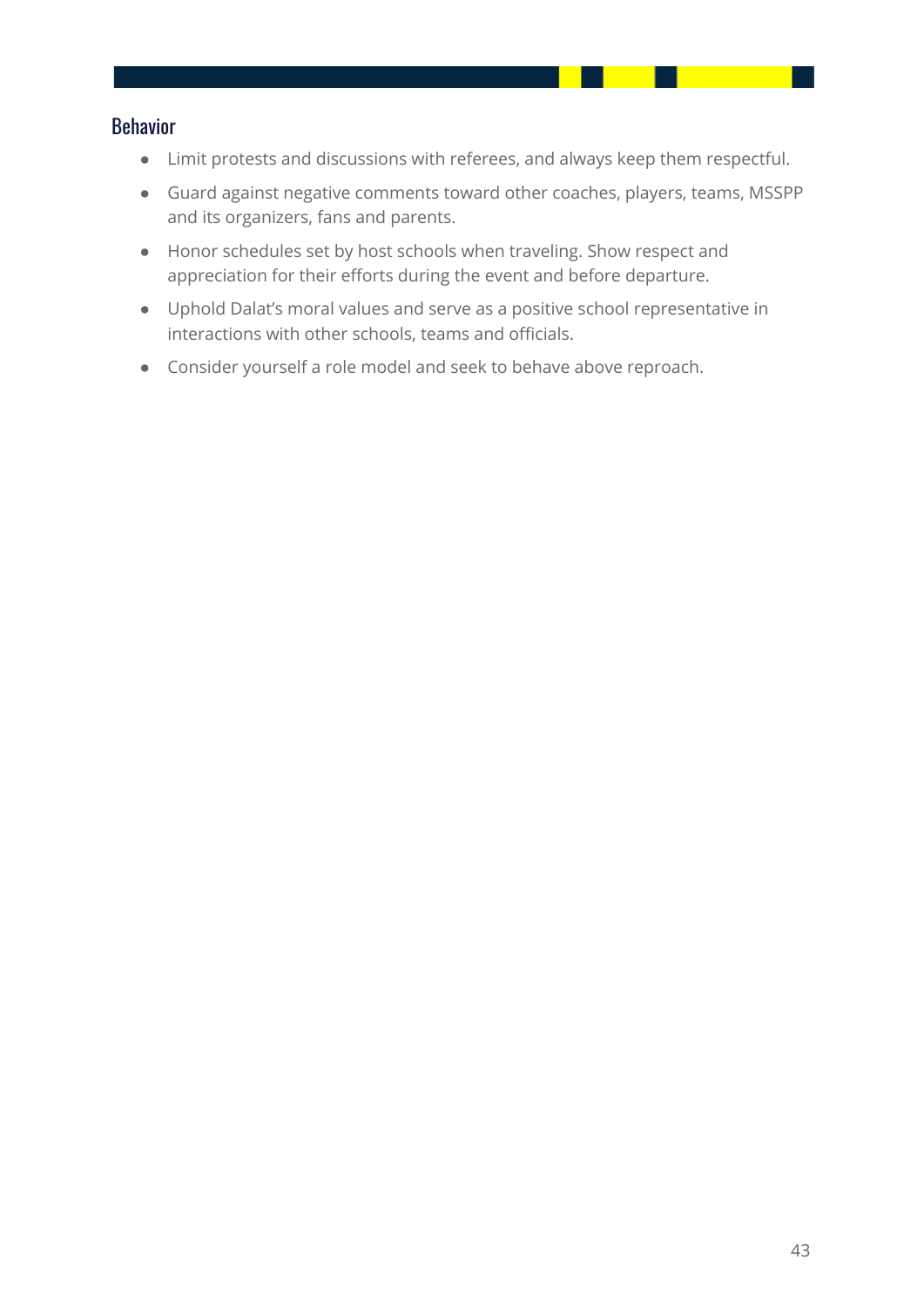# <span id="page-44-0"></span>APPENDIX B

### <span id="page-44-1"></span>**Parent Code of Conduct**

Dalat Athletics values parent involvement and attendance at sporting events. It's important that the supporters are held to the same high standard of behavior to which we hold our coaches and student-athletes during competition. Parents and supporters are expected to abide by the following code of conduct. Violations, especially repeated and/or egregious in nature, may be subject to removal from the athletic event.

- Be supportive, of both teams
- Be positive, toward both teams
- DO NOT talk to officials at any point. That is the sole responsibility of the coaches.
- Model good behavior. We teach our athletes about life. How to deal with adversity (bad calls), how to respect those in authority (coaches, officials), and how to show self-control in pressure-filled environments. Help us teach these lessons by modeling this behavior for the athletes.
- Integrity is ALWAYS more important. Titles are forgotten. Integrity lasts forever.
- Nobody's perfect. Officials, coaches, players will make mistakes. Don't take it personally. They are trying their best.
- Have fun!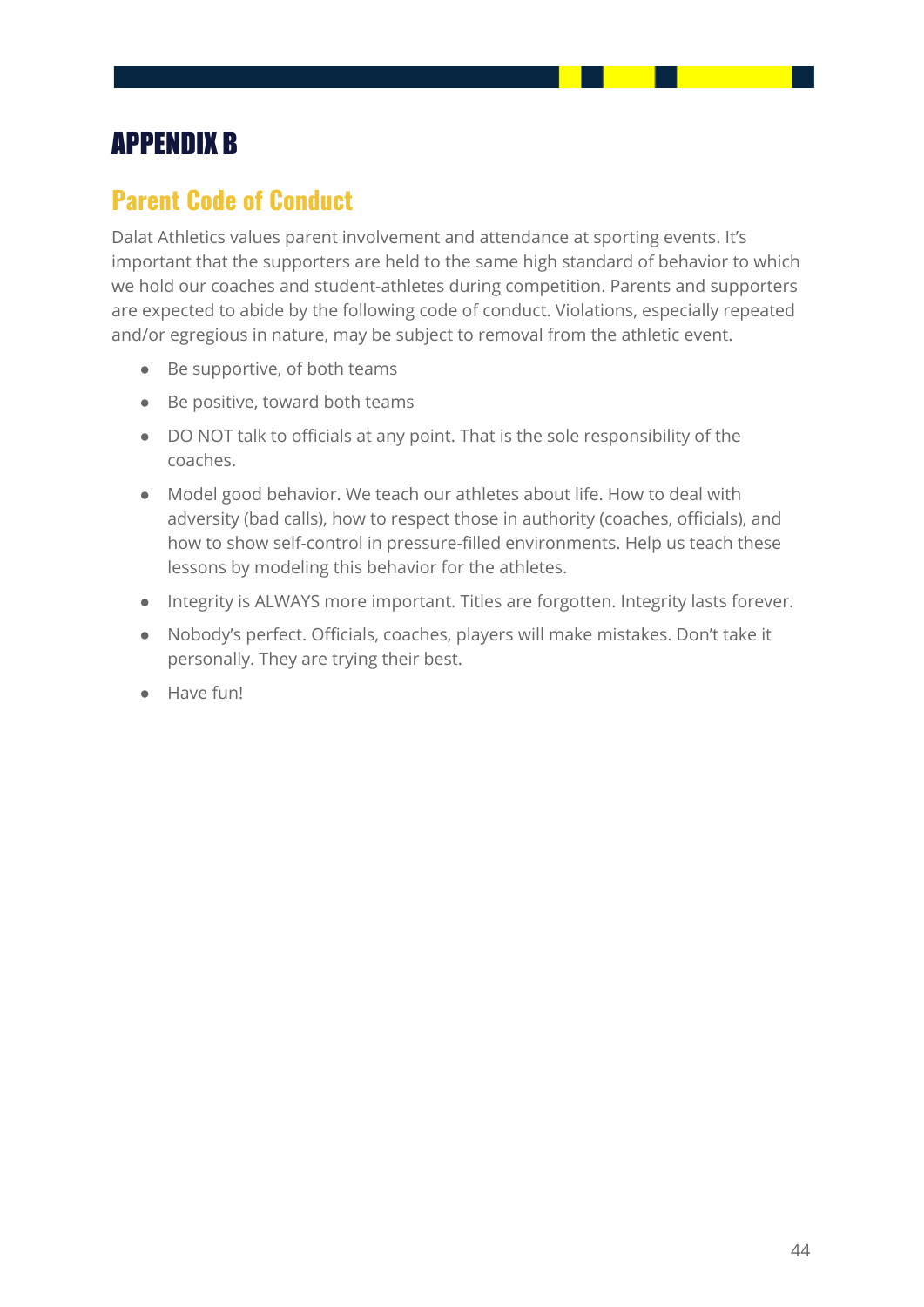# <span id="page-45-0"></span>APPENDIX C

# <span id="page-45-1"></span>**Lightning Policy**

Lightning strikes to individuals are rare but can be deadly. Between 2008 and 2016, Malaysia reported 110 deaths and 131 injuries due to lightning. Malaysia has the 3<sup>rd</sup> highest lightning activity in the world behind Indonesia and Colombia. Lightning is especially frequent from April-May and September-October. Both peak periods of time are during outdoor sport seasons at Dalat International School. Thus, precautions must be taken to ensure the safety of players, coaches and spectators at sporting and outdoor events.

When a Sky-to-Ground lightning strike is detected within 2 miles, all participants in an outdoor activity must take shelter. Recommended shelters on campus include the gym, Harbor or Middle School area. At College General, teams must take shelter in vehicles or the college structures up the hill and consider returning to campus. At other school campuses, coaches must identify proper shelter. The event organizer, coach or ranking administrator must make the decision and initiate the evacuation from outdoor facilities. If possible, an announcement will be made to the event participants explaining the decision and how it will proceed. See "Announcement" below.

### <span id="page-45-2"></span>Safe Shelter

- A safe location is any substantial, frequently inhabited building. The building should have four solid walls (not a dug out), electrical and telephone wiring, as well as plumbing, all of which aid in grounding a structure.
- The secondary choice for a safer location from the lightning hazard is a fully enclosed vehicle with a metal roof and the windows completely closed. It is important to not touch any part of the metal framework of the vehicle while inside it during ongoing thunderstorms.
- It is not safe to shower, bathe, or talk on land line phones while inside of a safe shelter during thunderstorms (cell phones are OK).

### <span id="page-45-3"></span>Lightning Detection Method

#### **FLASH-TO-BANG:**

To use the flash-to-bang method, begin counting when sighting a lightning flash. Sheet lightning (cloud-to-cloud) and ground strikes pose the same risk and should be treated equally. Counting is stopped when the associated bang (thunder) is heard. 5 seconds = 1 mile. For example, a flash-to-bang count of thirty seconds equates to a distance of six miles. Lightning has struck from as far away as 10 miles from the storm center. **If thunder is heard within 10 seconds (2 miles away), all outdoor activity must be suspended and participants must seek shelter. Wait at least 20-30 minutes after the last 2-mile lightning strike before resuming activity.**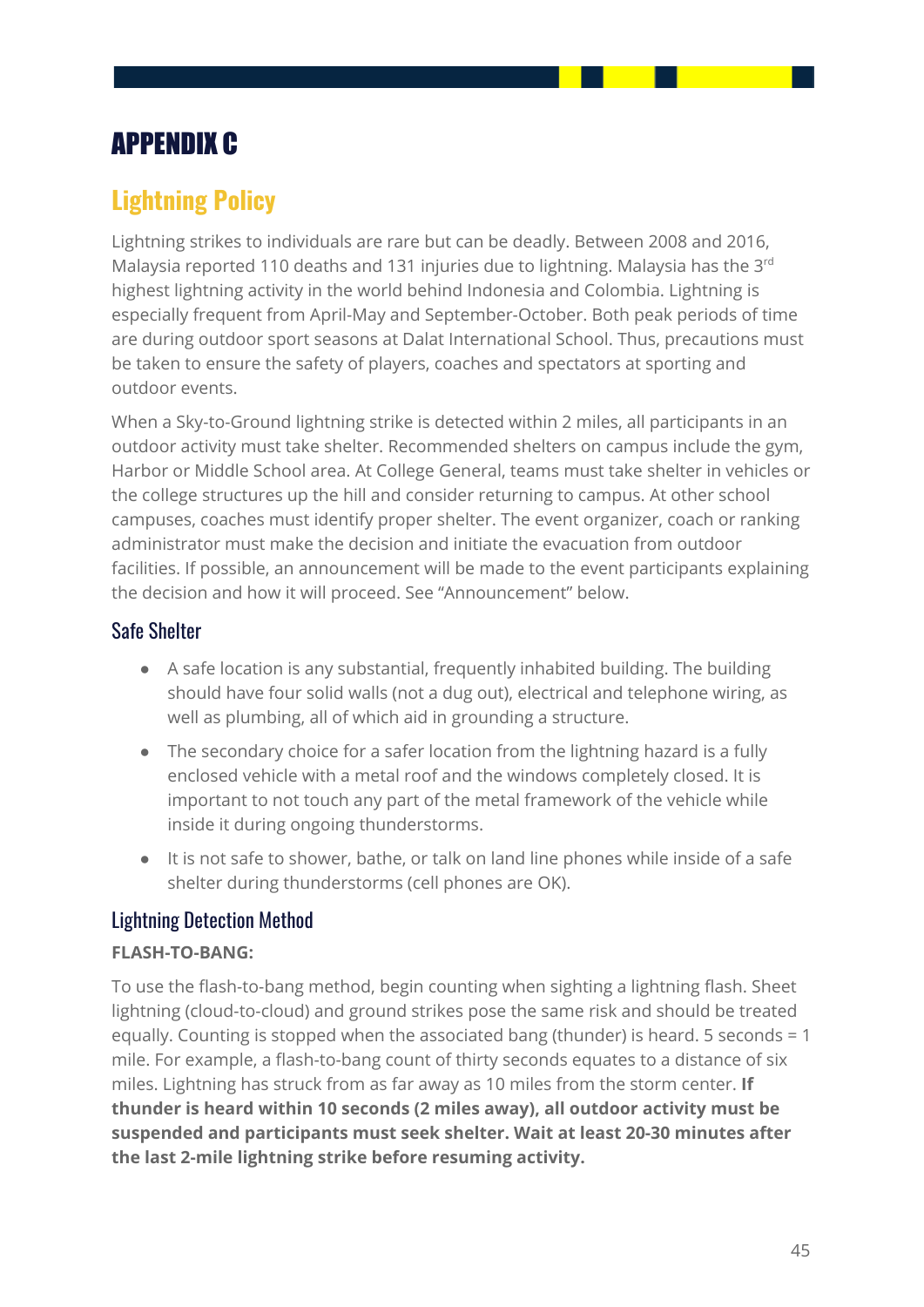Coaches and supervisors should use discretion to postpone or suspend activity if a thunderstorm appears imminent before or during an activity or contest, (irrespective of whether lightning is seen or thunder heard) until the hazard has passed. Signs of imminent thunderstorm activity are darkening clouds, high winds, and thunder or lightning activity.

#### <span id="page-46-0"></span>Announcement

Attention ladies and gentlemen, unsafe weather conditions have been detected. The National Severe Storm Laboratory recommends that during thunderstorms people should take shelter inside buildings such as a classroom, gymnasium or place of business. Inside a vehicle with a solid metal roof should be a safe alternative. If you are unsure of the appropriateness of your automobile please seek shelter indoors immediately.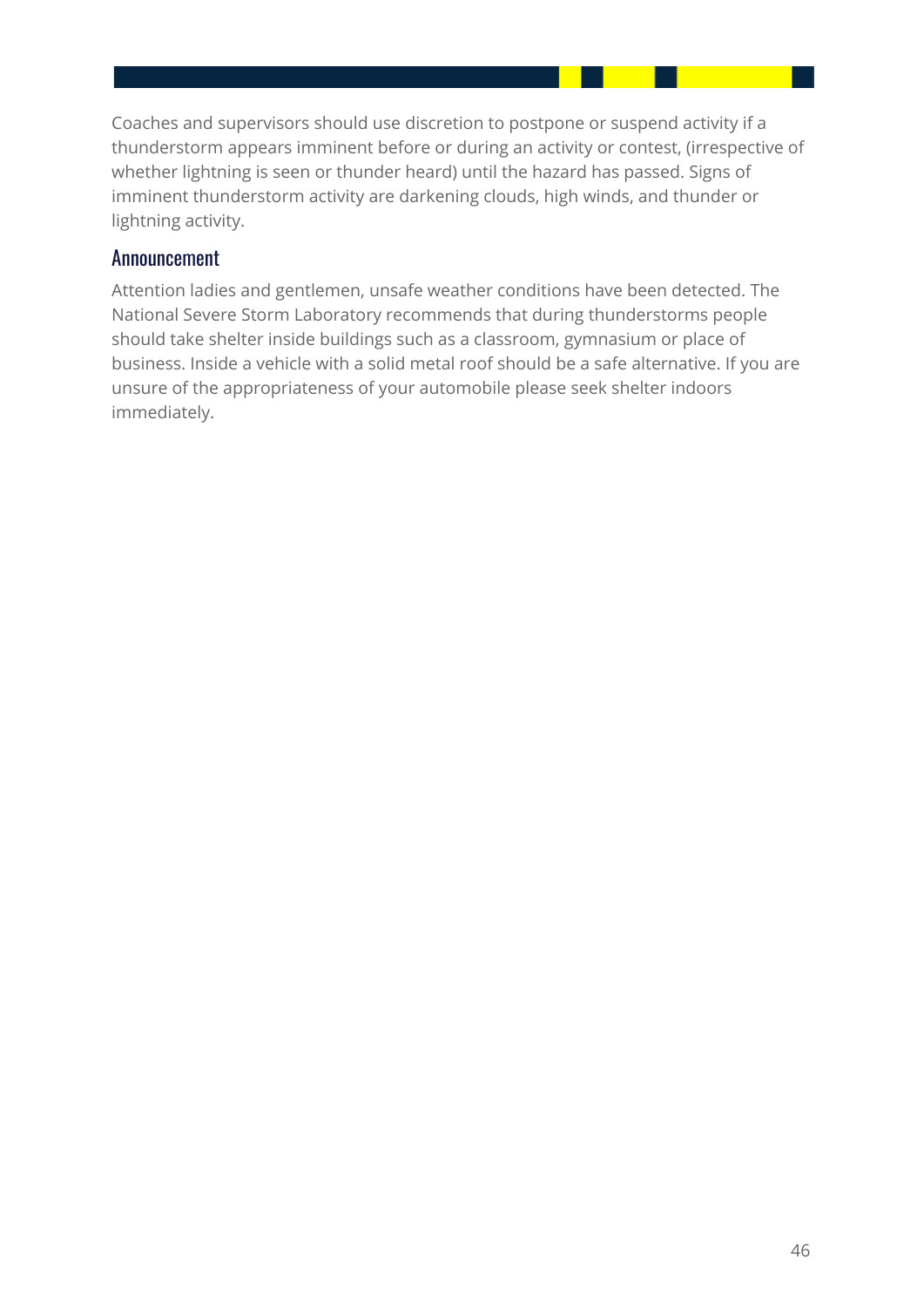# Appendix D

### **Haze Policy**

Due to the recent haze in the air, we want to inform the community of Dalat International School's haze policy. We are monitoring the air quality numbers and will make adjustments to activities based on the readings.

The air in Penang is generally clean and clear. Periodically the Air Pollution Index (API) does creep up into unhealthy levels, usually in September and October. When that happens Dalat uses these Malaysian Ministry of Education guidelines and input from other local schools and agencies including the Department of Environment, local media, etc. An important indicator will be the Air Pollution Index (API) and action will be taken according to the API levels with the following guidelines:

| <b>API LEVEL</b> | <b>DECISION GUIDELINES</b>                                                                                                                                          |
|------------------|---------------------------------------------------------------------------------------------------------------------------------------------------------------------|
| $0 - 100$        | School activities take place as normal                                                                                                                              |
| 100-150          | Restriction of activity for high risk students & staff.<br>Restrictions for ES students (limiting of activities)<br>Possible cancellation of afterschool activities |
| 150-200          | Outdoor activities limited or cancelled for all students                                                                                                            |
| 200-225          | No outdoor activities - children kept indoors possible school closure                                                                                               |
| Above 225        | School closed and all activities cancelled                                                                                                                          |

#### Haze Policy Guidelines

The school uses the API readings provided by the closest API reading station to the school. The API readings measure five different pollutants in the air that can be harmful to humans. Four of them are carbon monoxide, ozone, nitrogen dioxide and sulfur dioxide. The fifth one is a measuring of particulate matter (what you see) in the air. The API is calculated using averages for some of the pollutants but not for others. The API is not an average of these five pollutants, but instead is a reading that indicates the highest pollutant at that time. This means you can have a high API reading and possibly minimal haze (particulate matter) or the other way around. It also means that there may be a delay from the time the haze levels rise or fall to the time when the readings indicate the need to take action. For this reason, decisions must also include the head of school's best judgment and common sense as current conditions in Penang may not be fully represented by the API index published in the media.

Dalat has put into place the following policies:

● When school is cancelled, we will not require students to make up the attendance later in the semester or the year. We have a fixed graduation date and a full activities calendar that create difficulties in allowing for make-up days.